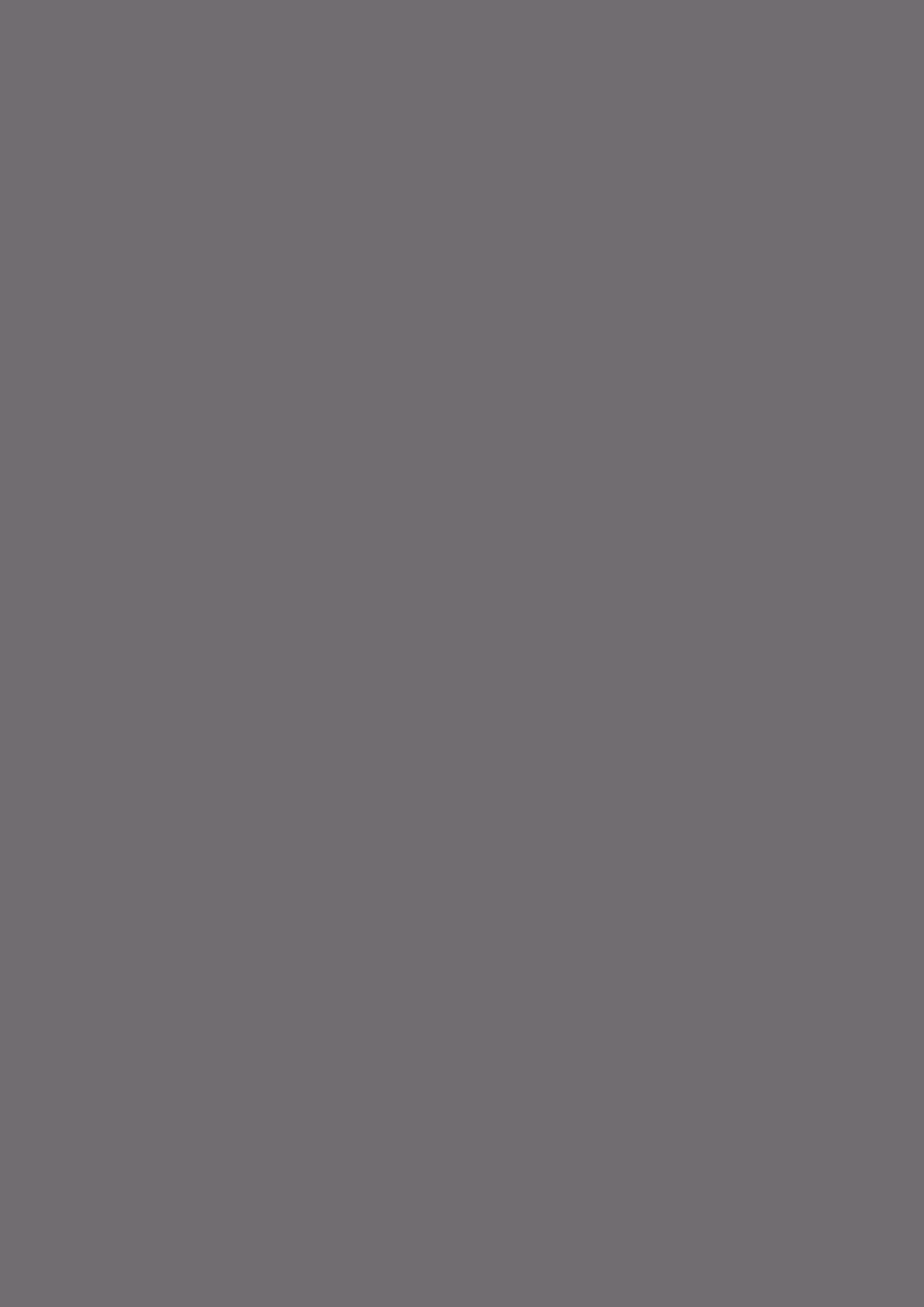## 1. Introduction

This administrative agreement (the Agreement) sets out how the Department of Mines, Industry Regulation and Safety (DMIRS) and the Department of Water and Environmental Regulation (DWER) will interact with each other in relation to regulatory resource approvals services.

DMIRS supports a safe, fair and responsible future for the Western Australian community, industry and resources sector. DMIRS is responsible for regulating mining, petroleum and geothermal activities occurring in Western Australia under the *Mining Act 1978* and *Petroleum and Geothermal Energy Resources Act 1967*, *Petroleum Pipelines Act 1969* and *Petroleum (Submerged Lands) Act 1982.*

DWER supports Western Australia's community, economy and environment by managing and regulating the state's environment and water resources under the *Environmental Protection Act 1986*.

This Agreement seeks to facilitate the effective administration of the *Mining Act 1978*, *Petroleum and Geothermal Energy Resources Act 1967, Petroleum Pipelines Act 1969*, *Petroleum (Submerged Lands) Act 1982 and Environmental Protection Act 1986*. This Agreement recognises that both DMIRS and DWER administer specific legislative requirements and adopt procedural responsibilities for environmental protection and regulation of mining activities. The primary intent of the Agreement is to ensure when the two agencies interact with each other, these legislative and procedural responsibilities are carried out in the most efficient, fair, transparent and consistent manner. It also ensures timely delivery of consistent and efficient advice, and reduction and where possible removal of administrative overlap and duplication within a risk-based regulatory approach.

## 2. Purpose

Both Parties have legislative obligations and requirements, and responsibilities for environmental and water resource protection and regulation of mining activities. The purpose of this agreement is to assist the Parties to meet their legislative obligations and their regulatory responsibilities. The Agreement provides a framework for specific arrangements between the Parties that are contained in a series of Schedules.

## 3. Values

This administrative agreement (the Agreement) sets out how the Parties will work together to regulate environmental and water resource impacts in the mineral resource sector.

The Parties will always work towards central principles that support good public administration, including accountability, transparency, integrity and efficiency.

The Parties will seek to apply a risk-based approach and to focus on outcomes rather than processes.

The Parties will remove administrative overlap and duplication where possible.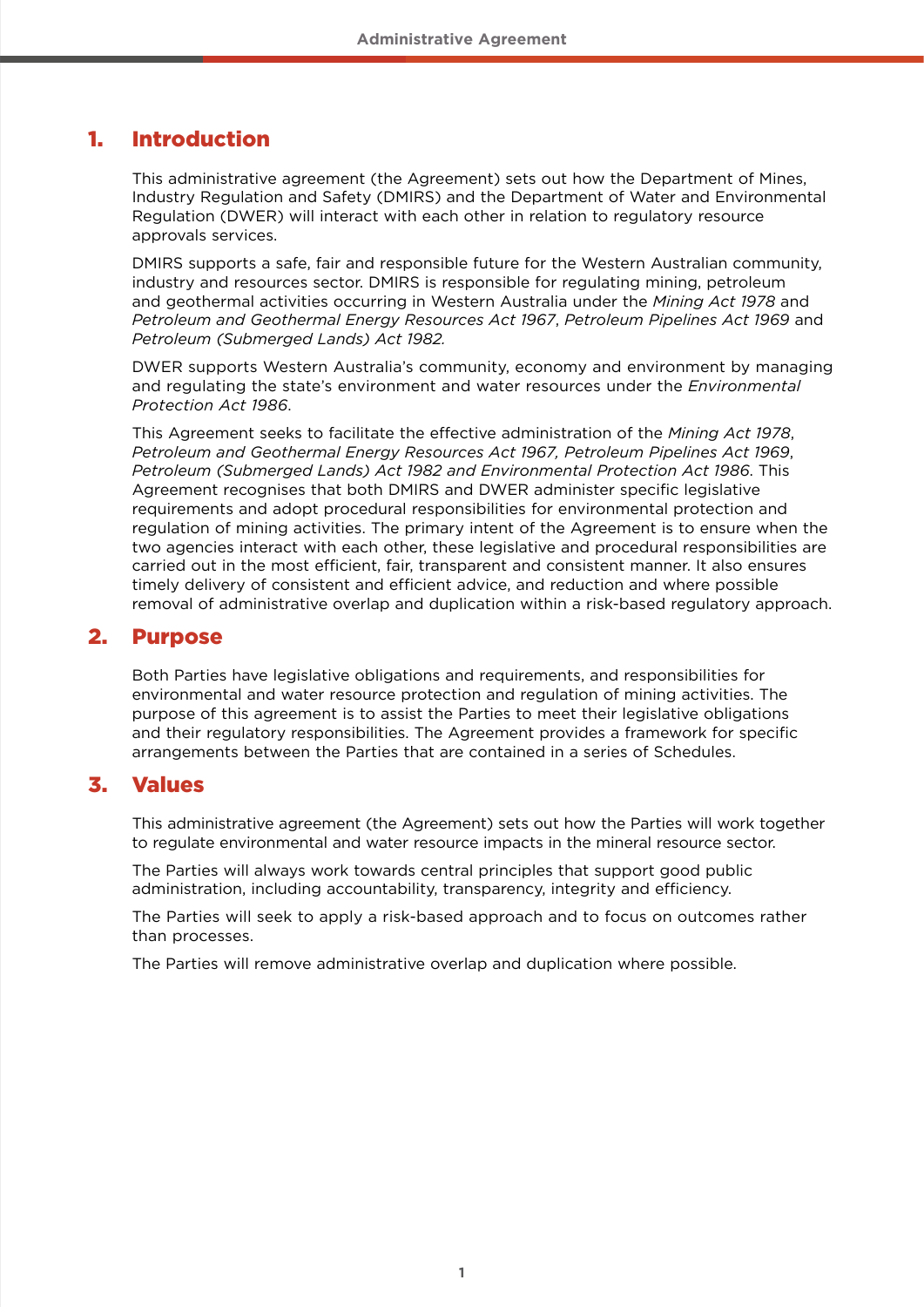## 4. Agreed activities

The Agreement provides an administrative framework that:

- Defines the roles and responsibilities of DMIRS and DWER in their interactions with each other;
- Recognises that there are both statutory and non-statutory processes requiring interactions between DMIRS and DWER; and
- Provides administrative arrangements, protocols, and standard endorsements and conditions.

Schedules have been developed for specific working arrangements. Schedules are attached to the Agreement and can be updated or revised by the Parties without requiring amendment to the overarching Agreement.

## 5. Respect roles and responsibilities

The Parties will respect the roles and responsibilities of each other.

## 6. Planning and working cooperatively

The Parties will plan and implement work to be cooperative with each other. The Parties will regularly forecast requirements for cooperative work under this Agreement to allow each other to plan and allocate resources as required.

## 7. Effective consultation and communication

The Parties will:

- Exchange current, accurate and relevant information and advice in good faith; and
- Ensure detailed consultation occurs for proposed changes to relevant external and internal documents relating to the Agreement.

## 8. Timelines

The Parties will use their best endeavours to meet the timelines for advice outlined in the Schedules. Both parties recognise that this may not always be achievable. Where possible the Parties will accommodate reasonable delays in the provision of advice.

## 9. Sharing information

Both Parties will:

- maintain the use, security and non-disclosure of confidential information;
- assume information is confidential unless otherwise advised; and
- retain the property of their own documents.

Where the Parties consider the findings of an audit, investigation or inspection is of interest to the other Party, it will notify the other Party.

Where the Parties becomes aware of a circumstance that may be a non-compliance or a notifiable event under the other Parties' legislation, it will notify the other Party as soon as practicable.

The Parties will collect information that may assist each other in investigation of noncompliance, where practicable and permitted by law.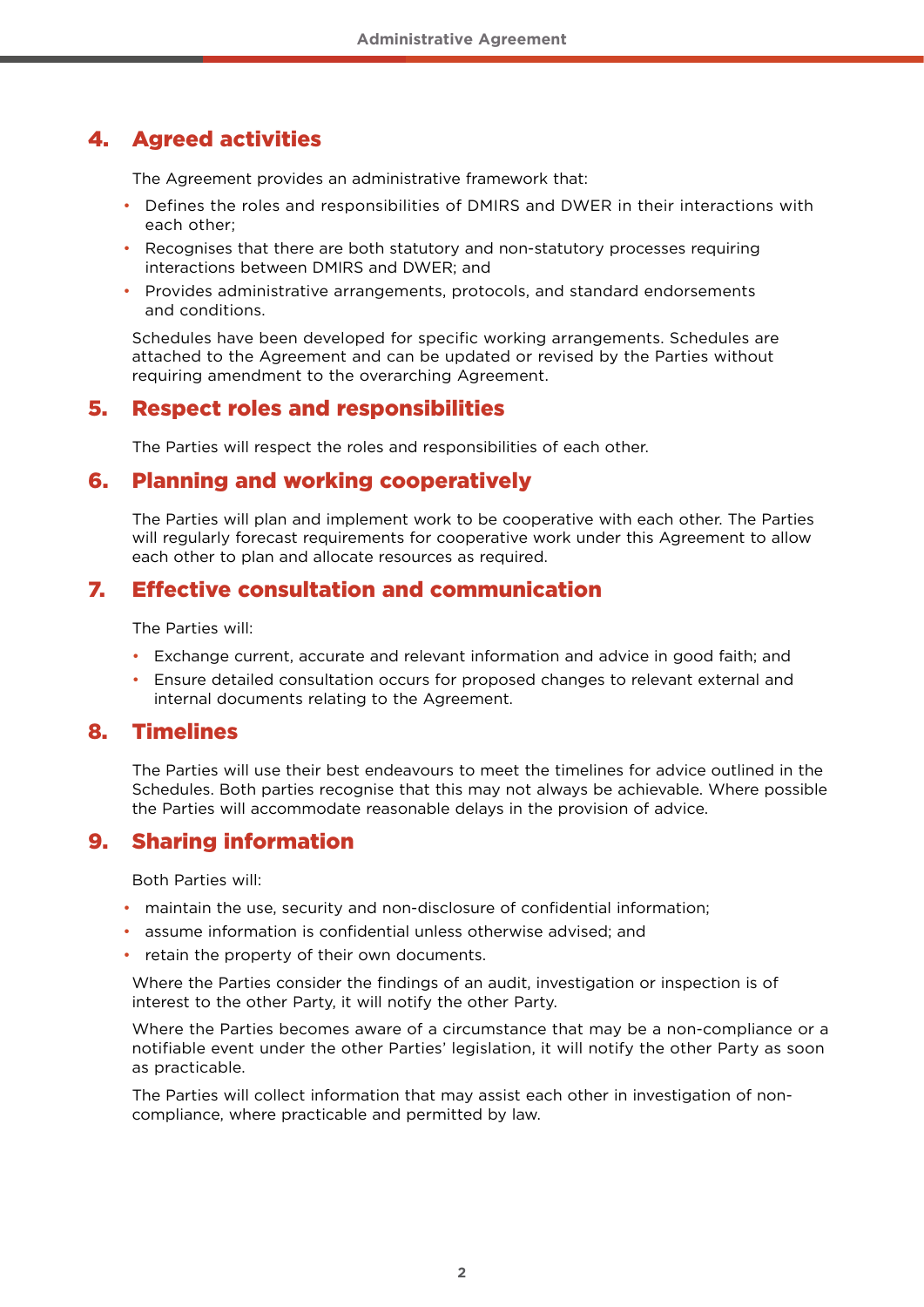## 10. Complaints and Enquiries

For complaints and enquiries related to a jointly regulated project, it is agreed that both Parties will undertake a collaborative approach to notify each other of the complaint and enquiry, where relevant.

Where it is determined that a complaint and/or enquiry should be referred to the other Party for action the Parties will consult each other and agree on which Party will take the lead role in the investigation. The Party conducting the investigation will ensure the other Party is kept up to date during the process of managing the complaint and/or enquiry.

## 11. Policy Development

The Parties will consult with each other about policy development, new or revised legislation, policies and guidelines.

The Parties will aspire to complimentary policy and decision-making.

The Parties will develop and maintain internally- and externally-published documents consistent with the State Government's policy framework.

The Parties will collaborate to jointly publish documents where decision-making is shared between the Parties.

The Parties will share their internally-published documents, such as procedures, where decision-making is delegated from one Party to another.

## 12. Contentious Issues Management

The Parties will undertake to co-ordinate advice on contentious issues to the respective Ministers and the media. The Parties will nominate a lead Party for contentious issues to provide advice to the respective Ministers, the media and the public. The lead Party will act with the agreement of the other Party and provide final versions of advice and correspondence to the other Party.

## 13. Dispute Resolution

The Parties will always try to resolve any disputes that arise through negotiation commencing at the lowest, most informal level. The Parties will negotiate at equivalent level. If disputes can't be resolved they will be escalated to the next level.

Where necessary, matters will be referred to the Director General, DWER and the Director General, DMIRS. The Parties commit to resolving disputes without requiring escalation to Ministers of Parliament.

## 14. Governance

The Parties will collaborate to achieve ongoing operation and oversight of the Agreement.

The Parties will establish and participate in regular management meetings with agreed outcomes recorded. The frequency of the management meetings will be decided by agreement and will be varied as required.

The Parties will hold interagency workshops specific to the content of each Schedule on a regular basis. The frequency of the interagency workshops will be decided by agreement and will be varied as required.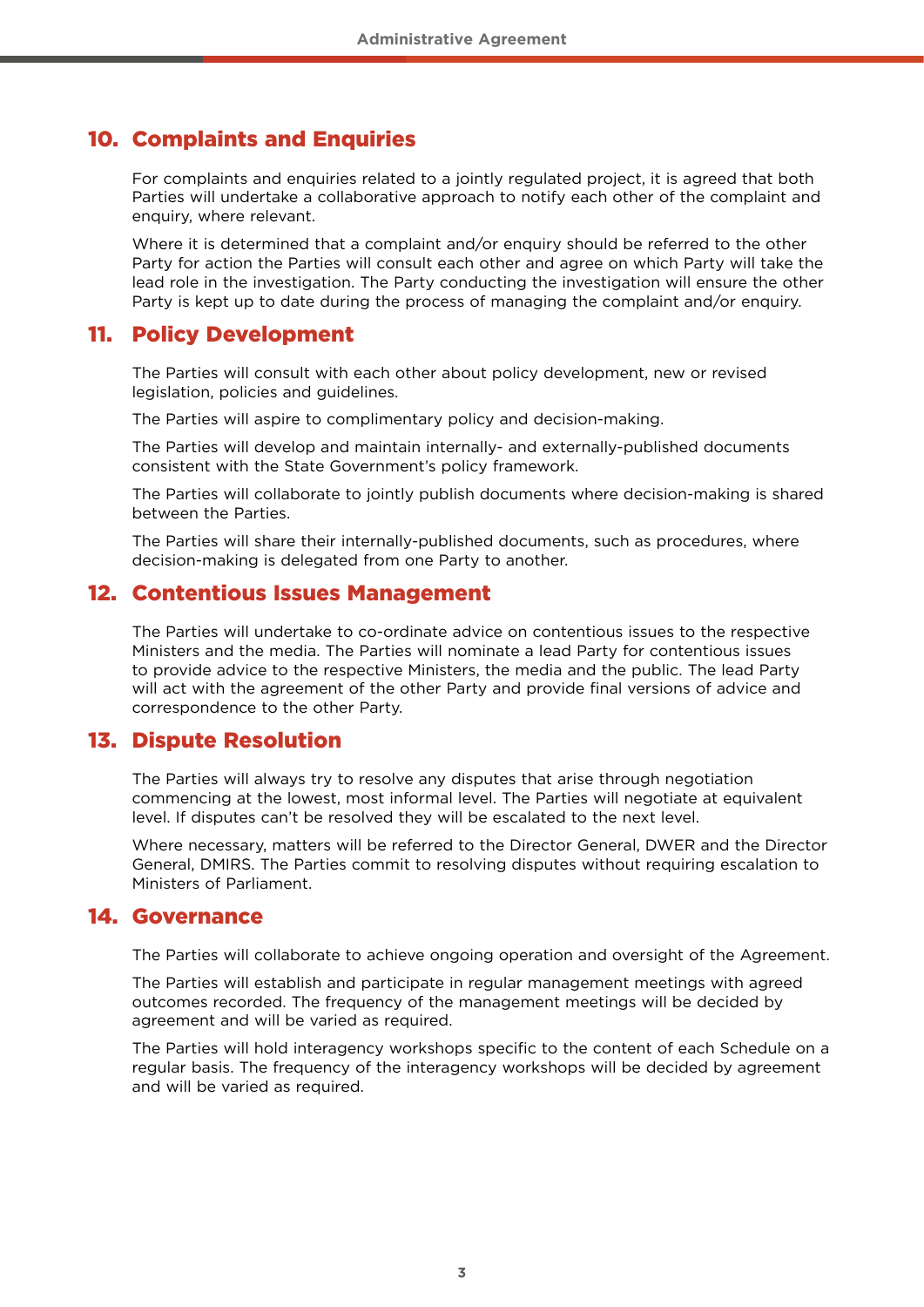## 15. Audit

The Parties will undertake audits during the period of this agreement. Audits will be performed by agreement according to terms including audit scope agreed by the Parties for the purpose of the Audit.

The Parties will regularly audit performance of delegated statutory functions.

The Parties may use external providers to perform audits, or they may perform audits themselves.

Audits will focus on statutory compliance and on the effectiveness of the Agreement.

#### 16. Duration

The Agreement will commence from the date of execution and continue on its terms, as amended from time to time, until it is terminated by written notice by either party.

#### 17. Review

The Agreement (including its schedules) is subject to a review every five years. A review may be undertaken sooner if there is a substantial change in State government policy affecting the subject or substance of the Agreement.

Amendments to the Agreement (including revising existing schedules or creation of new schedules) may also be implemented, with the signed approval of both Directors General, without seeking a review of this Agreement.

#### 18. Legal status

This Agreement is not intended to be legally binding. It does not create enforceable obligations between the Parties. The Parties are bound by legislation to perform their functions. This Agreement does not abrogate the legislative responsibilities of the Parties.

## 19. Execution

The signatories below endorse this Administrative Agreement.

 $\overline{\phantom{a}}$ 

**Phil Gorey** Acting Director General Department of Mines, Industry Regulation and Safety 6 January 2021

 $\circ$  $\overline{\phantom{a}}$ 

**Mike Rowe** Director General Department of Water and Environmental Regulation 21 January 2021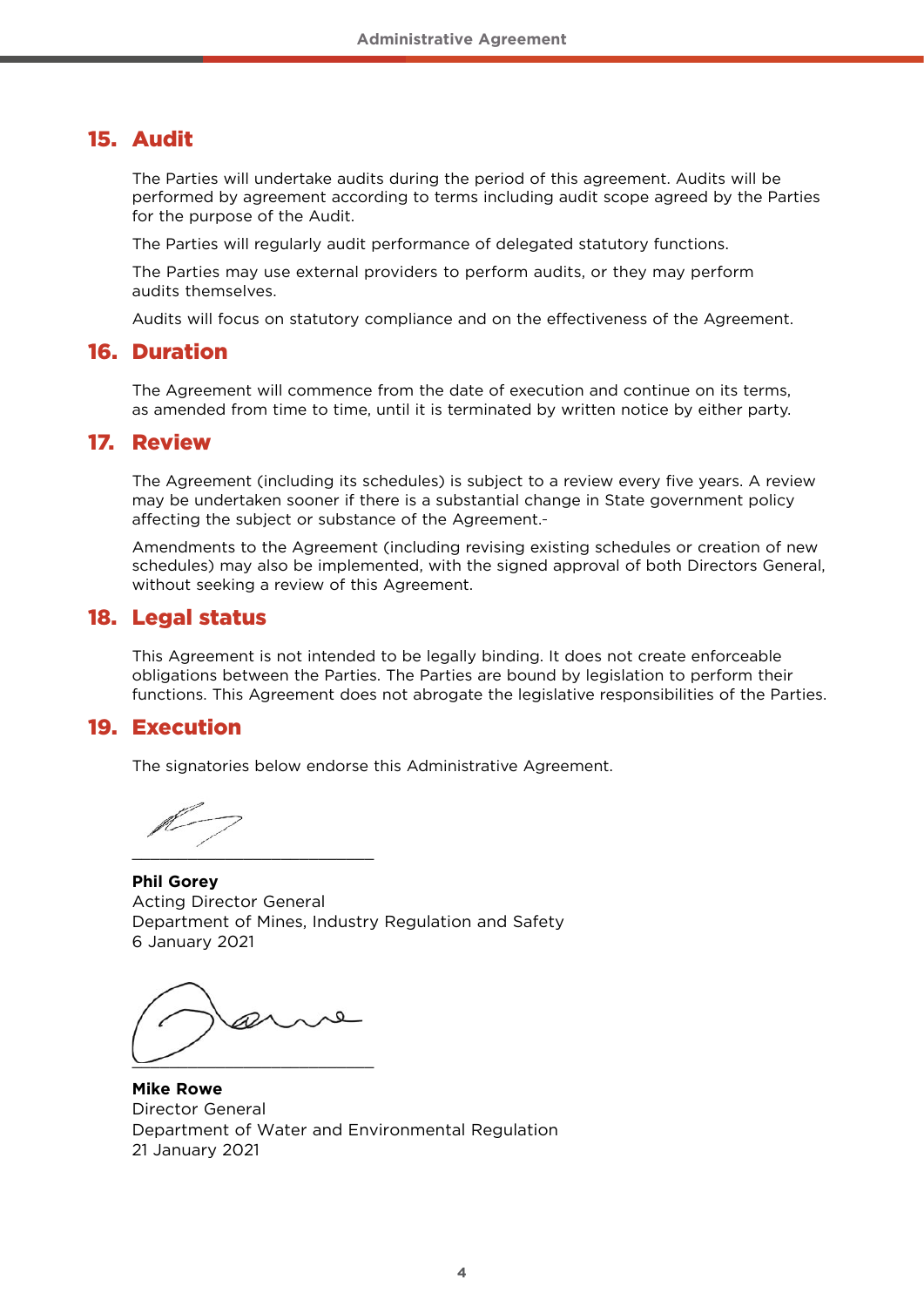## List of Schedules and Schedule 1 and 200 million of Schedule 1 and 200 million of Schedule 1

## **Title Description**

| <b>Schedule 2</b> | Inter-agency advice, sharing of information and timeframes                                                                                                                                                                                                                                                                                                                                                                                                                                                                                              |
|-------------------|---------------------------------------------------------------------------------------------------------------------------------------------------------------------------------------------------------------------------------------------------------------------------------------------------------------------------------------------------------------------------------------------------------------------------------------------------------------------------------------------------------------------------------------------------------|
|                   | Provisions for matters of a general nature to assist in the day to day operation<br>and interaction between the two Parties. Matters may include (but are<br>not limited to): hydraulic fracturing; compliance; industry regulation; and<br>contaminated sites.                                                                                                                                                                                                                                                                                         |
|                   | Date approved: 21/01/2021                                                                                                                                                                                                                                                                                                                                                                                                                                                                                                                               |
|                   | <b>Status: Current</b>                                                                                                                                                                                                                                                                                                                                                                                                                                                                                                                                  |
| <b>Schedule 3</b> | <b>Environmental Impact Assessment</b>                                                                                                                                                                                                                                                                                                                                                                                                                                                                                                                  |
|                   | Relating to advice to assist the Environmental Protection Authority<br>assessment of major mineral, petroleum and geothermal projects under<br>Part IV of the <i>Environmental Protection Act 1986</i> , including pre-referral<br>discussions and post assessment issues including statement management<br>and Environmental Management Plans.                                                                                                                                                                                                         |
|                   | Date approved: 21/01/2021                                                                                                                                                                                                                                                                                                                                                                                                                                                                                                                               |
|                   | <b>Status: Current</b>                                                                                                                                                                                                                                                                                                                                                                                                                                                                                                                                  |
| <b>Schedule 4</b> | <b>Compliance with conditions in Implementation</b><br>(Ministerial) Statements                                                                                                                                                                                                                                                                                                                                                                                                                                                                         |
|                   | Relating to consultation and information sharing on compliance with<br>conditions in Implementation (Ministerial) Statements, including:                                                                                                                                                                                                                                                                                                                                                                                                                |
|                   | 1. Compliance management program and inspection schedules;                                                                                                                                                                                                                                                                                                                                                                                                                                                                                              |
|                   | 2. Information sharing;                                                                                                                                                                                                                                                                                                                                                                                                                                                                                                                                 |
|                   | 3. Complaints and enquiries; and                                                                                                                                                                                                                                                                                                                                                                                                                                                                                                                        |
|                   | 4. Compliance actions and enforcement.                                                                                                                                                                                                                                                                                                                                                                                                                                                                                                                  |
|                   | Date approved: 21/01/2021                                                                                                                                                                                                                                                                                                                                                                                                                                                                                                                               |
|                   | <b>Status: Current</b>                                                                                                                                                                                                                                                                                                                                                                                                                                                                                                                                  |
| <b>Schedule 5</b> | <b>Clearing of native vegetation</b>                                                                                                                                                                                                                                                                                                                                                                                                                                                                                                                    |
|                   | Delegation of provisions for clearing of native vegetation under the<br>Environmental Protection Act 1986 for mineral and petroleum activities<br>regulated under the Mining Act 1978, the Petroleum and Geothermal Energy<br>Act 1967, the Petroleum Pipelines Act 1969 or the Petroleum (Submeraed<br>Lands) Act 1982 and clearing subject to a Government agreement<br>administered by the Department of Jobs, Tourism, Science and Innovation<br>(JTSI) as defined in section 2 of the Government Agreements Act 1979.<br>Date approved: 21/01/2021 |
|                   | <b>Status: Current</b>                                                                                                                                                                                                                                                                                                                                                                                                                                                                                                                                  |
| <b>Schedule 6</b> | Onshore petroleum and geothermal activities and<br>water resources                                                                                                                                                                                                                                                                                                                                                                                                                                                                                      |
|                   | Relating to collaboration and coordination between the two departments<br>when considering the potential impact on water resources by petroleum and<br>geothermal activities regulated under the Petroleum and Geothermal Energy<br>Resources Act 1967.                                                                                                                                                                                                                                                                                                 |
|                   | Date approved: 21/01/2021                                                                                                                                                                                                                                                                                                                                                                                                                                                                                                                               |
|                   | <b>Status: Current</b>                                                                                                                                                                                                                                                                                                                                                                                                                                                                                                                                  |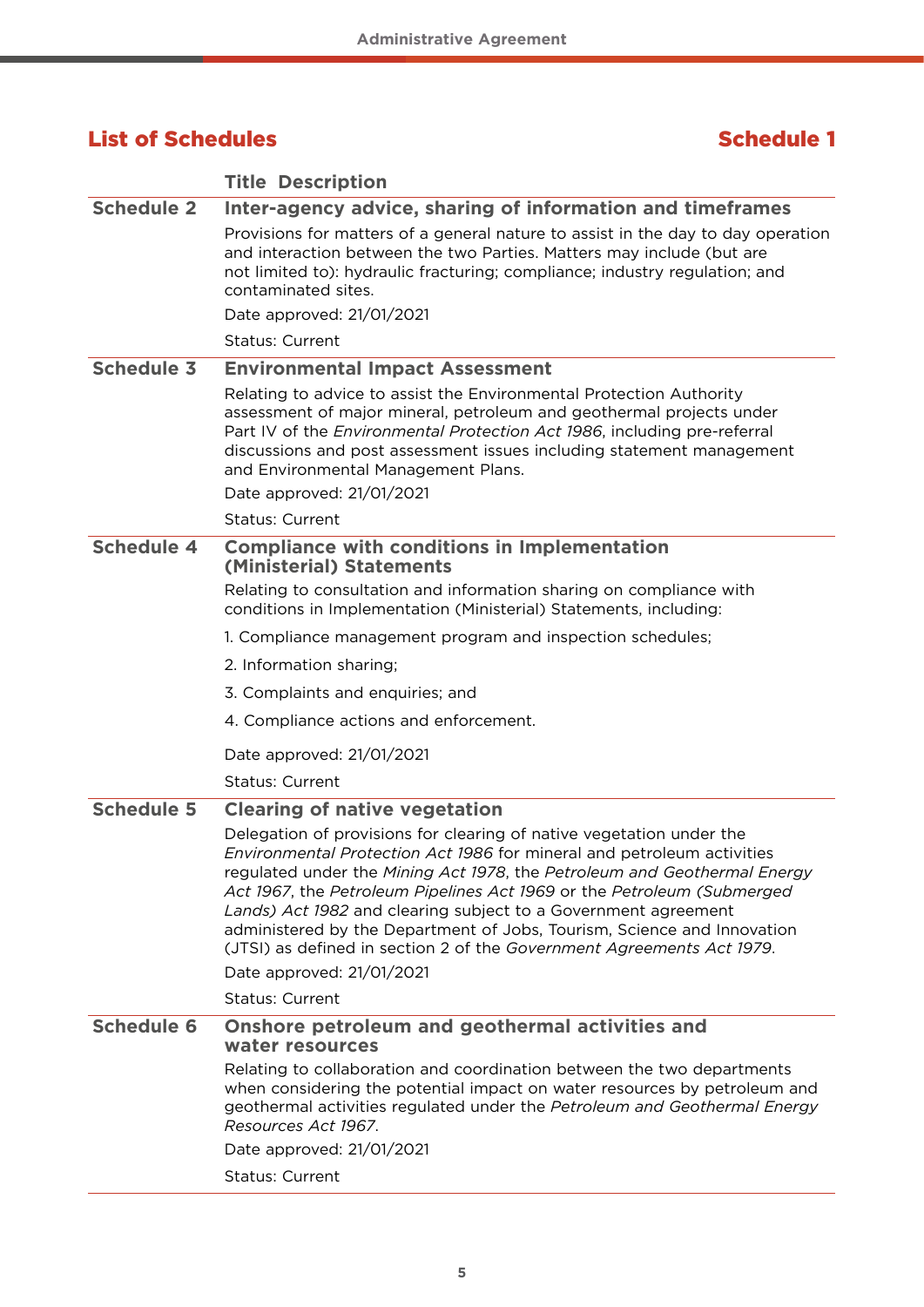## **Title Description**

### **Schedule 7 Mineral exploration and mining operations and water resources** To streamline interaction between the two departments in regard to respective responsibilities for mineral exploration, mining operations and the management of water resources, within areas of water conservation, protection and management significance in Western Australia. Date approved: 21/01/2021 Status: Current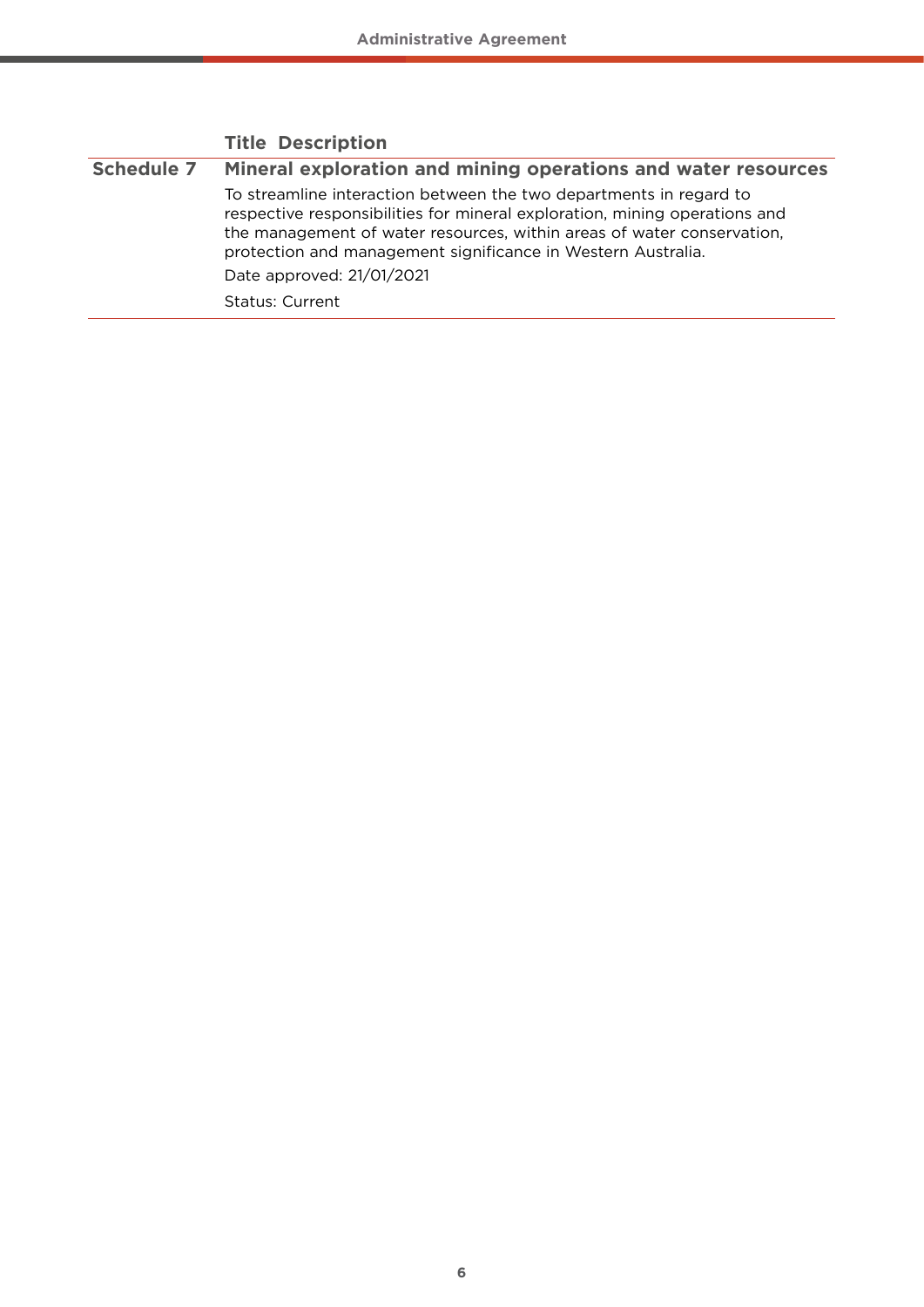## Schedule 2

## Inter-agency advice, sharing of information and timeframes

#### **Purpose**

This Schedule establishes an information sharing protocol for collaboration, communication and agreed responsibilities and expectations between DMIRS and DWER to support each agency's respective regulatory responsibilities and meet Government and community expectations. Specifically, this Schedule outlines the agreed circumstances warranting the provision of advice and information sharing interactions between the agencies and the relevant associated timeframes.

#### **Objective**

The objectives of this Schedule include:

- Facilitating efficient and effective collaboration between DMIRS and DWER to assist each agency to perform its regulatory responsibilities;
- Outlining agreed circumstances that warrant the provision of advice and exchange of information to assist each agency to perform its regulatory responsibilities; and
- Setting agreed expectations and timeframes for the provision of advice and exchange of information where such actions are warranted.

#### **Legislation**

In performing their respective regulatory roles, DMIRS and DWER recognise that the agencies may assist one another in the form of providing specialist advice on specific subject matter or exchanging information to clarify matters or provide notification of potential problems.

This Schedule seeks to provide a framework for the various forms of inter-agency collaboration not specifically addressed by Schedules 3–7 and the relevant associated timeframes, as follows:

- DMIRS will respond to requests for advice within the timeframe requested by DWER.
- Where DMIRS requests advice, DWER will aim to provide its advice to DMIRS within 20 working days from the date of DMIRS' request. The commencement date of the request for advice, and the date of the provision of advice, is the date of the electronic communication.
- If no advice is received within 20 working days, DMIRS will issue a reminder giving DWER a further five working days (from the date of DMIRS' reminder) to provide its advice.
- If after the expiry of this reminder period no advice from DWER has been received, DMIRS will use its best judgement to decide whether or not to approve the application. DMIRS shall then notify DWER of the decision to approve or refuse to approve.
- Where DWER considers that insufficient information is available to assess an application and that additional information is required, DWER will notify DMIRS within 20 working days. DMIRS will be responsible for requesting this information from the proponent where they consider this is required to undertake the assessment of the application. The clock will be stopped from the date that DWER requests information from DMIRS until the date that the information is provided to DWER. DWER will then aim to provide its advice to DMIRS within 10 working days from the date of receipt of the required information, plus any additional time which remains on the clock (i.e. 10 additional days to the original 20 working day timeframe).
- Where required, DMIRS will seek DWER's advice regarding a petroleum title holder's past environmental performance to inform the grant, renewal or transfer of a petroleum title. When DMIRS requests advice, DWER will aim to provide the advice within 20 working days.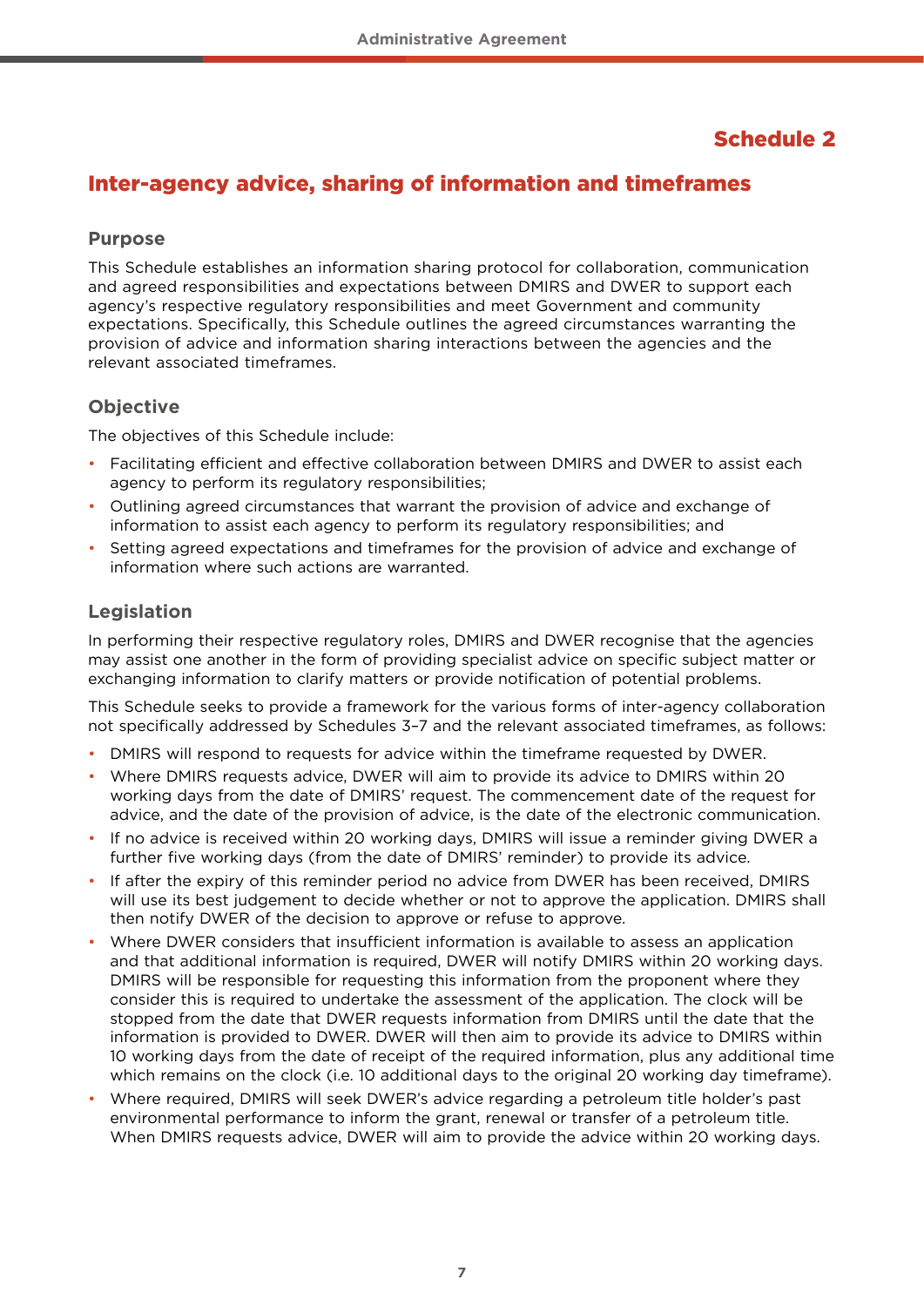## Schedule 3

**Communication Protocol between the Department of Water and Environmental Regulation and the Department of Mines, Industry Regulation and Safety.**

#### **For advice to assist the Environmental Protection Authority assessment of major projects including mineral, petroleum and geothermal proposals under Part IV of the** *Environmental Protection Act 1986.*

The information provided in this schedule relates only to the undertaking of environmental impact assessment of proposals under Part IV of the *Environmental Protection Act 1986* (EP Act).

#### **Formal consultation procedures**

Formal consultation procedures between the Department of Water and Environmental Regulation (DWER) and the Department of Mines, Industry Regulation and Safety (DMIRS) are detailed below. All requests for formal consultation will occur in writing from the Executive Director EPA Services, DWER (or delegate) to the Executive Director Resource and Environmental Compliance DMIRS (or delegate) where DMIRS is a Decision Making Authority (DMA) under Mining/Petroleum Acts and/or Mines Safety/Dangerous Goods Acts and vice versa.

Where a proposal is of State significance or particularly high public interest, the Director General, DWER (or where delegated, Executive Director EPA Services, DWER) may write directly to the Director General, DMIRS (with a copy of the letter emailed to the Executive Director, Resource and Environmental Compliance) to assist DMIRS in meeting the requested response timeframe. In some cases a specific timeframe for the Director General's response may need to be agreed based on consideration of complexity and urgency.

#### **Consultation criteria**

Consultation between the Parties throughout their respective administrative processes may be triggered where proposals are considered significant when applying the EPA's significance test (consideration of significance).

Consultation may also be triggered where proposals meet any of the following criteria, subject to the relevant Party internally applying the EPA's significance test (consideration of significance).

#### **Onshore criteria**

- Environmentally Sensitive Areas including:
	- Within 500 m of World Heritage Property
	- Within 500 m of a Bush Forever site
	- Within 500 m of a Threatened Ecological Community
	- Within 500 m of defined wetlands (as defined in Environmental Protection (Environmentally Sensitive Areas) Notice 2005)
	- Within 50 m of an area containing rare flora
	- Any area covered by an Environmental Protection Policy.
- Within 500 m of a declared/proposed State Conservation Estate, including National Park, Nature Reserve, Conservation Park, or State Forest and Timber Reserves.
- Within a Public Drinking Water Source Area.
- Within two (2) kilometres of a declared occupied town site (for Mining Proposals and petroleum Environment Plans only).
- Hydraulic fracture stimulation exploration and production / development activities<sup>^</sup>.
- Any area previously or currently subject to formal assessment by the EPA.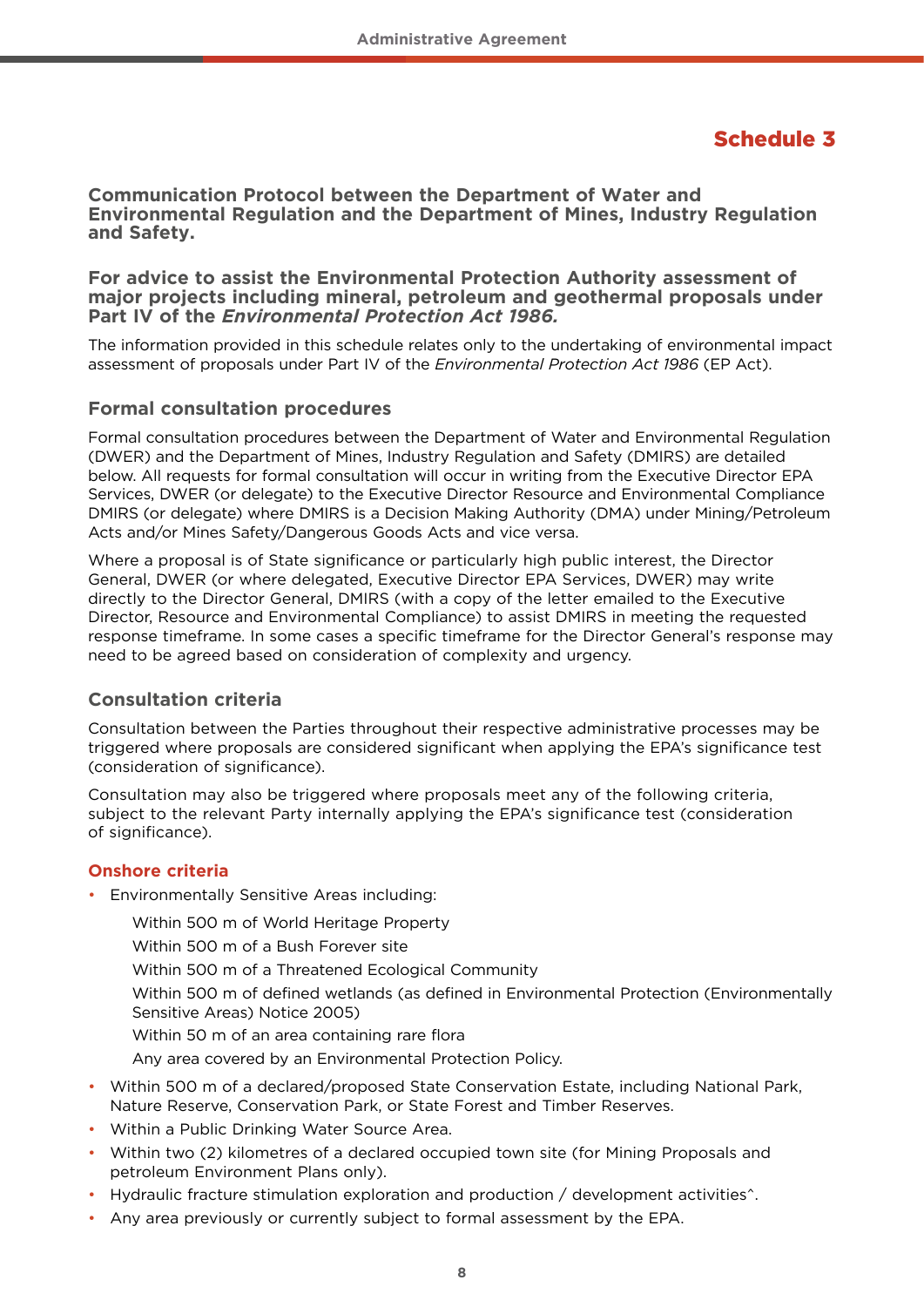#### **Offshore criteria**

- Within 500 m of a declared/proposed State Marine Conservation Estate, including Marine Park, or Nature Reserve.
- Wholly or partly within Special Protection Zones of State Marine Management Areas.
- Wholly or partly within a Marine Protected Area other than those managed under the *Conservation and Land Management Act 1984* (CALM Act), including:

Areas protected under the *Fish Resources Management Act 1994* Areas protected under the *Rottnest Island Authority Act 1987* Historic wreck sites World Heritage Property.

- Seismic activity wholly or partly within intertidal zones or shallow waters (<15 m) in turtle breeding areas during turtle breeding season.
- Seismic activity wholly or partly located in whale mating/calving areas in the breeding season, or in locations that may affect migrating whales.
- Exploration or appraisal drilling wholly or partly within three (3) nautical miles of coast, islands or intertidal reefs.
- Production development and/or pipeline development in State Waters.
- Hydraulic fracture stimulation exploration and production / development activities<sup>^</sup>.
- Any area previously or currently subject to formal assessment by the EPA.

^As per the recommendations of the Independent Scientific Panel Inquiry into Hydraulic Fracture Stimulation in Western Australia Final Report to the Western Australian Government (2018), all applications for onshore hydraulic fracture stimulation exploration and production proposals will be referred to the Environmental Protection Authority (EPA) for assessment under the *Environmental Protection Act 1986*. When a proposal is referred to the EPA, the EPA decides if the proposal should be assessed and, if so, the level of assessment.

The aim of the consultation is to determine if the activity to which a Programme of Work (PoW), Mining Proposal (MP) or Environment Plan (EP) relates is likely to have a significant impact on the environment and would require formal assessment by the EPA.

#### **Interactions between DMIRS and DWER through EIA process**

Table 1 outlines process, timelines and expected information requirements for consultation throughout each of the stages of the environmental impact assessment (EIA) process through to post assessment and compliance. It also provides interactions that occur outside of the standard EIA process.

DMIRS will encourage proponents of relevant proposals (where there is potential for significant environmental impacts) to consult directly with DWER to determine whether referral of a proposal is required. DWER will encourage proponents of relevant proposals to discuss issues directly with DMIRS throughout the environmental impact assessment process. The extent to which DMIRS engages in those discussions is a matter for DMIRS to determine on a case-bycase basis

Either Party (or proponents as suggested by either Party) may seek informal comment from the other Party on draft documents on a case-by-case basis. The Party will determine the level of response based on potential environmental impacts and risks and available capacity.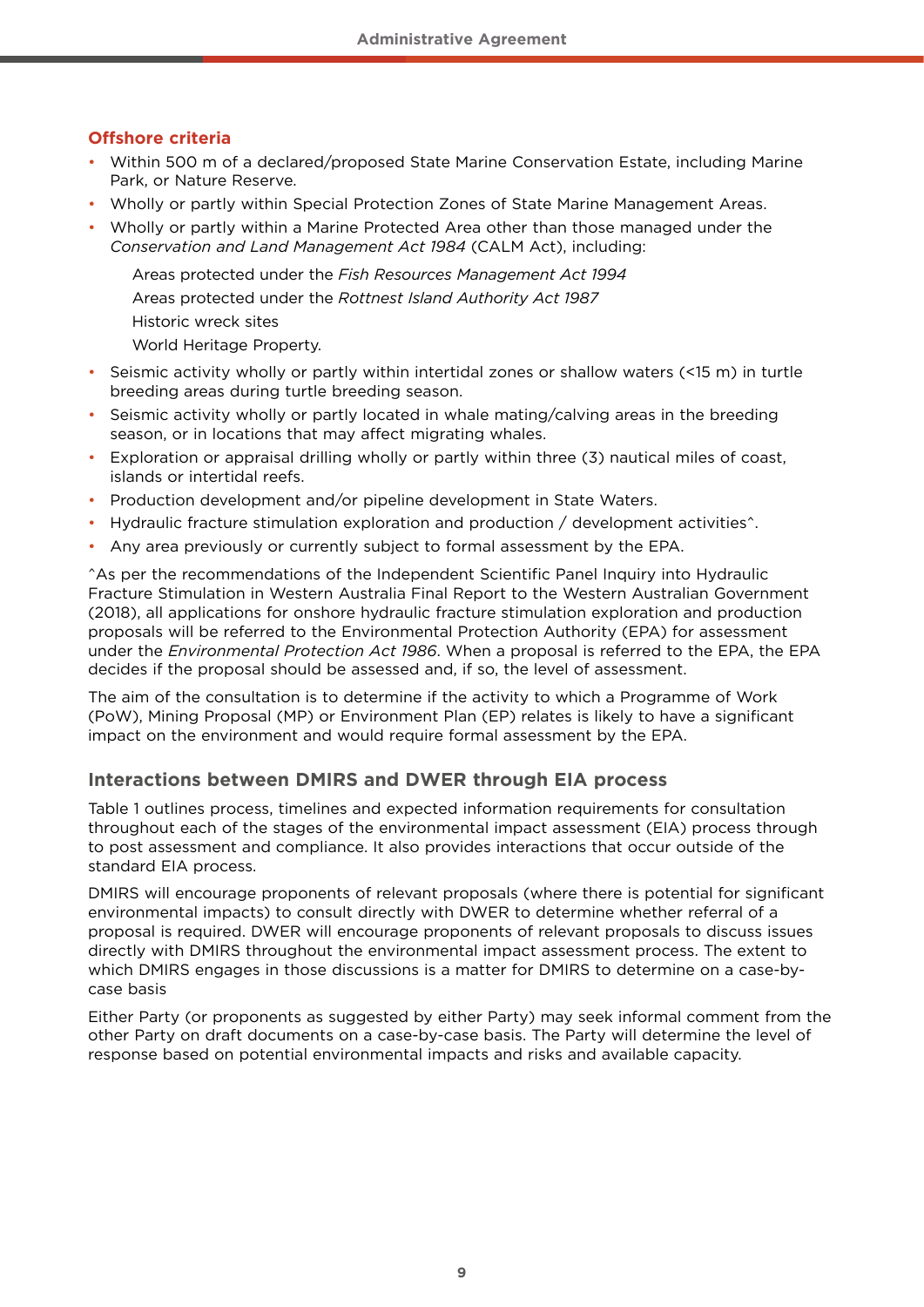| j<br>$\overline{\phantom{0}}$                                                                                 |            |
|---------------------------------------------------------------------------------------------------------------|------------|
|                                                                                                               |            |
|                                                                                                               |            |
| I                                                                                                             |            |
|                                                                                                               |            |
|                                                                                                               |            |
| リソソリン                                                                                                         |            |
|                                                                                                               |            |
|                                                                                                               |            |
|                                                                                                               |            |
|                                                                                                               |            |
|                                                                                                               |            |
|                                                                                                               |            |
|                                                                                                               |            |
|                                                                                                               |            |
|                                                                                                               |            |
|                                                                                                               |            |
|                                                                                                               |            |
|                                                                                                               |            |
|                                                                                                               |            |
| lips for mineral netroleum and geothermal proposals assessed under Part II<br>)<br>2<br>1<br>3<br>1<br>2<br>1 |            |
|                                                                                                               |            |
|                                                                                                               |            |
| )<br>)                                                                                                        |            |
|                                                                                                               |            |
| )<br>}<br>$\mathbf{r}$                                                                                        |            |
| U                                                                                                             |            |
| <br>;                                                                                                         |            |
|                                                                                                               |            |
| $\frac{1}{2}$                                                                                                 |            |
|                                                                                                               |            |
| é<br>C                                                                                                        |            |
|                                                                                                               |            |
| )<br>)<br>)<br>)<br>)                                                                                         |            |
|                                                                                                               |            |
|                                                                                                               |            |
| tod called the called the called tod<br>;<br>)<br>)<br>)                                                      |            |
|                                                                                                               |            |
| C                                                                                                             |            |
| 1.1                                                                                                           | e EP.<br>ĺ |
|                                                                                                               |            |

| Notes                                 | Both Parties are to encourage<br>proponents to consult with<br>the other Party | Prior to seeking DWER advice:<br>will consult with the Executive<br>DMIRS should initially refer<br>Officer should consult with<br>Director, EPA Services, before<br>are listed in the earlier text of<br>DMIRS that formal referral is<br>Consultation trigger criteria<br>considered appropriate, the<br>internal risk assessment<br>The DMIRS Assessment<br>DWER Assessment Officer<br>criteria (and undertake<br>providing confirmation to<br>to consultation trigger<br>relevant Team Leader<br>When formal referral is<br>applying the EPA's<br>significance test)<br>this schedule<br>required. | Referral to be made using s38<br>Referral should be justified on<br>basis of consultation trigger<br>criteria, as well as any other<br>referral form found on EPA<br>advice received<br>website |
|---------------------------------------|--------------------------------------------------------------------------------|--------------------------------------------------------------------------------------------------------------------------------------------------------------------------------------------------------------------------------------------------------------------------------------------------------------------------------------------------------------------------------------------------------------------------------------------------------------------------------------------------------------------------------------------------------------------------------------------------------|-------------------------------------------------------------------------------------------------------------------------------------------------------------------------------------------------|
| Timeframe                             |                                                                                | 10 business<br>days                                                                                                                                                                                                                                                                                                                                                                                                                                                                                                                                                                                    |                                                                                                                                                                                                 |
| Informal<br>Formal/                   | Informal                                                                       | Informal                                                                                                                                                                                                                                                                                                                                                                                                                                                                                                                                                                                               | Formal                                                                                                                                                                                          |
| personnel<br>involved<br><b>DMIRS</b> | Assessment<br>Officer                                                          | Team Leader                                                                                                                                                                                                                                                                                                                                                                                                                                                                                                                                                                                            | Environmental<br>Resource and<br>Compliance*<br>Executive<br>Director,                                                                                                                          |
| personnel<br>involved<br><b>DWER</b>  | Relevant<br>Manager<br><b>Branch</b>                                           | Relevant<br>Manager<br><b>Branch</b>                                                                                                                                                                                                                                                                                                                                                                                                                                                                                                                                                                   | Executive<br>Services*<br>Director,<br>EPA                                                                                                                                                      |
| Interaction                           | DWER may seek<br>advice from<br><b>DMIRS</b>                                   | whether to refer<br>from DWER on<br>seek advice<br>DMIRS may<br>a proposal                                                                                                                                                                                                                                                                                                                                                                                                                                                                                                                             | proposal to EPA<br>DMIRS refers                                                                                                                                                                 |
| Step                                  | $\sigma$<br>Referral of<br>proposal                                            |                                                                                                                                                                                                                                                                                                                                                                                                                                                                                                                                                                                                        | Referra                                                                                                                                                                                         |
| Stage of EIA                          | Pre-referral                                                                   |                                                                                                                                                                                                                                                                                                                                                                                                                                                                                                                                                                                                        |                                                                                                                                                                                                 |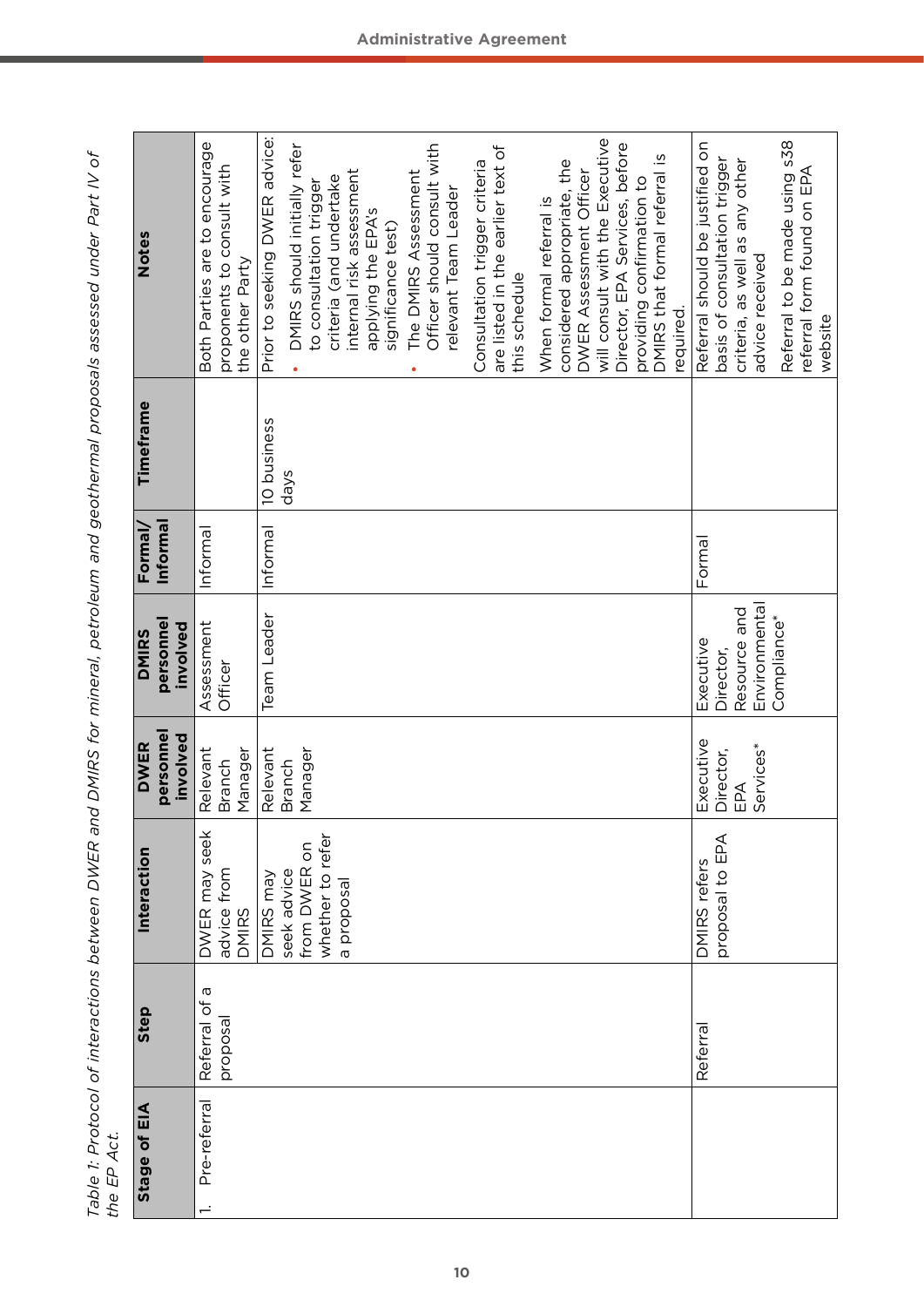| <b>Notes</b>                          |                                                                                                    | Formal letter provided (can be<br>sent via email)                                                                                                           |                                                                                                                                                                 |
|---------------------------------------|----------------------------------------------------------------------------------------------------|-------------------------------------------------------------------------------------------------------------------------------------------------------------|-----------------------------------------------------------------------------------------------------------------------------------------------------------------|
| Timeframe                             | days (formal)<br>10 business                                                                       |                                                                                                                                                             | is Decision to<br>Not Assess);<br>Until LOA is<br>(if outcome<br>assessment<br>is complete<br>Decision to<br>released (if<br>outcome is<br>until EPA<br>Assess) |
| Informal<br>Formal/                   | / Formal<br>Informal                                                                               | Formal                                                                                                                                                      | Formal                                                                                                                                                          |
| personnel<br>involved<br><b>DMIRS</b> | Environmental<br>Resource and<br>Compliance*<br>Assessment<br>Executive<br>Officer or<br>Director, | Environmental<br>Resource and<br>Compliance*<br>Executive<br>Director,                                                                                      |                                                                                                                                                                 |
| personnel<br>involved<br><b>DWER</b>  | Manager or<br>Services <sup>*</sup><br>Executive<br>Relevant<br>Director,<br>Branch<br>EPA         | Executive<br>Services*<br>Director,<br>EPA                                                                                                                  |                                                                                                                                                                 |
| Interaction                           | Either Party may<br>seek advice from<br>the other                                                  | advise DMIRS of<br>Petroleum and<br>(when Minister<br>under relevant<br>LOA outcome<br>for Mines and<br>legislation**)<br>DWER must<br>or DMIRS<br>is a DMA | approvals under<br>DMIRS may be<br>from issuing<br>any relevant<br>constrained<br>541(3)                                                                        |
| <b>Step</b>                           | Consultation<br>on referral<br>issues                                                              | assessment<br>(LOA)<br>on level of<br>Decision                                                                                                              |                                                                                                                                                                 |
| Stage of EIA                          |                                                                                                    | to assess<br>proposal<br>Decision<br>$\dot{\sim}$                                                                                                           |                                                                                                                                                                 |
|                                       |                                                                                                    | 11                                                                                                                                                          |                                                                                                                                                                 |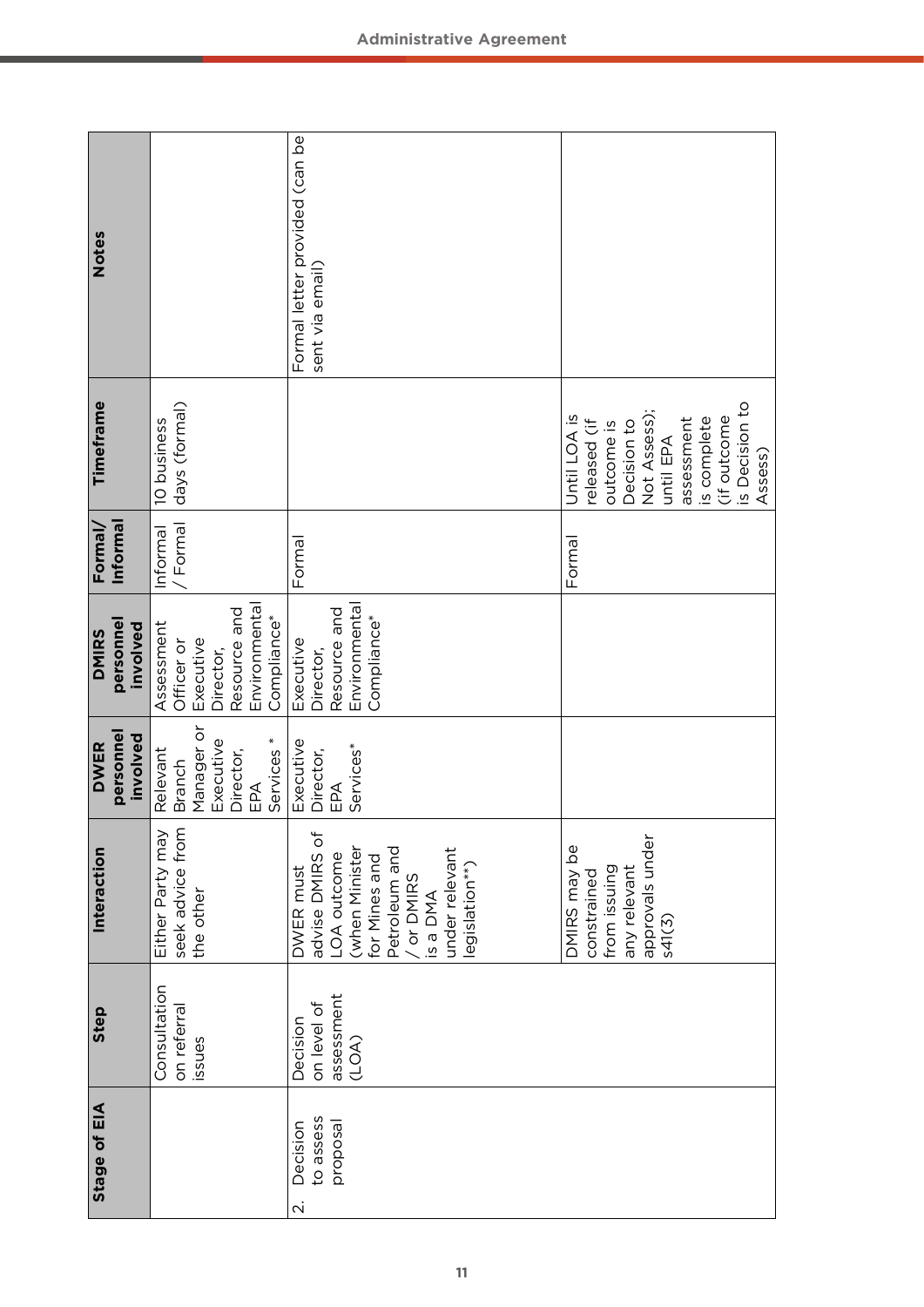| Notes                                 |                                                                                 | required where factors have<br>been adequately addressed<br>documentation or draft ARI<br>Scoping guidelines are not<br>in the proponent's referral<br>document |                                                                                 |                                                                                                                                    |                                                                                                                                    |
|---------------------------------------|---------------------------------------------------------------------------------|-----------------------------------------------------------------------------------------------------------------------------------------------------------------|---------------------------------------------------------------------------------|------------------------------------------------------------------------------------------------------------------------------------|------------------------------------------------------------------------------------------------------------------------------------|
| Timeframe                             |                                                                                 | 15 business<br>days                                                                                                                                             |                                                                                 | 10 business<br>days                                                                                                                | business days<br>Either within<br>period or 10<br>if no public<br>comment<br>review<br>public                                      |
| Informal<br>Formal/                   | Informal                                                                        | Formal                                                                                                                                                          |                                                                                 | Formal                                                                                                                             | Formal                                                                                                                             |
| personnel<br>involved<br><b>DMIRS</b> | Relevant Team<br>Leader                                                         | Environmental<br>Resource and<br>Compliance*<br>Executive<br>Director,                                                                                          | Relevant Team   Informal<br>Leader                                              | Environmental<br>Resource and<br>Compliance*<br>Executive<br>Director,                                                             | Environmental<br>Resource and<br>Compliance*<br>Executive<br>Director,                                                             |
| personnel<br>involved<br><b>DWER</b>  | Relevant<br>Manager<br>Branch                                                   | Executive<br>Services*<br>Director,<br>EPA                                                                                                                      | Assessment<br>Officer                                                           | Executive<br>Services*<br>Director,<br>EPA                                                                                         | Executive<br>Services*<br>Director,<br>EPA                                                                                         |
| Interaction                           | DWER may seek<br>any preliminary<br>scoping issues<br>advice from<br>DMIRS with | seek advice from<br>DMIRS is a DMA<br>under relevant<br>DMIRS (when<br>legislation**)<br>DWER must                                                              | DWER may seek<br>any preliminary<br>scoping issues<br>advice from<br>DMIRS with | document (when<br>DMIRS is a DMA<br>from DMIRS on<br>under relevant<br>draft scoping<br>legislation**)<br>DWER must<br>seek advice | document (when<br>DMIRS is a DMA<br>from DMIRS on<br>under relevant<br>draft scoping<br>legislation**)<br>DWER must<br>seek advice |
| Step                                  | Scoping (ARI)                                                                   | Draft scoping<br>(ARI), where<br>guideline<br>required                                                                                                          | EPA-prepared<br>scope (ER)<br>Scoping-                                          |                                                                                                                                    | proponent-<br>scope (ER)<br>prepared<br>Scoping                                                                                    |
| Stage of EIA                          | Assessment<br>of proposal<br>$\overline{3}$                                     |                                                                                                                                                                 |                                                                                 |                                                                                                                                    |                                                                                                                                    |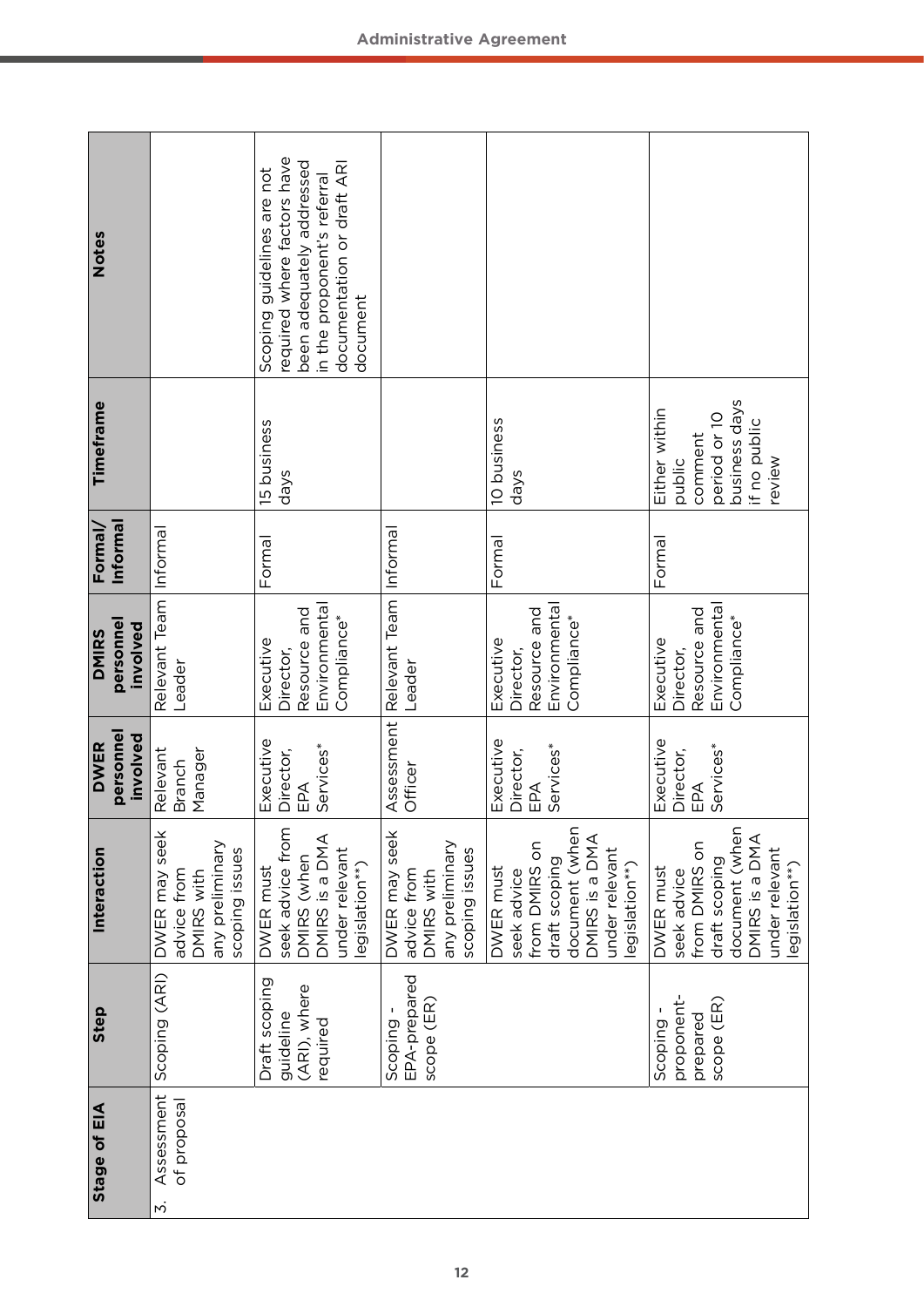| <b>Notes</b>                          |                                                                                                                                | requests to determine DMIRS'<br>between the relevant DWER<br>Team Leader prior to advice<br>Branch Manager and DMIRS<br>capacity to review the draft<br>Pre-consultation to occur<br>PER document |                                                                                                                   |                                              |
|---------------------------------------|--------------------------------------------------------------------------------------------------------------------------------|---------------------------------------------------------------------------------------------------------------------------------------------------------------------------------------------------|-------------------------------------------------------------------------------------------------------------------|----------------------------------------------|
| Timeframe                             | 15 business<br>days                                                                                                            | 15 business<br>days                                                                                                                                                                               | Within public<br>comment<br>period                                                                                |                                              |
| Informal<br>Formal/                   | Formal                                                                                                                         |                                                                                                                                                                                                   | Formal                                                                                                            | Informal                                     |
| personnel<br>involved<br><b>DMIRS</b> | Environmental<br>Resource and<br>Compliance*<br>Executive<br>Director,                                                         | Relevant Team Informal<br>Leader                                                                                                                                                                  | Environmental<br>Resource and<br>Compliance*<br>Executive<br><b>DMIRS***</b><br>Director,<br>Director<br>General, | Relevant Team<br>Leader                      |
| personnel<br>involved<br><b>DWER</b>  | Executive<br>Services*<br>Director,<br>EPA                                                                                     | Relevant<br>Manager<br><b>Branch</b>                                                                                                                                                              | Executive<br>Services*<br>DWER***<br>Director,<br>General,<br>Director<br>EPA                                     | Assessment<br>Officer                        |
| Interaction                           | document (when<br>DMIRS is a DMA<br>under relevant<br>on draft ARI<br>legislation**)<br>from DMIRS<br>DWER must<br>seek advice | DWER may seek<br>advice from<br><b>DMIRS</b>                                                                                                                                                      | seek advice from<br>DMIRS (when<br>DMIRS is a DMA<br>under relevant<br>legislation**)<br>DWER must                | DWER may seek<br>advice from<br><b>DMIRS</b> |
| Step                                  | Assessment<br>(ARI)                                                                                                            | Assessment<br>(ER / PER)<br>$dr$ aft $)$                                                                                                                                                          | Public review<br>(PER)                                                                                            | Response to<br>submissions                   |
| Stage of EIA                          |                                                                                                                                |                                                                                                                                                                                                   |                                                                                                                   |                                              |
|                                       |                                                                                                                                | 13                                                                                                                                                                                                |                                                                                                                   |                                              |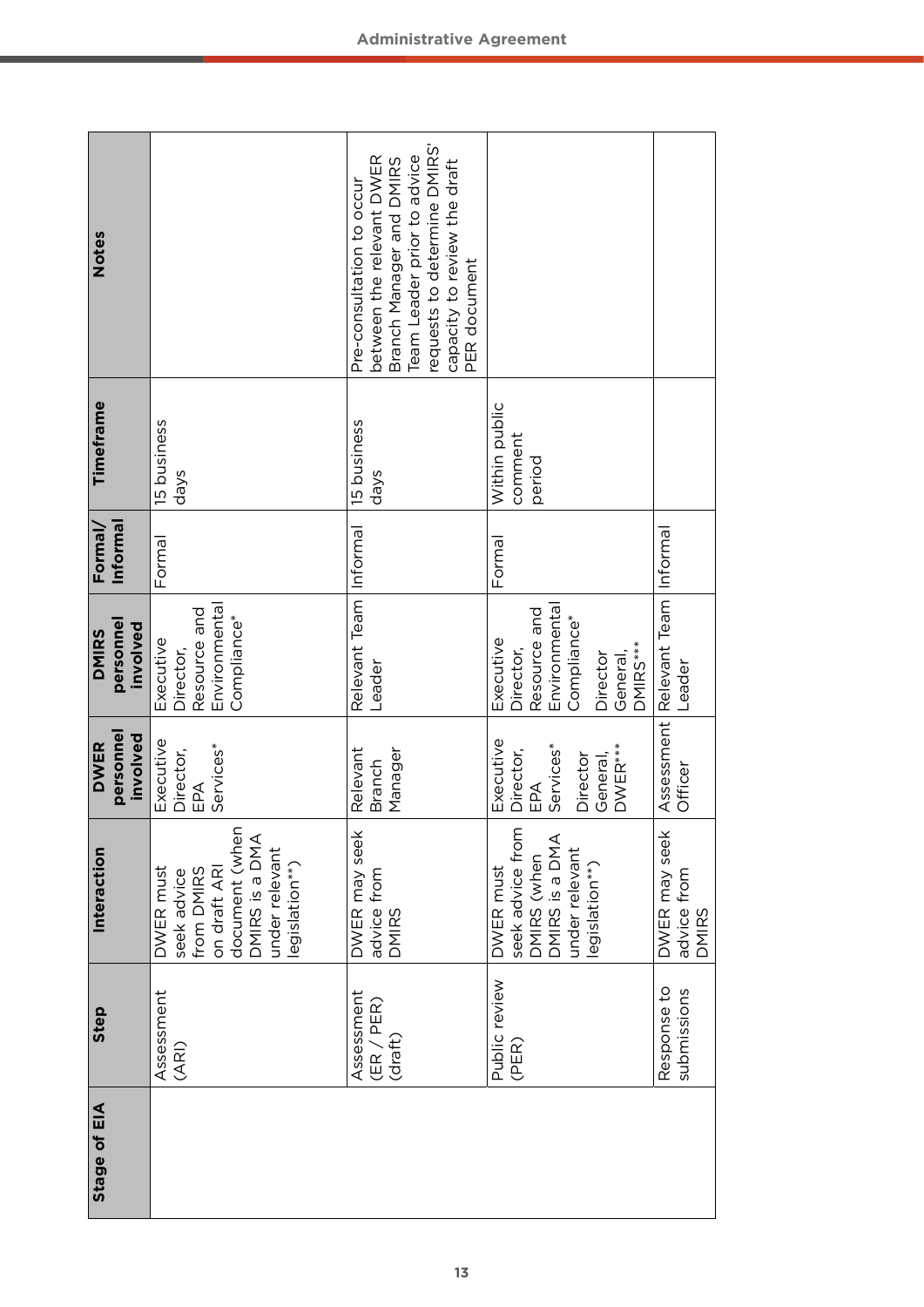| Notes                                 |                                                                                                                                              | endeavour to provide prior<br>Where possible, DWER will<br>seek advice on a particular<br>notice of its intention to<br>condition set | Where possible, DWER will<br>endeavour to provide prior<br>seek advice on a particular<br>notice of its intention to<br>condition set | by the EPA that may require<br>This refers to matters raised<br>further consideration of<br>assessment strategy |                                                                                                   |
|---------------------------------------|----------------------------------------------------------------------------------------------------------------------------------------------|---------------------------------------------------------------------------------------------------------------------------------------|---------------------------------------------------------------------------------------------------------------------------------------|-----------------------------------------------------------------------------------------------------------------|---------------------------------------------------------------------------------------------------|
| Timeframe                             |                                                                                                                                              | 5 business days                                                                                                                       | 5 business days                                                                                                                       | As agreed with<br>EPA Chairman                                                                                  | completion of<br>days (prior to<br>10 business<br>process)                                        |
| Informal<br>Formal/                   | Informal                                                                                                                                     | Formal                                                                                                                                | Formal                                                                                                                                | Chairman<br>directive<br>Formal -                                                                               | Formal                                                                                            |
| personnel<br>involved<br><b>DMIRS</b> | Relevant Team<br>Leader                                                                                                                      | Environmental<br>Resource and<br>Compliance*<br>Executive<br>Director,                                                                | Environmental<br>Resource and<br>Compliance*<br>Executive<br>Director,                                                                | Environmenta<br>Resource and<br>Compliance*<br>Executive<br>Director,                                           | Environmental<br>Resource and<br>Compliance*<br>Executive<br>Director,                            |
| personnel<br>involved<br><b>DWER</b>  | Assessment<br>Officer                                                                                                                        | Executive<br>Services*<br>Director,<br>EPA                                                                                            | Executive<br>Services*<br>Director,<br>EPA                                                                                            | on advice<br>Chairman)<br>Executive<br>from EPA<br>Services*<br>Director,<br>EPA                                | Executive<br>Services*<br>Director,<br>EPA                                                        |
| Interaction                           | draft conditions<br>under relevant<br>particularly on<br>(when DMIRS<br>legislation**)<br>from DMIRS,<br>seek advice<br>DWER may<br>is a DMA | seek advice from<br>DMIRS is a DMA<br>under relevant<br>DMIRS (when<br>legislation**)<br>DWER must                                    | seek advice from<br>DMIRS is a DMA<br>under relevant<br>DMIRS (when<br>legislation**)<br>DWER must                                    | matters raised by<br>from DMIRS on<br>seek advice<br>DWER may<br>EPA                                            | DWER may seek<br>DMIRS is a DM,<br>under relevant<br>DMIRS (when<br>legislation**)<br>advice from |
| Step                                  | of assessment<br>Preparation<br>strategy                                                                                                     | conditions<br>Draft ARI                                                                                                               | conditions<br>Draft ER<br>/ PER                                                                                                       | Matters raised<br>by EPA                                                                                        | assessment<br>s45C post-<br>approvals                                                             |
| Stage of EIA                          | assessment<br>Preparation<br>of draft<br>report<br>4.                                                                                        |                                                                                                                                       |                                                                                                                                       |                                                                                                                 | assessment<br>Post-<br>ιņ                                                                         |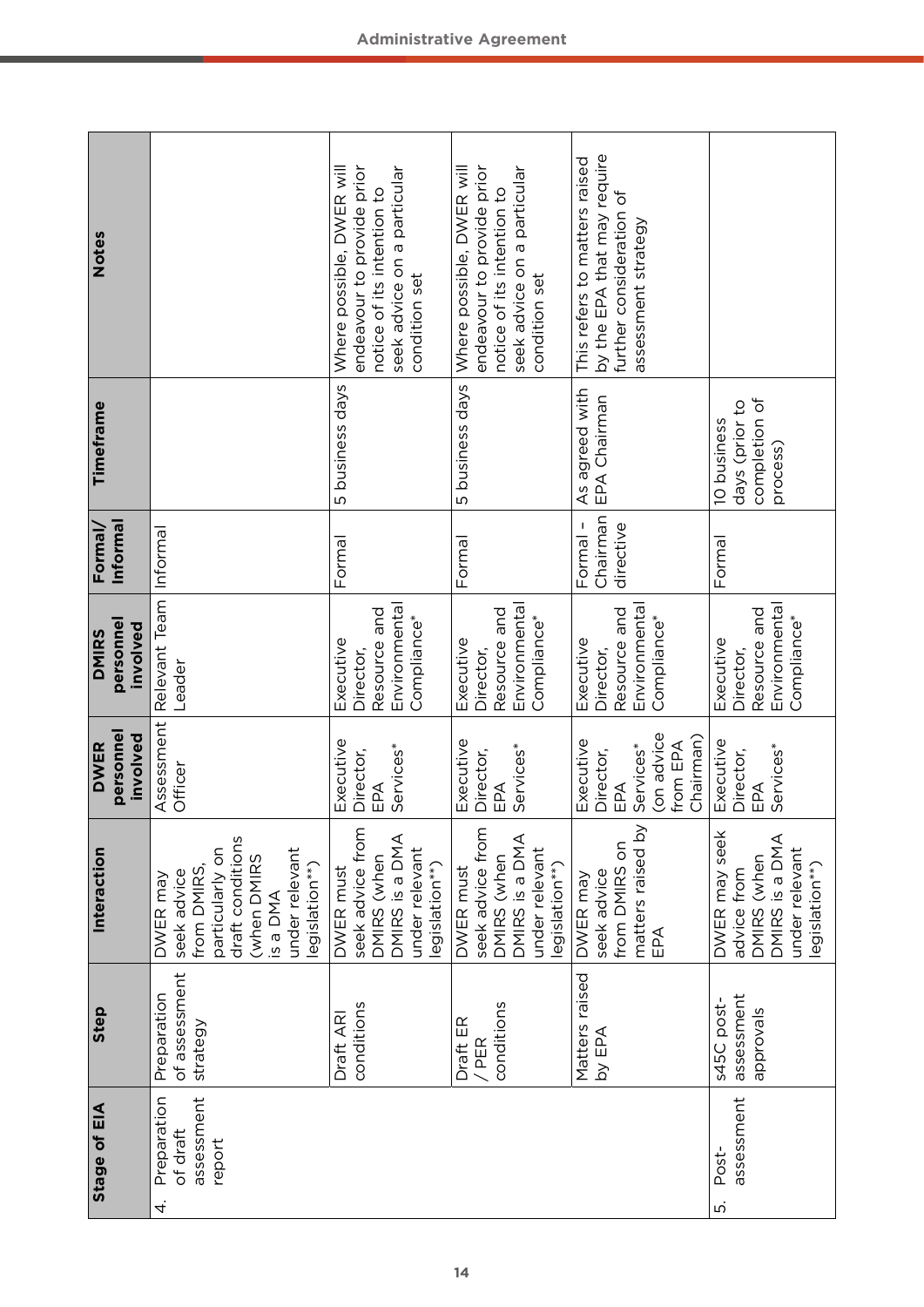| Notes                                 |                                                                                                   | and consultation with DMIRS<br>DWER will encourage direct<br>to address any outstanding<br>matters of concern prior to<br>proponent communication<br>DMIRS advice or approval,<br>require the preparation<br>EMPs with reference to<br>and implementation of<br>Where conditions that<br>submission | and consultation with DMIRS<br>will encourage direct<br>to address any outstanding<br>matters of concern prior to<br>proponent communication<br>DMIRS advice or approval,<br>a MCP with reference to<br>require the preparation<br>and implementation of<br>Where conditions that<br>submission<br><b>DWER</b> |                                                                        |                                                   |
|---------------------------------------|---------------------------------------------------------------------------------------------------|-----------------------------------------------------------------------------------------------------------------------------------------------------------------------------------------------------------------------------------------------------------------------------------------------------|----------------------------------------------------------------------------------------------------------------------------------------------------------------------------------------------------------------------------------------------------------------------------------------------------------------|------------------------------------------------------------------------|---------------------------------------------------|
| Timeframe                             | completion of<br>days (prior to<br>10 business<br>process)                                        | straightforward<br>plans deal with<br>days (with aim<br>for 10 business<br>is agreed that<br>days where it<br>20 business<br>matters)                                                                                                                                                               | 40 business<br>days                                                                                                                                                                                                                                                                                            | As required                                                            | As required                                       |
| Informal<br>Formal/                   | Formal                                                                                            | Formal                                                                                                                                                                                                                                                                                              | Formal                                                                                                                                                                                                                                                                                                         | Formal                                                                 | Informal                                          |
| personnel<br>involved<br><b>DMIRS</b> | Environmental<br>Resource and<br>Compliance*<br>Executive<br>Director,                            | Environmental<br>Resource and<br>Compliance*<br>Executive<br>Director,                                                                                                                                                                                                                              | Environmental<br>Resource and<br>Compliance*<br>Executive<br>Director,                                                                                                                                                                                                                                         | Environmental<br>Resource and<br>Compliance*<br>Executive<br>Director, | Relevant Team<br>Leader                           |
| personnel<br>involved<br><b>DWER</b>  | Executive<br>Services*<br>Director,<br>EPA                                                        | Executive<br>Services*<br>Director,<br>EPA                                                                                                                                                                                                                                                          | Executive<br>Services*<br>Director,<br>EPA                                                                                                                                                                                                                                                                     | Executive<br>Services*<br>Director,<br>EPA                             | Relevant<br>Manager<br><b>Branch</b>              |
| Interaction                           | DWER may seek<br>DMIRS is a DMA<br>under relevant<br>DMIRS (when<br>legislation**)<br>advice from | DWER may seek<br>DMIRS (when<br>DMIRS is a DMA<br>under relevant<br>legislation**)<br>advice from                                                                                                                                                                                                   | DWER may seek<br>DMIRS is a DMA<br>under relevant<br>DMIRS (when<br>legislation**)<br>advice from                                                                                                                                                                                                              | DMIRS must seek<br>advice of DWER                                      | seek advice from<br>Either Party may<br>the other |
| Step                                  | amendment of<br>conditions<br>s46                                                                 | Environmental<br>Management<br>Plans (EMPs)                                                                                                                                                                                                                                                         | Mine closure<br>plans (MCP)                                                                                                                                                                                                                                                                                    | fracturing<br>Hydraulic                                                | requests for<br>All other<br>advice               |
| Stage of EIA                          |                                                                                                   |                                                                                                                                                                                                                                                                                                     |                                                                                                                                                                                                                                                                                                                | interactions<br>Other                                                  |                                                   |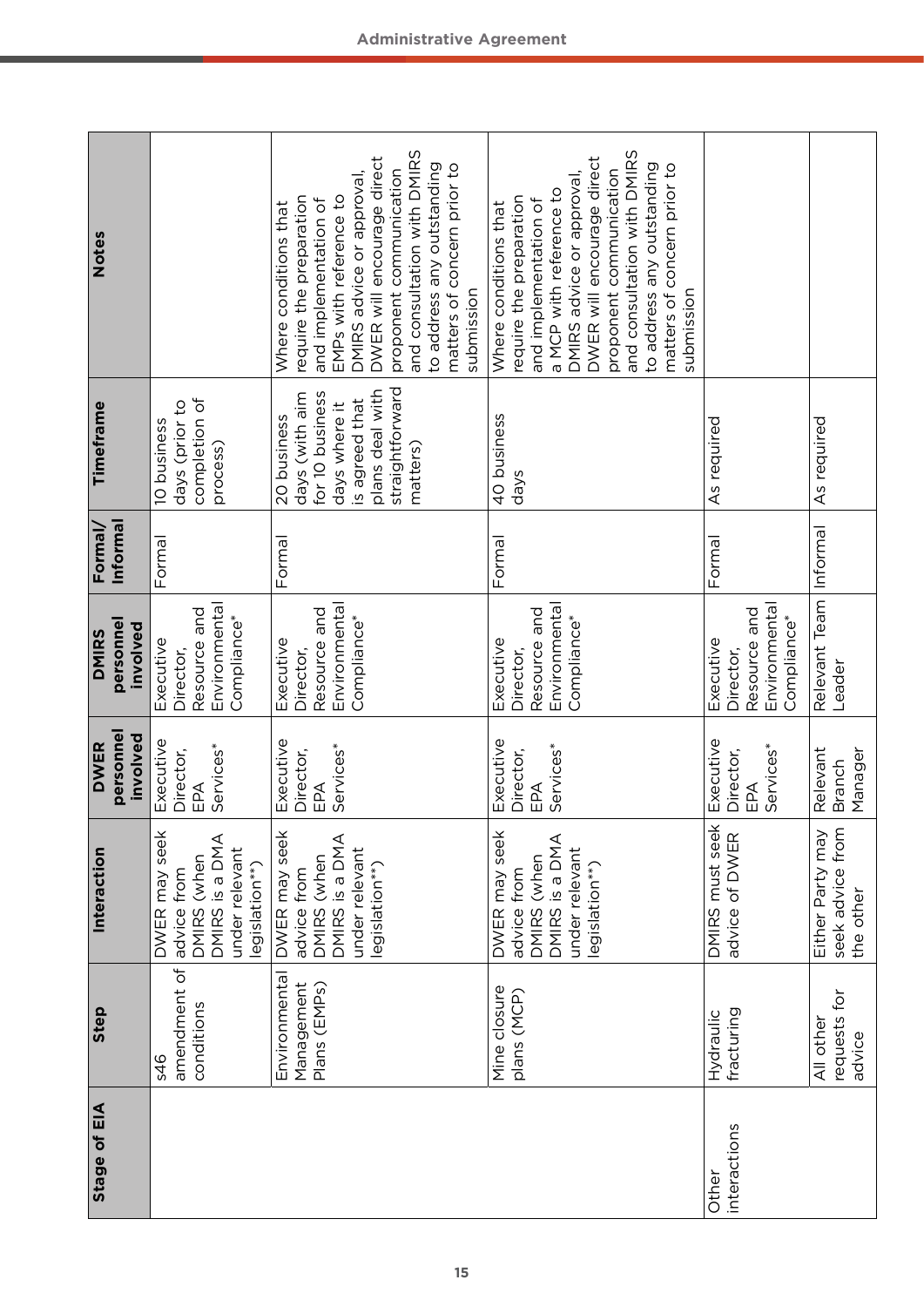\*Refers to current position holder or a relevant delegate

\*\* DWER will consult with DMIRS at referral, assessment, and post assessment stages where appropriate, in cases where:

- DMIRS is a DMA under mining related acts (*Mining Act 1978*, *Offshore Minerals Act 2003*, and the *Mining Rehabilitation Fund Act 2012*)]
- DMIRS is a DMA under petroleum related acts (*Petroleum and Geothermal Energy Resources Act 1967, Petroleum Pipelines Act 1969, and the Petroleum (Submerged Lands) Act 1982*);
- Dangerous goods or safety approval is required (*Dangerous Goods Safety Act 2004*, and *Mines Safety and Inspection Act 1994*)] or
- DMIRS is considered to be a technical subject matter expert.

\*\*\*Where a proposal is of State significance or particularly high public interest, the Director General, DWER (or where delegated, Executive Director EPA Services, DWER) may write directly to the Director General, DMIRS (with a copy of the letter emailed to the Executive Director, Resource and Environmental Compliance) to assist DMIRS in meeting the requested response timeframe. In some cases a specific timeframe for the Director General's response may need to be agreed based on consideration of complexity and urgency.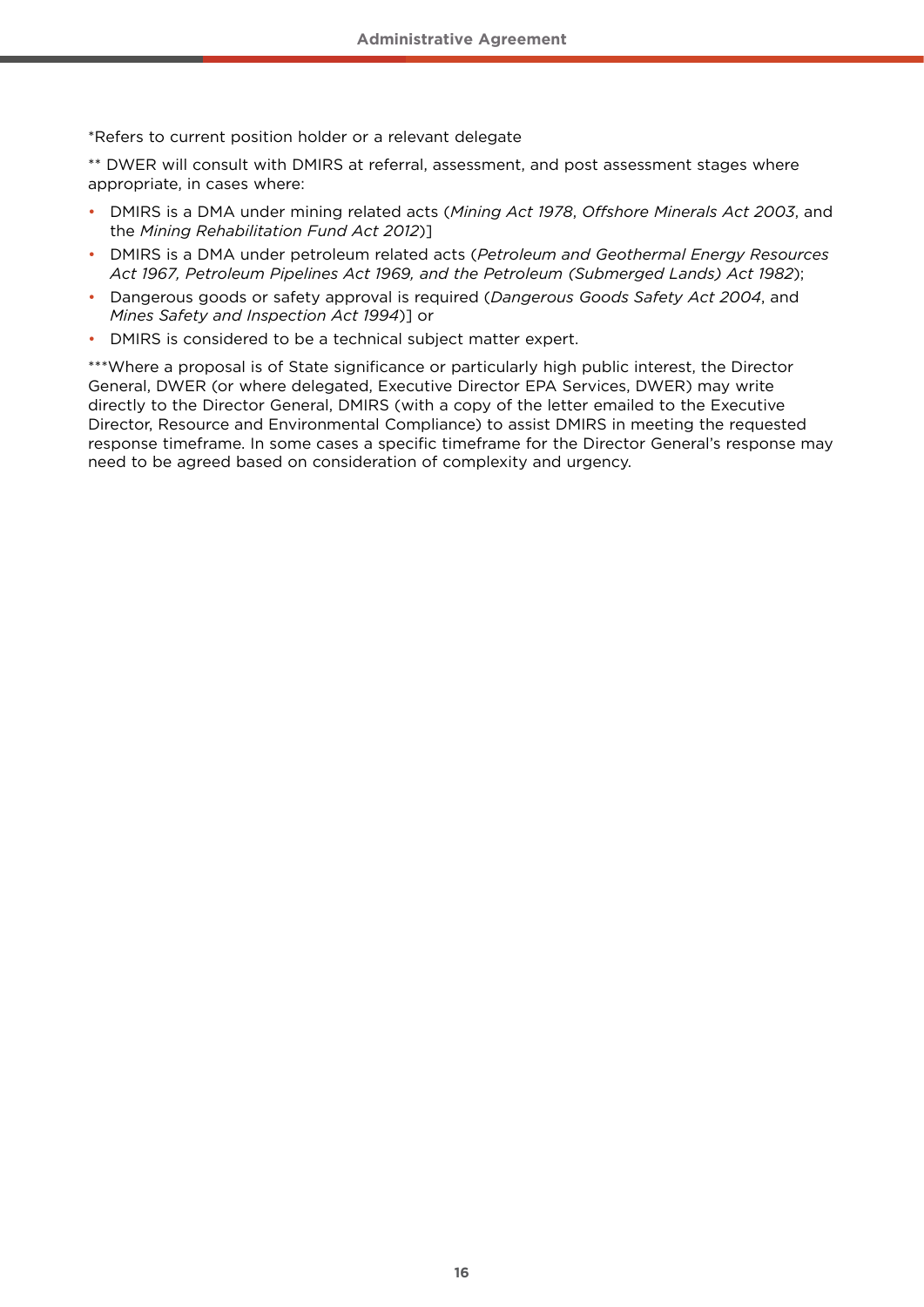#### **Regions**

Table 2 outlines the regions under the responsibility of the Mining and Industrial North Branch, Mining and Industrial South Branch and Strategic Assessments Branch, as a general guide (noting that this does not preclude any Branch from reallocating a proposal to another for assessment).

*Table 2: DWER EPA Services Assessment Branches and relevant regions for assessment of proposals*

| <b>Branch</b>                | Relevant Regions                                                                      |
|------------------------------|---------------------------------------------------------------------------------------|
| Mining and Industrial North  | Kimberley, Pilbara, Gascoyne                                                          |
| Mining and Industrial South  | Mid-West, Goldfields-Esperance, Wheatbelt,<br>Perth, Peel, South West, Great Southern |
| <b>Strategic Assessments</b> | Any region                                                                            |

#### **Document Distribution**

Formal requests for advice and supporting documentation from DWER to DMIRS will be sent to the DMIRS Environment Part 4 email address ([environment.part4@DMIRS.wa.qov.au](mailto:environment.part4@DMIRS.wa.qov.au)). For large documents the DWER will utilise online cloud services to facilitate DMIRS access to documents. DMIRS requests for advice on pre-referral and referral, and DMIRS responses to DWER requests for advice will be sent to (registrar@epa.wa.gov.au) with a copy provided to the relevant DWER Branch Manager.

#### **Timelines**

The Parties will use their best endeavours to meet the timelines for advice outlined in this protocol. Both parties recognise that this may not always be achievable. In these circumstances the Parties will endeavour to accommodate reasonable delays in the provision of advice.

To meet target times for formal advice requests referred to in this document, open communication between DWER and DMIRS staff during the assessment process on the progress of assessments and upcoming advice requests will be necessary. It is expected that each Party will provide adequate information to the other where relevant, as outlined in each Party's internal guidance document/s.

#### **Contacts and Delegations**

The Executive Director, Resource and Environmental Compliance Division, DMIRS may nominate another DMIRS contact as the point of contact with respect to any specific proposal or request.

The Executive Director, EPA Services Directorate, DWER may nominate another DWER contact as the point of contact with respect to any specific proposal or request (if relevant, where delegation allows).

## **Problem Solving / Escalation of Issues**

It is desirable for officers of DWER and DMIRS to meet to clarify and resolve issues of a technical or policy nature, or matters of interpretation, that arise from time to time. The scheduled monthly meeting that takes places between DWER and DMIRS is an appropriate avenue to discuss any major projects and issues for resolution.

If issues remain unresolved, Managers of the relevant branches of DMIRS and DWER will meet to discuss the matter. If necessary, these issues will be escalated to the relevant Directors to resolve.

Where necessary, matters will be referred to the Director General, DWER and the Director General, DMIRS.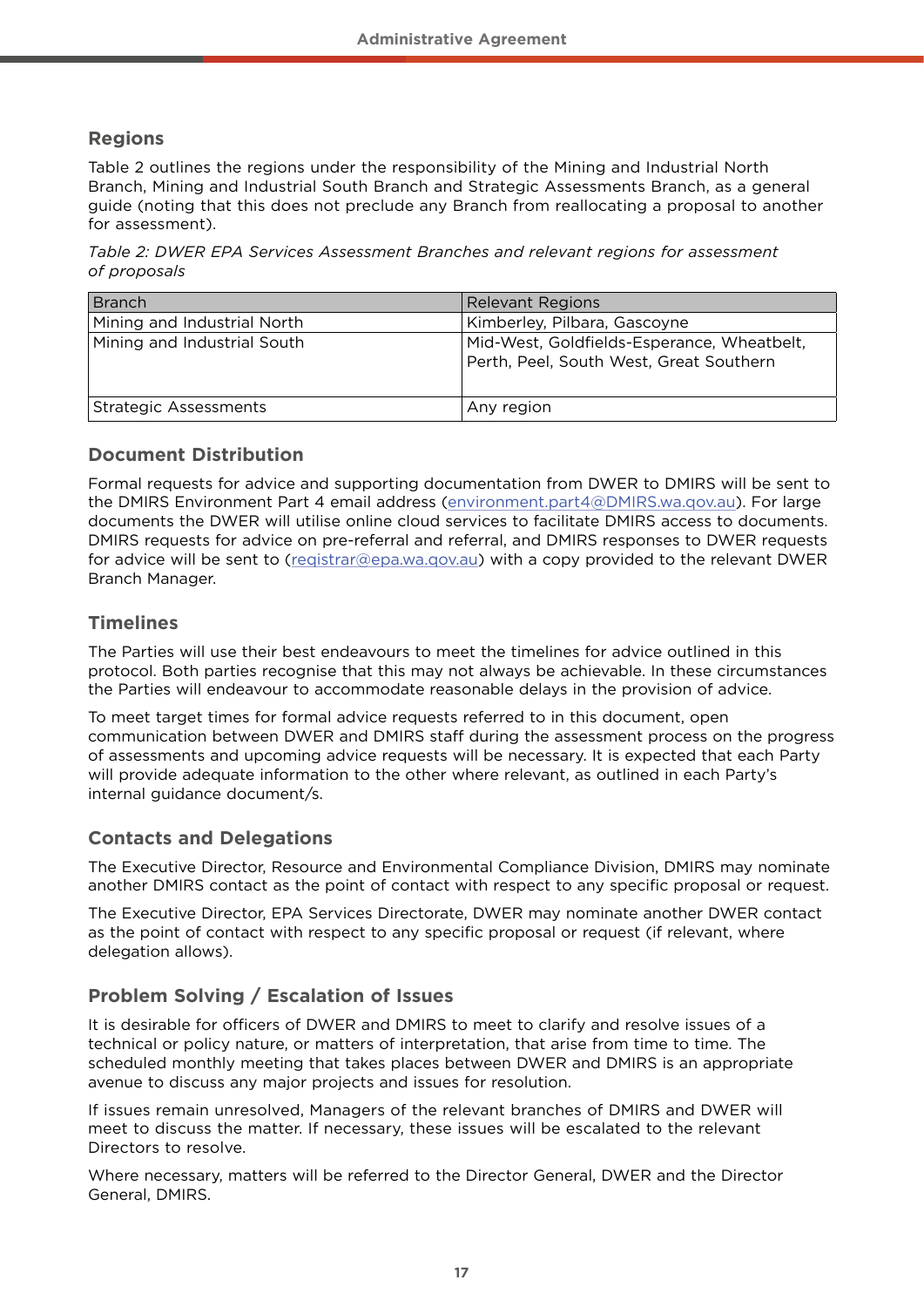#### **Review**

Either Party may seek to review these procedures at any time; however these procedures are to be reviewed within two years of the commencement date of this schedule and as required thereafter.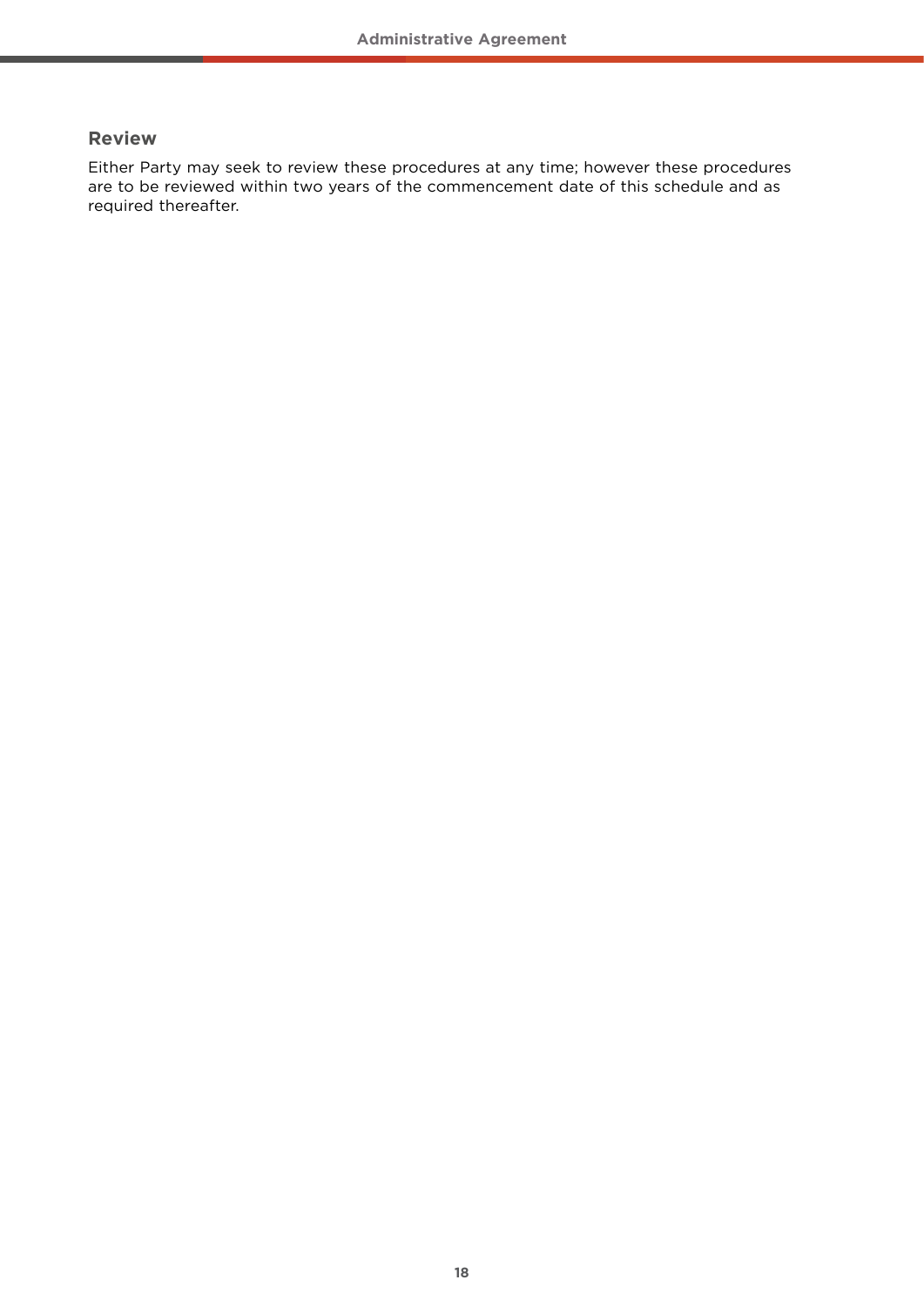## Schedule 4

**Communication Protocol between the Department of Water and Environmental Regulation and the Department of Mines, Industry Regulation and Safety on compliance with conditions in Implementation (Ministerial) Statements**

## Formal and Informal Consultation

All requests for formal consultation will occur in writing from the Director Assessment and Compliance Division, DWER to the Executive Director, Resource and Environmental Compliance, DMIRS and vice versa.

The Parties may seek informal comment on a range of compliance issues on a case by case basis between individual officers.

## Compliance and enforcement of implementation conditions

In monitoring compliance and enforcement of implementation conditions on Ministerial Statements the key areas of collaboration identified and agreed by each Party include:

#### **1. Compliance Management Program and Inspection Schedules**

The Parties may consult each other during development of their respective compliance work programs and schedules for jointly regulated projects to support alignment and joint inspections where practical. The Parties will provide a copy of the finalised compliance plan and inspection schedule to facilitate pre planned involvement where relevant. Updates of revised programs and schedules will be provided as required.

#### **2. Information Sharing**

Where either of the Parties considers the findings of an audit, investigation or inspection is of interest to the other Party, it will notify the other Party.

Where one Party becomes aware of a compliance issue that may be notifiable under the other Parties' legislation, the initial Party will inform the other Party as soon as practicable.

#### **3. Complaints and Enquiries**

For complaints and enquiries related to a jointly regulated project, it is agreed that both Parties will undertake a collaborative approach to notify each other of the complaint and enquiry, where relevant.

Where it is determined that a complaint and/or enquiry should be referred to the other Party for action the Parties will consult each other and agree on which Party will take the lead role in the investigation. The Party conducting the investigation will ensure the other Party is kept up to date during the process of managing the complaint and/or enquiry.

#### **4. Compliance Actions and Enforcement**

For compliance and enforcement actions related to jointly regulated projects it is agreed that both Parties will undertake a collaborative approach to notify each other in relation to the issuing of non-compliances where relevant. Consultation will occur at the earliest practical time following an incident.

The Parties may, in accordance with their statutory responsibilities, initiate separate investigations of the same compliance issue, which may be for different purposes, however where appropriate the Parties will consult and agree on which Party will take the lead role in taking enforcement actions.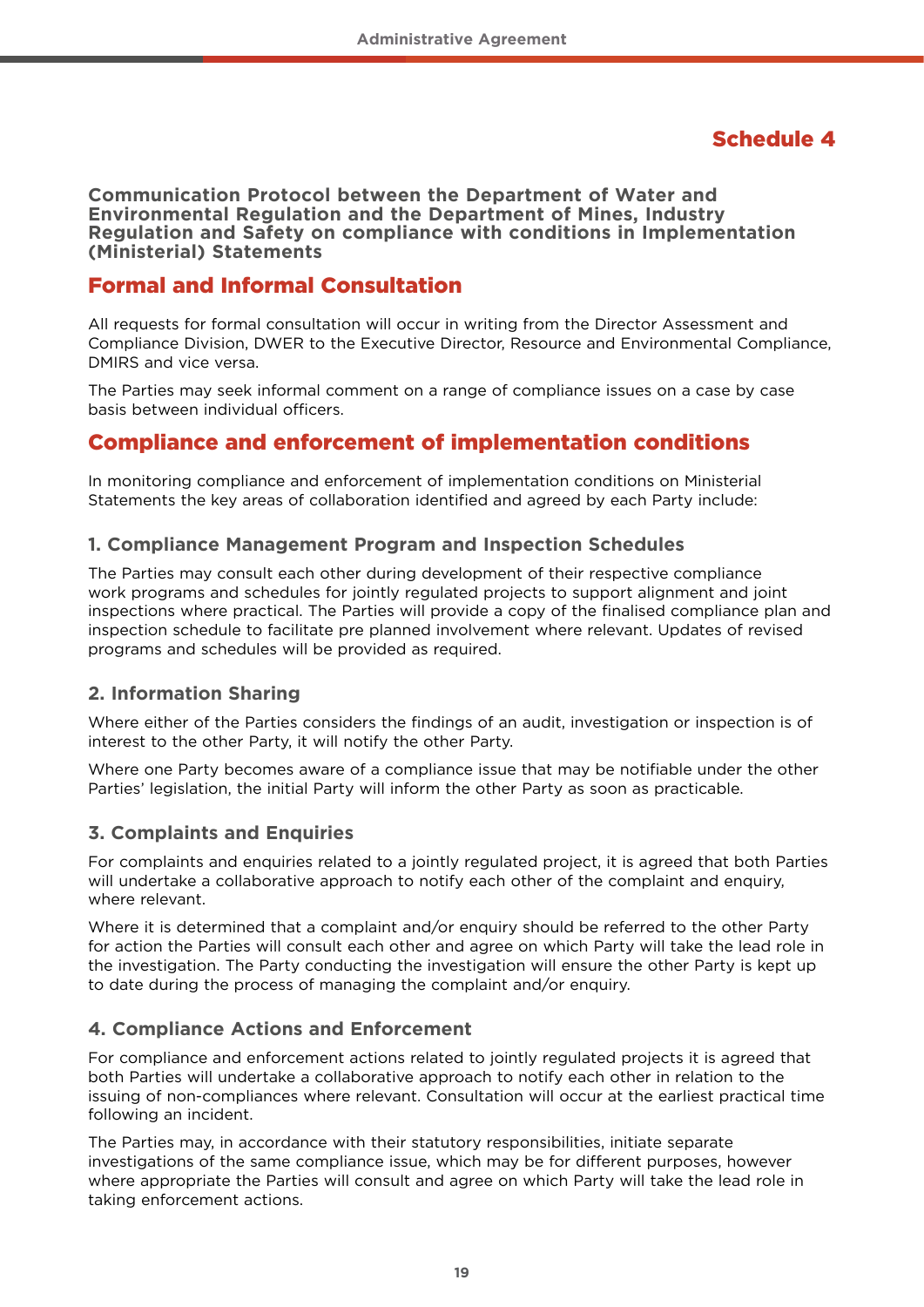The Parties commit to working effectively and efficiently, to ensure that orderly enforcement and compliance actions are undertaken focussing on using the most relevant legislation. In the case where prosecution action is to be taken, the Parties will agree under which Act the enforcement action should proceed.

#### **Timelines**

The Parties will use their best endeavours to meet the timelines for advice outlined in this protocol. Both Parties recognise that this may not always be achievable. In these circumstances the Parties will endeavour to accommodate reasonable delays in the provision of advice.

To meet target times for formal advice requests referred to in this document, open communication between DWER and DMIRS staff will be necessary.

#### **Problem Solving / Escalation of Issues**

It is desirable for officers of the DWER and DMIRS to meet to clarify and resolve issues of a technical or policy nature, or matters of interpretation, that arise from time to time.

If issues remain unresolved, Managers of the relevant branches of DMIRS and DWER will meet to discuss the matter. If necessary, these issues will be escalated to the relevant Directors to resolve.

Where necessary, matters will be referred to the Director General, DWER and the Director General, DMIRS.

#### **Review**

Either Party may seek to review these procedures at any time; however these procedures are to be reviewed within two years of the commencement date of this schedule and as required thereafter.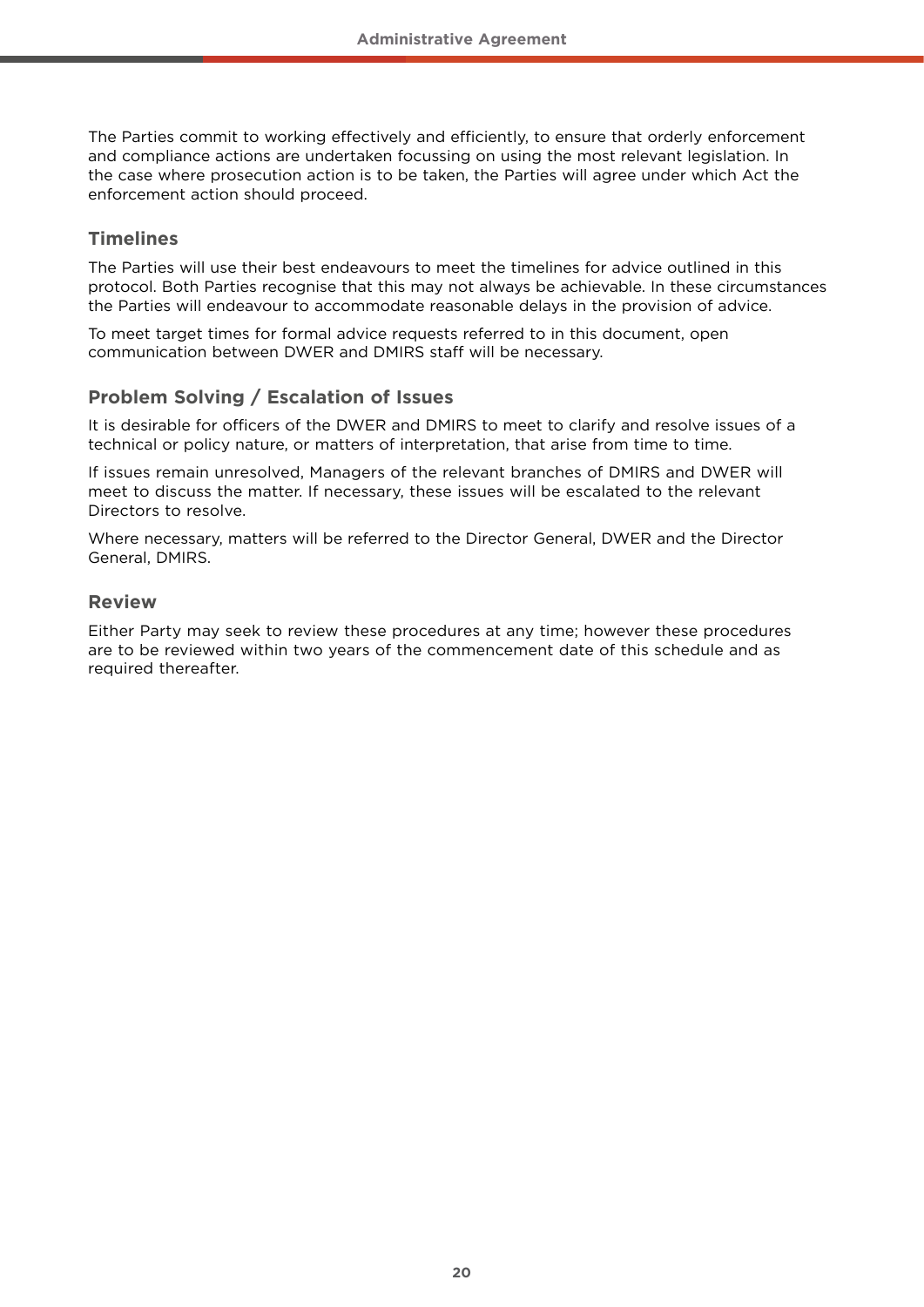| Table 3: Communications protocol between DWER and DMIRS on compliance with conditions in |  |  |
|------------------------------------------------------------------------------------------|--|--|
| Ministerial Statements                                                                   |  |  |

| Stage/Task                                                     | <b>Type and</b><br>timeframe                                                                                                                   | <b>DWER addressee and</b><br>approving officer                                                                                                  | <b>Advice</b><br>sought and<br>information<br>provided                                                                                                           | <b>DMIRS</b><br>addressee<br>and<br>approving<br>officer                                                                | <b>Notes</b>                                                                                                                                                                   |
|----------------------------------------------------------------|------------------------------------------------------------------------------------------------------------------------------------------------|-------------------------------------------------------------------------------------------------------------------------------------------------|------------------------------------------------------------------------------------------------------------------------------------------------------------------|-------------------------------------------------------------------------------------------------------------------------|--------------------------------------------------------------------------------------------------------------------------------------------------------------------------------|
| General<br>compliance<br>issues                                | <b>Either Party</b><br>seeking<br>advice from<br>the other<br>Party<br>Informal-<br>meetings,<br>phone and<br>email<br>Timeline -<br>as agreed | Environmental officers,<br>Senior Manager<br><b>Environmental Compliance</b><br>or through the Compliance<br>inbox<br>compliance@dwer.wa.gov.au | Exchange of<br>compliance<br>information,<br>findings of<br>an audit,<br>investigation<br>or<br>inspections<br>that are of<br>interest to<br>the other<br>Party. | Relevant<br>General<br>Manager or<br>Team Leader                                                                        |                                                                                                                                                                                |
| Compliance<br>monitoring<br>plan and<br>inspection<br>schedule | <b>Either Party</b><br>seeking<br>advice from<br>the other<br>Party<br>Formal<br>Timeline -<br>as agreed                                       | Senior Manager<br><b>Environmental Compliance</b><br>or through the Compliance<br>inbox<br>compliance@dwer.wa.gov.au                            | The<br>sharing of<br>compliance<br>programs<br>and<br>inspection<br>schedules.                                                                                   | Relevant<br>General<br>Manager                                                                                          | Compliance<br>monitoring<br>plan and<br>inspection<br>schedules<br>should be<br>shared at<br>the start<br>of each<br>financial<br>year<br>and any<br>updates as<br>they arise. |
| Complaints<br>and<br>enquiries                                 | <b>Either Party</b><br>seeking<br>advice from<br>the other<br>Party<br>Formal or<br>informal<br>Timeline -<br>as required                      | Senior Manager<br><b>Environmental Compliance</b><br>or through the Compliance<br>inbox<br>compliance@dwer.wa.gov.au expertise                  | The<br>sharing of<br>information<br>and<br>in relation<br>to any<br>enquiries or<br>complaints<br>relating to<br>Ministerial<br>Statements.                      | Relevant<br>General<br>Manager                                                                                          |                                                                                                                                                                                |
| Compliance<br>and<br>enforcement<br>actions                    | <b>Either Party</b><br>seeking<br>advice from<br>the other<br>Party<br>Formal or<br>informal<br>Timeline -<br>as required                      | Senior Manager<br><b>Environmental Compliance</b><br>Executive Director,<br>Compliance and<br><b>Enforcement Division</b>                       | The<br>sharing of<br>information<br>and<br>expertise in<br>relation to<br>compliance<br>and<br>enforcement<br>actions.                                           | Relevant<br>General<br>Manager<br>Executive<br>Director,<br>Resource and<br>Environmental<br>Compliance,<br>or delegate |                                                                                                                                                                                |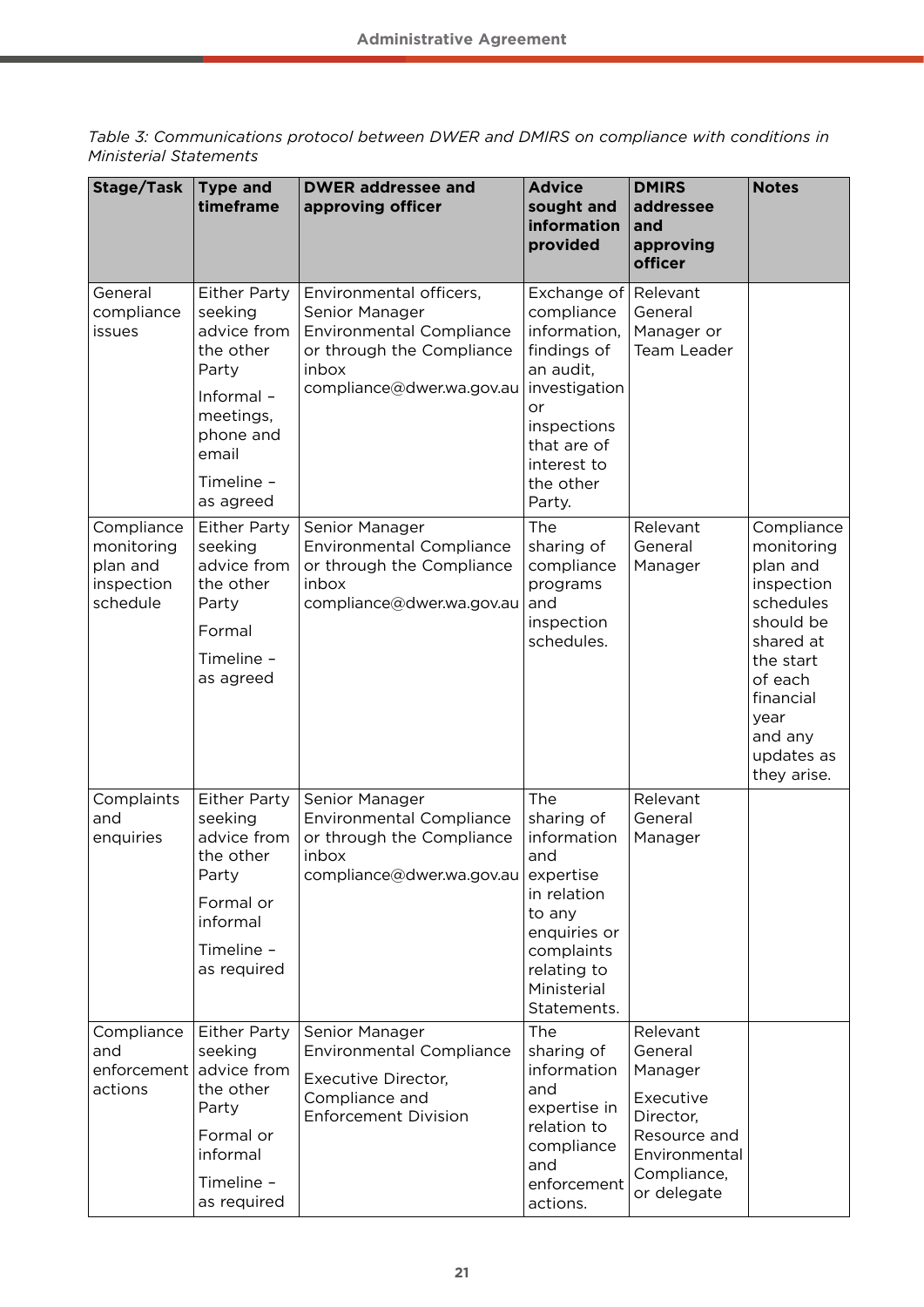## Schedule 5

#### **Administrative Agreement between Department of Water and Environmental Regulation and Department of Mines, Industry Regulation and Safety [relating to clearing of native vegetation]**

Delegation of provisions for clearing of native vegetation under the *Environmental Protection Act 1986* for mineral and petroleum activities regulated under the *Mining Act 1978*, the *Petroleum and Geothermal Energy Resources Act 1967*, the *Petroleum Pipelines Act 1969* or the *Petroleum (Submerged Lands) Act 1982* and for clearing subject to a Government agreement administered by the Department of Jobs, Tourism, Science and Innovation as defined in section 2 of the *Government Agreements Act 1979*.

#### **Acronyms and abbreviations**

| Chief Executive Officer of the Department responsible for the<br>administration of the <i>Environmental Protection Act 1986</i> |
|---------------------------------------------------------------------------------------------------------------------------------|
| Environmental Protection (Clearing of Native Vegetation)                                                                        |
| Regulations 2004                                                                                                                |
| Commissioner of Soil and Land Conservation                                                                                      |
| Department of Biodiversity, Conservation and Attractions <sup>1</sup>                                                           |
| Department of Mines, Industry Regulation and Safety <sup>1</sup>                                                                |
| Department of Jobs, Tourism, Science and Innovation <sup>1</sup>                                                                |
| Department of Water and Environmental Regulation <sup>1</sup>                                                                   |
| Environmental Protection Authority <sup>1</sup>                                                                                 |
| <i>Environmental Protection Act 1986</i>                                                                                        |
|                                                                                                                                 |

Note 1: where Department names change as a result of Machinery of Government changes during the term of this Agreement, reference should be made to any relevant Statutory Designations Order or similar published in the Government Gazette.

#### **Definitions**

Unless otherwise indicated terms are defined in Section 3 and Section 51A of the EP Act. The *Interpretation Act 1984* provides further guidance.

#### **Application date**

The date that an application is received by the Department responsible for administering that application.

#### **Bilateral Agreement**

The assessment bilateral agreement entitled 'Bilateral agreement made under section 45 of the *Environment Protection and Biodiversity Conservation Act 1999* (Cth) relating to environmental assessment', commenced on 1 January 2015, including subsequent revisions.

#### **Decision**

Decision means an application to clear has been granted, given an undertaking to grant, declined, revoked, suspended, surrendered, amended, refused or withdrawn.

#### **Externally-published information**

Documents produced and published by DWER that provide information about clearing native vegetation to applicants and the general public.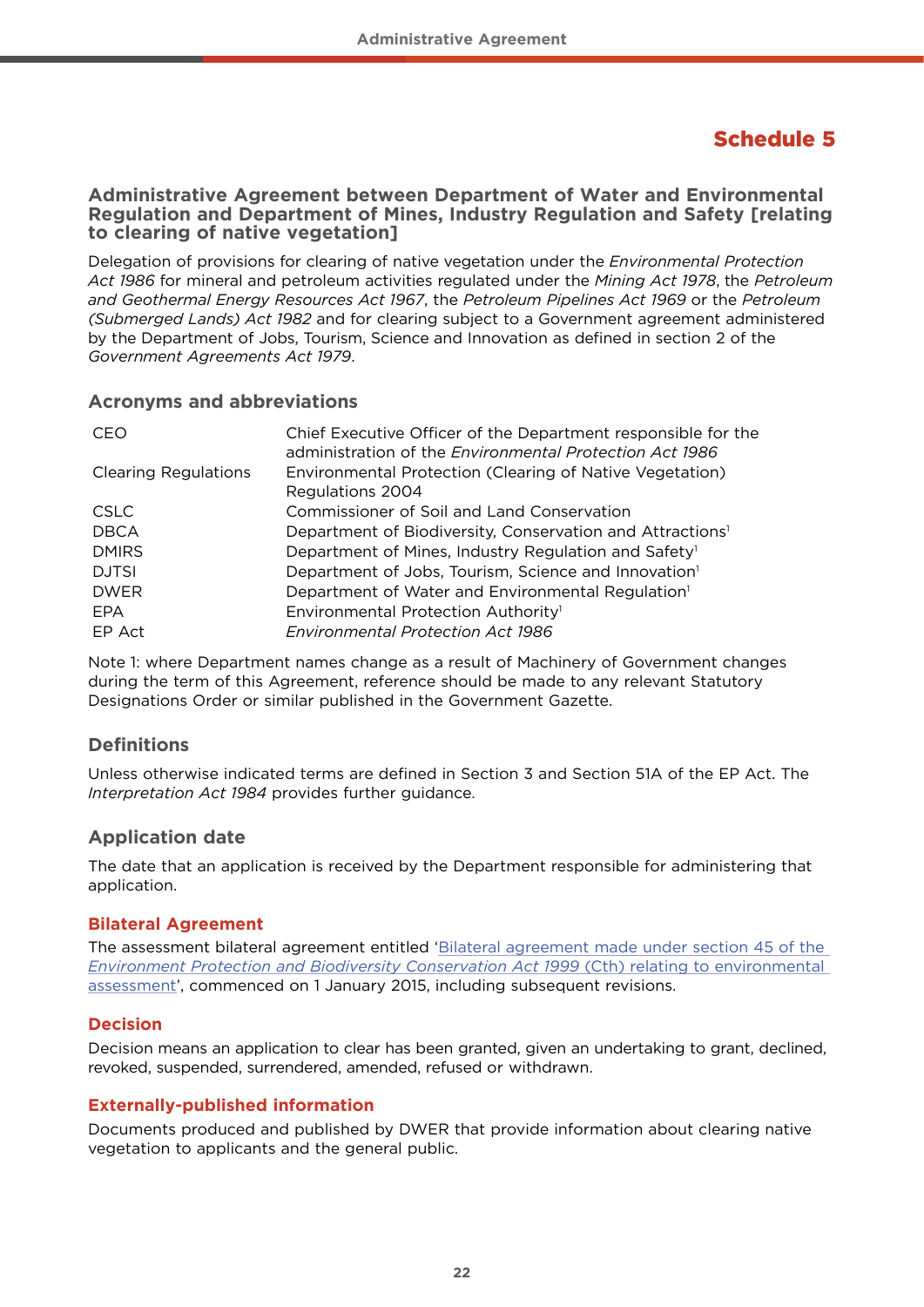#### **Exempt clearing activities**

For the purposes of this administrative agreement, exempt clearing activities are defined as those that are prescribed under regulation 5 of the Clearing Regulations and in Schedule 6 of the EP Act.

#### **Internally-published information**

Documents produced and published by DWER that provide guidance and instruction to staff during the assessment and administration of clearing permit applications.

#### **Low impact mineral and petroleum activities**

For the purposes of this administrative agreement, low impact mineral and petroleum activities are as defined in Schedule 1 of the Environmental Protection (Clearing of Native Vegetation) Regulations 2004 or as amended by the Governor through regulations under s.51C(c) of the EP Act from time to time.

#### **Mineral and petroleum activities**

For the purposes of this administrative agreement, mineral and petroleum activities are those that are regulated under the *Mining Act 1978*, the *Petroleum and Geothermal Energy Resources Act 1967*, the *Petroleum Pipelines Act 1969* or the *Petroleum (Submerged Lands) Act 1982* and clearing subject to a Government agreement administered by the Department of Jobs, Tourism, Science and Innovation as defined in section 2 of the Gov*ernment Agreements Act 1979*.

#### **Stop the clock**

In certain circumstances, an application to clear native vegetation may be placed on hold during assessment. The period while the application is on hold (referred to as 'stop the clock') does not count towards DWER's or DMIRS' target timeframes.

DWER and DMIRS will 'stop the clock' for an application when waiting for the applicant to provide additional information in support of their application, pay outstanding application fees or respond to draft decision documents.

In some cases, "stop the clock" will apply where assessment processes and consultation requirements are being undertaken under the *Native Title Act 1993* or where a relevant outcome of an Environmental Protection Authority (EPA) assessment and associated Ministerial decision under Part IV of the EP Act is pending.

DWER and DMIRS will not 'stop the clock' when waiting for requested advice or information from any other government department or agency.

DWER is progressing development of "life of application" reporting, which will illustrate the average time an application is under assessment by DWER, pending information from the proponent and pending outcome from another regulatory process as outlined above. Currently the latter two are reported together.

## 1. Introduction

This document outlines administrative arrangements between the Department of Water and Environmental Regulation (DWER) and the Department of Mines, Industry Regulation and Safety (DMIRS) to support the delegation under s.20 of the *Environmental Protection Act 1986* (EP Act) of certain provisions for clearing of native vegetation under that Act.

The Agreement applies to clearing of native vegetation under s.51C of the EP Act associated with mineral and petroleum activities regulated under the *Mining Act 1978*, the *Petroleum and Geothermal Energy Resources Act 1967*, *the Petroleum Pipelines Act 1969*  and the *Petroleum (Submerged Lands) Act 1982* and clearing subject to a Government agreement administered by the Department of Jobs, Tourism, Science and Innovation (DJTSI) as defined in section 2 of the *Government Agreements Act 1979*.

This Agreement does not apply to clearing on Commonwealth lands or in Commonwealth waters.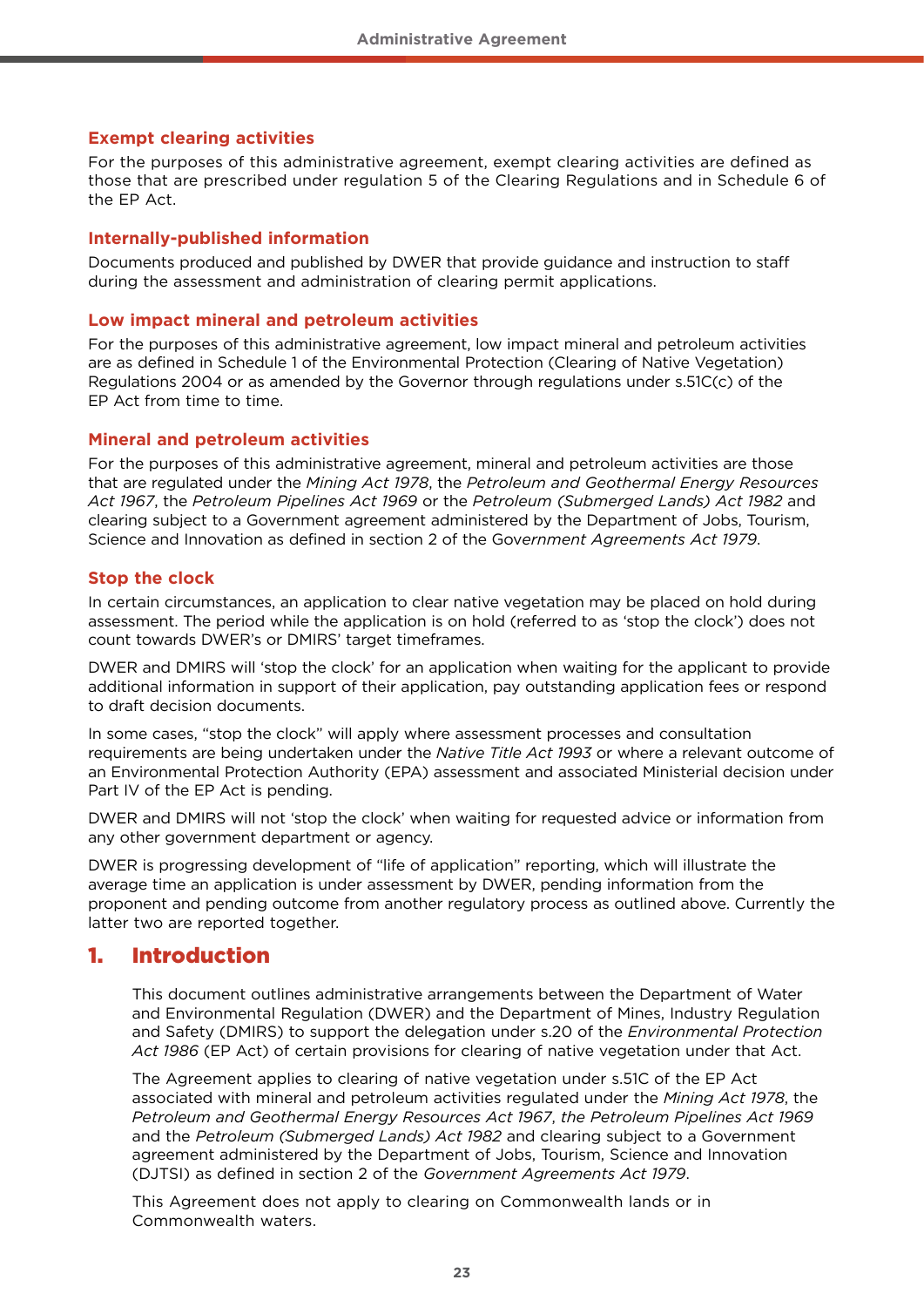This Agreement applies to clearing that falls within the scope of the Bilateral Agreement.

The two Departments commit to work cooperatively to ensure that clearing permit applications within the scope of the delegation are assessed efficiently and effectively, with regard to the objects and principles set out in section 4A and Schedule 5 of the *Environmental Protection Act 1986,* so far as they are relevant.

These administrative procedures establish a process for the management of clearing permit applications and for appropriate standards and record keeping that is agreed to by both DWER and DMIRS.

Operations of the clearing provisions of the EP Act in relation to mineral and petroleum activities will be structured to ensure that the native vegetation clearing assessment process is based on:

- Timeliness (that is, assessment needs to be completed within a reasonable period);
- Clarity and consistency of process;
- Openness and transparency;
- Cooperation between agencies;
- Clear and scientifically based criteria (which include a local and bioregional context);
- Accurate and adequate information;
- Clear steps of pre-application, validation, assessment, decision review and instrument management, as well as effective sanctions for acting outside the process (unlawful clearing);
- Capable of covering the broad range of issues involved in clearing; and
- The shortest possible route between the statutory authority and the applicant (i.e. the overall process and its procedures must be clear and readily followed and avoid cumbersome transfers of authority between agencies).

## 2. Administrative Procedures

#### **2.1 Application to mineral and petroleum activities**

These procedures apply to the administration of the clearing provisions of the EP Act by DMIRS under delegation.

#### **2.2 Enquiries**

DMIRS will undertake the following in relation to enquiries for applications for clearing permits for mineral and petroleum activities:

- Be point of contact for industry applicants;
- Advise requirements for studies to be carried out by the applicant relating to native vegetation consistent with externally published information;
- Provide advice to applicants based on internally and externally published information; and
- Direct complex enquiries to DWER.

DWER will:

- Prepare externally-published information to assist applicants to understand the requirements of the clearing provisions of the EP Act and their obligations under the process, and prepare internally-published information to guide the assessment of clearing applications;
- Make internally-published information available to DMIRS staff, where relevant;
- Provide advice to applicants and DMIRS for complex issues or matters of legal interpretation; and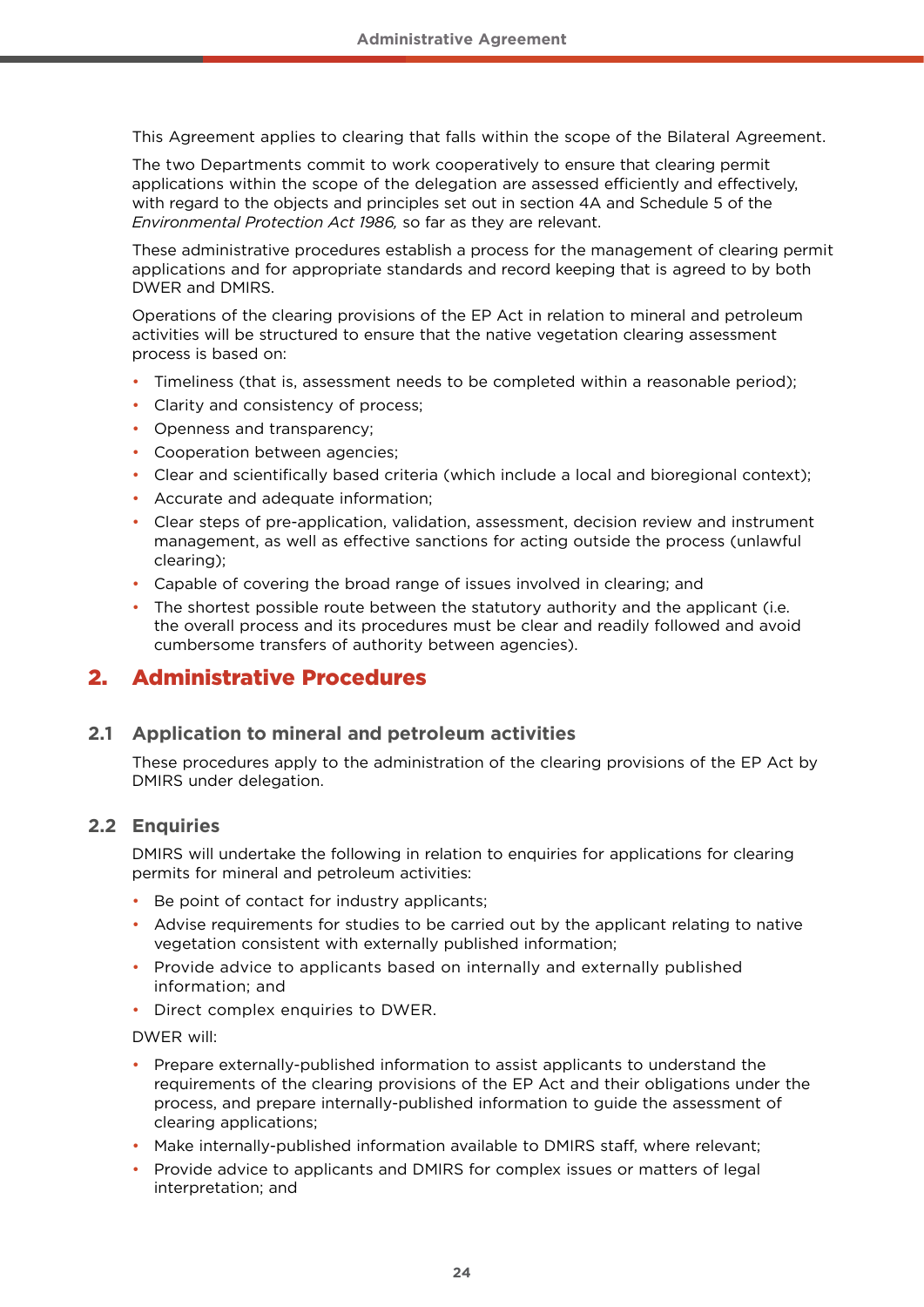• Provide a web-based GIS viewer to assist applicants to identify environmentally sensitive areas under a s.51B declaration, and non-permitted areas under Schedule 1 of the Clearing Regulations.

#### **2.3 Permit application (s.51E and s.51Q of the EP Act)**

For applications to clear native vegetation under the delegation, DMIRS will:

- Advise applicants to lodge applications in the form and manner prescribed by the Chief Executive Officer (CEO) of DWER under s.51E(1)(a) of EP Act. The ultimate responsibility for completing the application to the requirements of the CEO rests with the applicant;
- Advise applicants of the scope of work for an application for a clearing permit required to address the clearing principles in the EP Act, based on externallypublished information;
- Continue to refer to the EPA any clearing permit applications which meet the definition of significant proposals under s.38 of Part IV of the EP Act;
- Determine whether an application is valid under s.51E(1) and (2) of the EP Act. If the application is not a valid application, the delegate must decline to deal with the application and advise the applicant under s.51E(3) of the EP Act;
- Decline to grant a clearing permit on a pending tenement or a tenement for a purpose which is inconsistent with the purpose of the clearing, or where the applicant does not have a right of access under a written law;
- Determine whether any exemption under the Clearing Regulations or Schedule 6 of the EP Act applies based on published information;
- Following receipt of an application, where an exemption appears to exist, advise the applicant in writing that a clearing permit under s.51C of the EP Act may not be required;
- Determine whether the application is related to a proposal for which notification has been given under s.41 by the EPA;
- If the application is related for the purposes of s.51F of the EP Act, advise the applicant in writing;
- Determine whether any instrument under s.51D of the EP Act affects the application;
- Decline to grant a clearing permit for any application which is the subject of an agreement to reserve, unless there is written advice from the Commissioner of Soil and Land Conservation agreeing to the clearing;
- Decline to grant a clearing permit for any application which is the subject of a conservation covenant issued under s.30B(2) of the *Soil and Land Conservation Act 1945*;
- Decline to grant a clearing permit for any application which is the subject of a soil conservation notice unless there is written advice from the Commissioner of Soil and Land Conservation stating that the clearing would not be in contravention of the soil conservation notice;
- If the application is a valid application under s.51E of the EP Act, advise the applicant in writing that the application has been received as required under s.51E(4)(a) of the EP Act;
- Advertise the applications on a regular basis, as required by s.51Q of the EP Act and r.8(2) and r.8(3) of the Clearing Regulations, on DMIRS' website. The advertisement will be consistent with that of DWER and will contain an invitation to interested persons or organisations to make submissions on any of the clearing permit applications within a prescribed period as required under s.51E(4)(c) of the EP Act;
- On behalf of the delegate, invite persons or organisations with direct interest in the clearing permit application to make a submission within a specified time period as required under s.51E(4)(b) of the EP Act;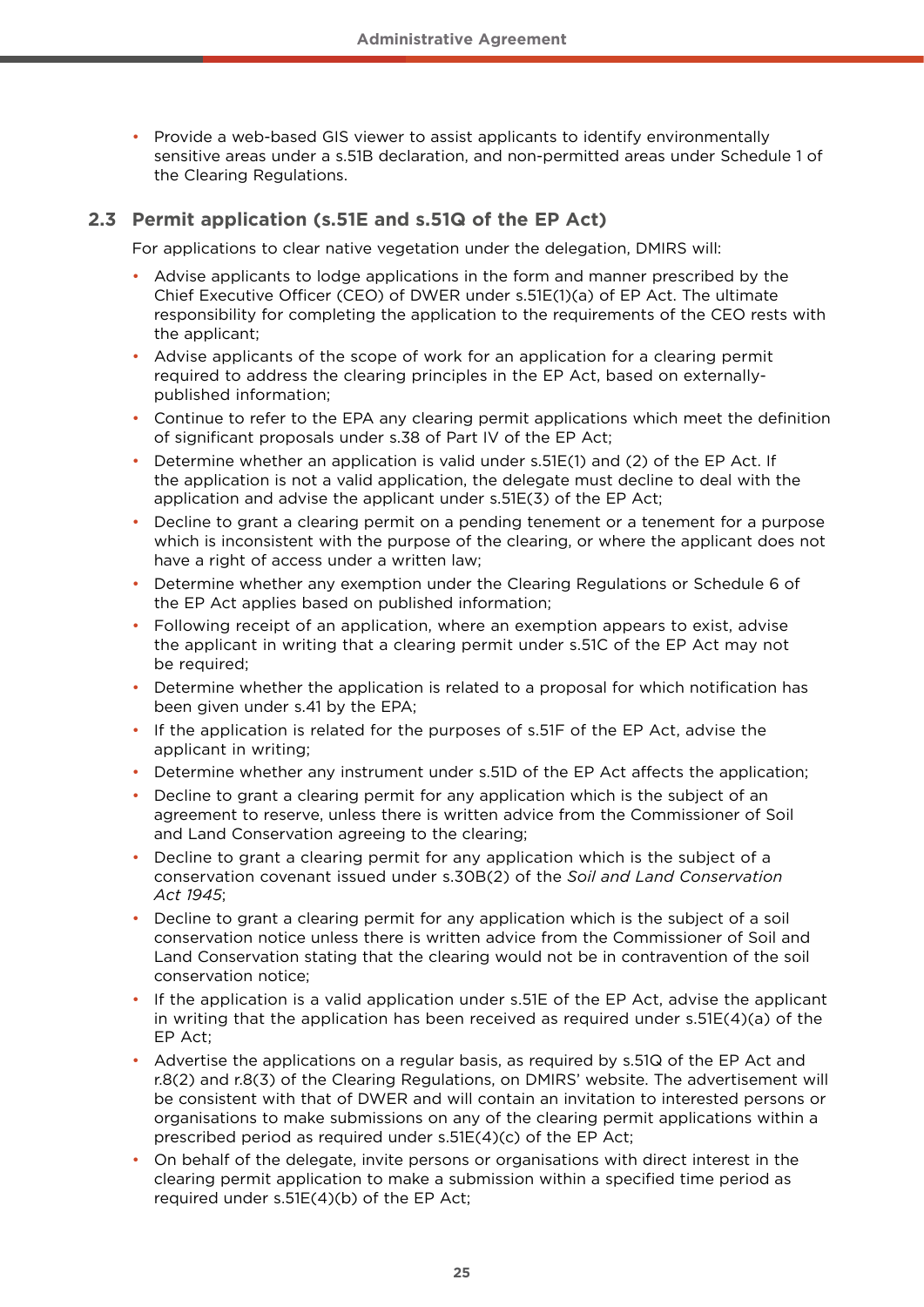- Ensure that applications are entered and stored in a clearing permit system database to comply with public records requirements outlined in r.8(1) and r.8(2) of the Clearing Regulations; and
- The date of application in the clearing permit system database shall be the date that the application is initially received and date stamped by DMIRS.

Where an application is received by DMIRS that does not fit within the scope of the delegation, DMIRS shall transfer the application to DWER as soon as possible (and in any case no longer than seven days), and advise the applicant in writing of the transfer and the date this occurred. If payment of the application fee has already occurred, DMIRS will refund the application fee to the applicant with advice that DWER will contact the applicant regarding the application fee.

DWER will:

- Develop and maintain prescribed application forms for use by DMIRS and applicants;
- Consult with DMIRS before any amendment to a prescribed application form;
- Provide DMIRS with access to the clearing permit system database;
- Produce and maintain internally- and externally-published information regarding exemptions to the regulations, assessment of applications, and procedures;
- Publish records of applications stored in the clearing permit system database, as required under s.51Q of the EP Act and r.8(1) of the Clearing Regulations on a website maintained by DWER;
- Make internally-published information available to DMIRS; and
- Consult with DMIRS on proposed changes to internally- and externally-published information.

#### **2.4 Amendments under s.51K and s.51M**

Section 51K of the EP Act deals with situations where the CEO may amend a clearing permit and s.51M outlines the legal process to be undertaken when making an amendment.

DWER has prepared published information about amending clearing permits. DWER undertakes to consult with DMIRS when revising these documents.

DMIRS shall apply the information in these documents when considering when and how to make amendments to clearing permits.

#### **2.5 Assessment**

#### **Assessment Process**

DMIRS will:

- Refer applications to the CSLC, DBCA or DWER for advice where required.
- Take into account any submissions made under the  $s.51E(4)(b)$  or (c) of the EP Act. The decision reports shall show how any received submission was addressed and to what extent the issues it raised were considered relevant;
- Assess permit applications in accordance with s.51D, s.51O and s.51P of the EP Act and as outlined in internally- and externally-published documents;
- Prepare reports consistent with the relevant decision report template as developed and maintained by DWER; and
- Where an application will be referred by DMIRS to CSLC, DBCA or DWER for advice on the clearing principles, DMIRS will direct the applicant to liaise with those agencies to determine the requirements for documentation to support the application.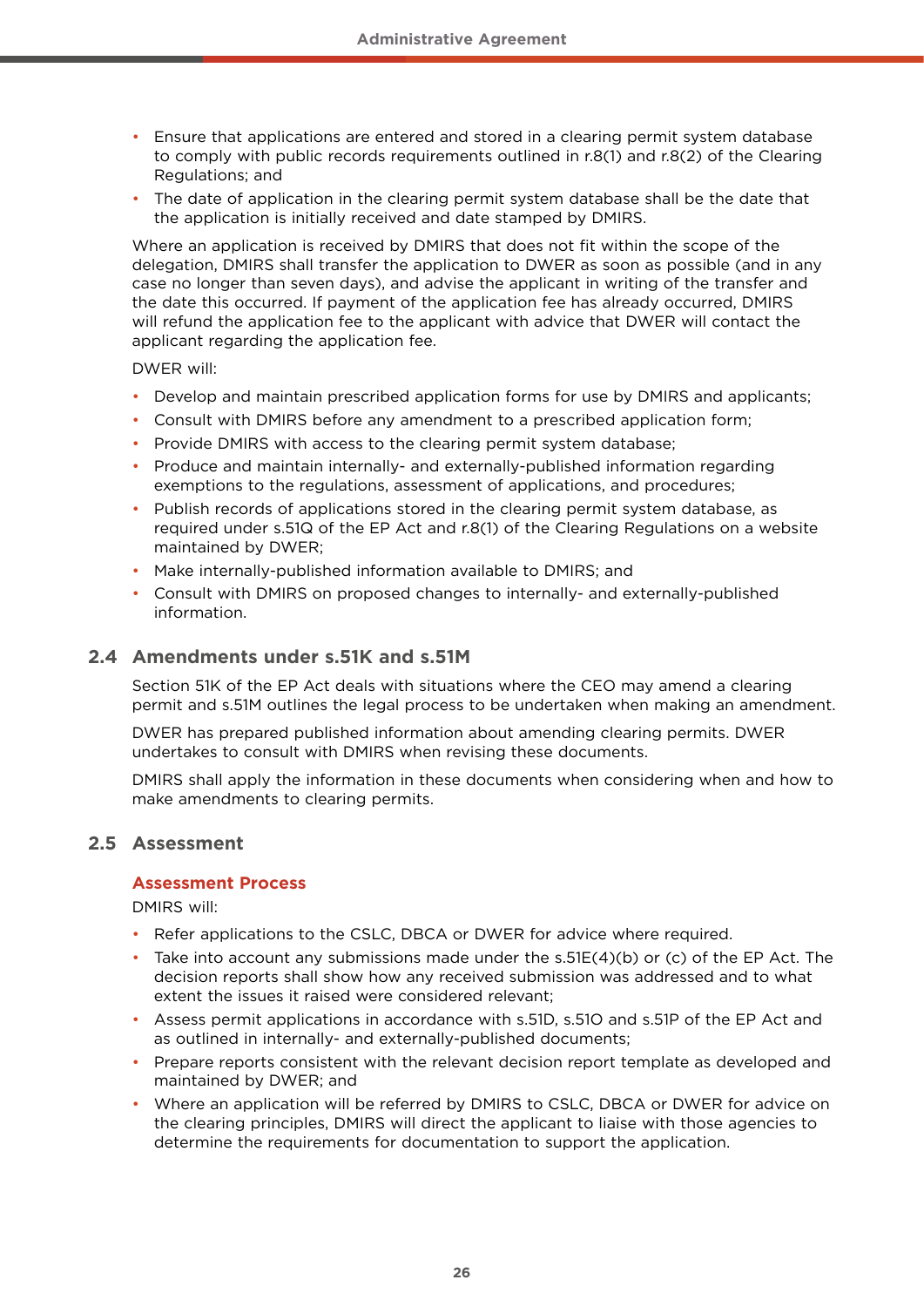#### **Assessment Criteria**

DMIRS shall be consistent with internally- and externally-published documents when deciding whether to grant or refuse a clearing permit application. These documents contain information about interpretation of the clearing principles, which DMIRS must consider in making a decision, consideration of planning instrument, and other relevant considerations, such as those under s.51O and s.51P of the EP Act.

DWER undertakes to develop and maintain internally- and externally-published documents in consultation with DMIRS.

#### **Offsets**

DMIRS shall consider relevant internally and externally published documents to determine whether an offset is appropriate to counterbalance any significant residual impacts of proposed clearing. DMIRS shall ensure that the consideration of and imposition of offset requirements is consistent the most recent version of the WA Offsets Policy, WA Offsets Guidelines and relevant externally- and internally-published documents.

#### **Duration of Permit**

DMIRS may vary the standard period of validity for a permit where there is good reason, noting that the standard period for an area permit is two years and five years for a purpose permit under s.51G of the EP Act.

#### **2.6 Decision on Clearing Permit**

DMIRS will:

• Have regard to the clearing principles, planning instruments and other relevant matters in making a decision to the extent that they are relevant to the application;

not make a decision to grant a permit that:

is inconsistent with an environmental protection policy that is approved under s.31(d) of the EP Act; or

is seriously at variance with the principles.

- Refer to the CEO any proposed decision where DMIRS recommends granting a clearing permit for an application that is seriously at variance with the clearing principles, with a statement of the good reason why the permit should be granted by the CEO in accordance with s.51O(3) of the EP Act;
- Refer to the CEO any decision to amend a permit if the amendment will cause it to be seriously at variance with the clearing principles;
- Give written notice to the applicant of a decision to refuse or grant a clearing permit as required under  $s.51E(5)$  and  $s.51E(6)$ ;
- Advertise clearing permits granted or refused on a regular basis, as required by s.51Q of the EP Act and r.8 of the Clearing Regulations, on DMIRS' website;
- Ensure that details of clearing permits, as required under r.8(1)(b) of the Clearing Regulations, are maintained in the clearing permit system database and are publicly available through a website nominated and maintained by DWER; and
- Ensure that granted permits that contain environmental offset conditions are placed on the publicly available Government of Western Australia Environmental Offsets Register.

#### **2.7 Clearing Conditions**

Subject to s.51H of the EP Act, DMIRS may grant a clearing permit subject to conditions.

DWER will maintain a library of standard conditions and make this accessible to DMIRS. DWER will consult with DMIRS on proposed new or modified conditions and DMIRS may recommend to DWER additional or modified conditions for inclusion in the library. DWER will review any conditions recommended by DMIRS for inclusion in the library for legality,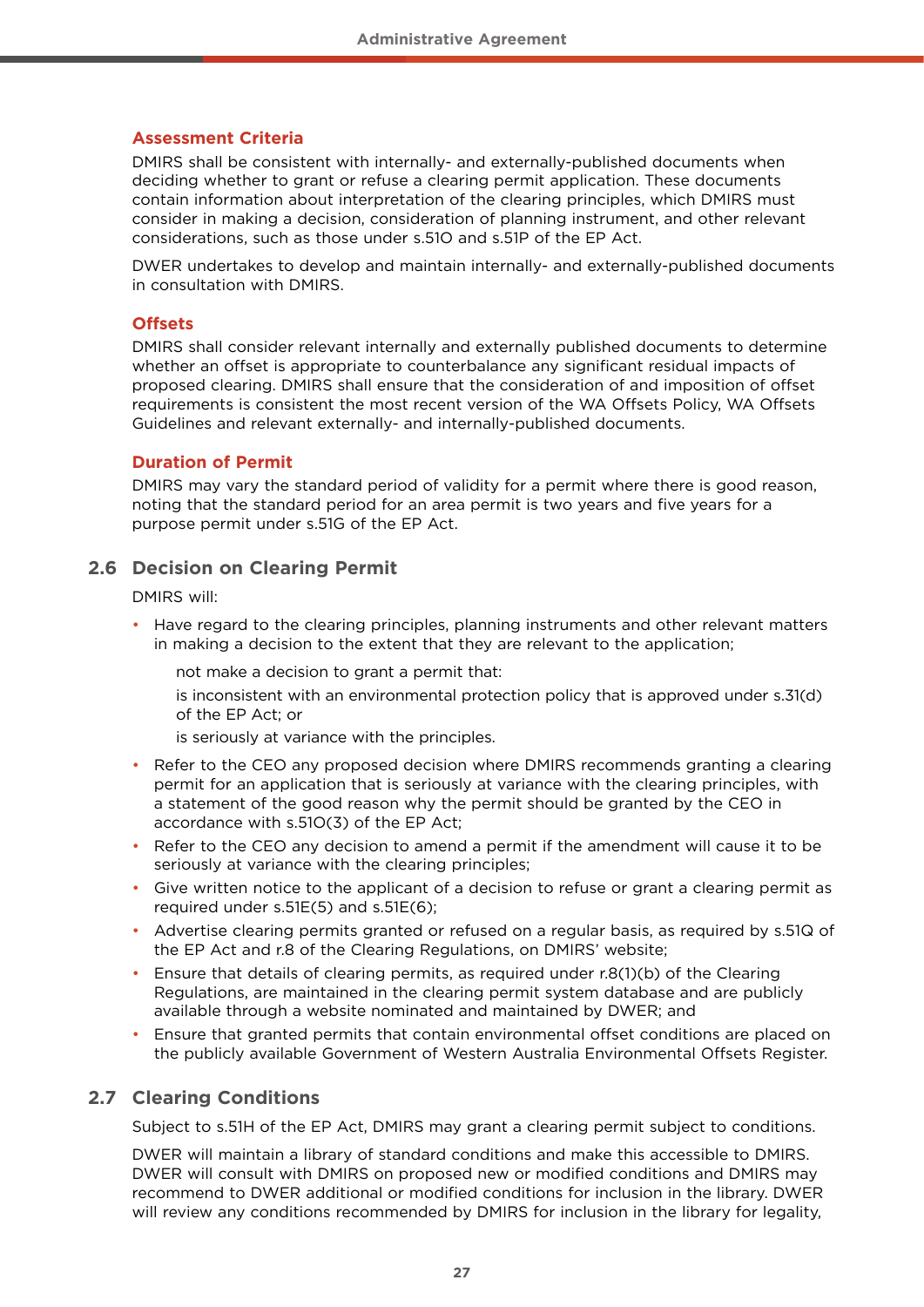enforceability and consistency and will consider aspects before determining whether to add the condition to the library.

In limited circumstances, DMIRS may apply a non-standard condition on a clearing permit where this is warranted to address site specific environmental risks and a standard condition contained within the library would not be sufficient for managing this risk. Where DMIRS applies a non-standard condition, this condition shall be referred to DWER for inclusion in the library.

#### **2.8 Appeals**

Decisions relating to clearing permits are subject to appeal rights in accordance with the EP Act. Appeals are made to the Minister for Environment. The Office of the Appeals Convenor manages appeals lodged in respect of decisions on applications made under the delegation. The Appeals Convenor's office has prepared guidelines for dealing with appeals on clearing permits, a copy of which is available at the [Appeals Convenor](http://www.appealsconvenor.wa.gov.au/) [website.](http://www.appealsconvenor.wa.gov.au/)

DMIRS will:

- Support the Appeals Convenor by providing any relevant information it holds in respect of such an appeal;
- Prepare a report to the Minister for Environment under s.107 of the EP Act in the manner and within such a period as required by the Appeals Convenor's office;
- Support an appeal committee established under s.108 of the EP Act when consulted under s.109;
- Cause to be implemented each and any decision to the Minister under s.107(2) or s.109(3) of the EP Act on an appeal as soon as practicable. Implementation of appeals under s.51K of the EP Act shall be undertaken following the procedure in s.51M of the EP Act; and
- Ensure that the clearing permit system database is updated to reflect the outcomes of appeal decisions (including completing the "Appeals/Objections" tab).

#### **2.9 Timeframes**

There are no specifications within the EP Act or regulations for timeframes within which clearing permit applications must be determined. Timeframes exist in respect of periods in which appeals may be lodged after a clearing permit application is determined, but not for the Minister's decision on any appeal.

DWER has a published target timeframe of 80 per cent of applications to be decided within 60 days of receipt.

The time taken to assess an application to clear will vary from case to case and will largely depend on the complexity of the environmental issues associated with the application, and whether further information has been provided or is required from the applicant. Where a preliminary assessment indicates that significant issues may arise which have not been adequately addressed by information provided with the application, the delegate will request this information in writing. Such a request from the delegate will 'Stop the clock' and the periods until this information is provided shall not be included in any calculation of the overall timeframe.

It is expected that DMIRS will also comply with the 60 day target, and publicly report on its performance against this target quarterly on its website.

More information on timeframes, including target timeframes for each stage of assessment, is available in DWER's externally published information.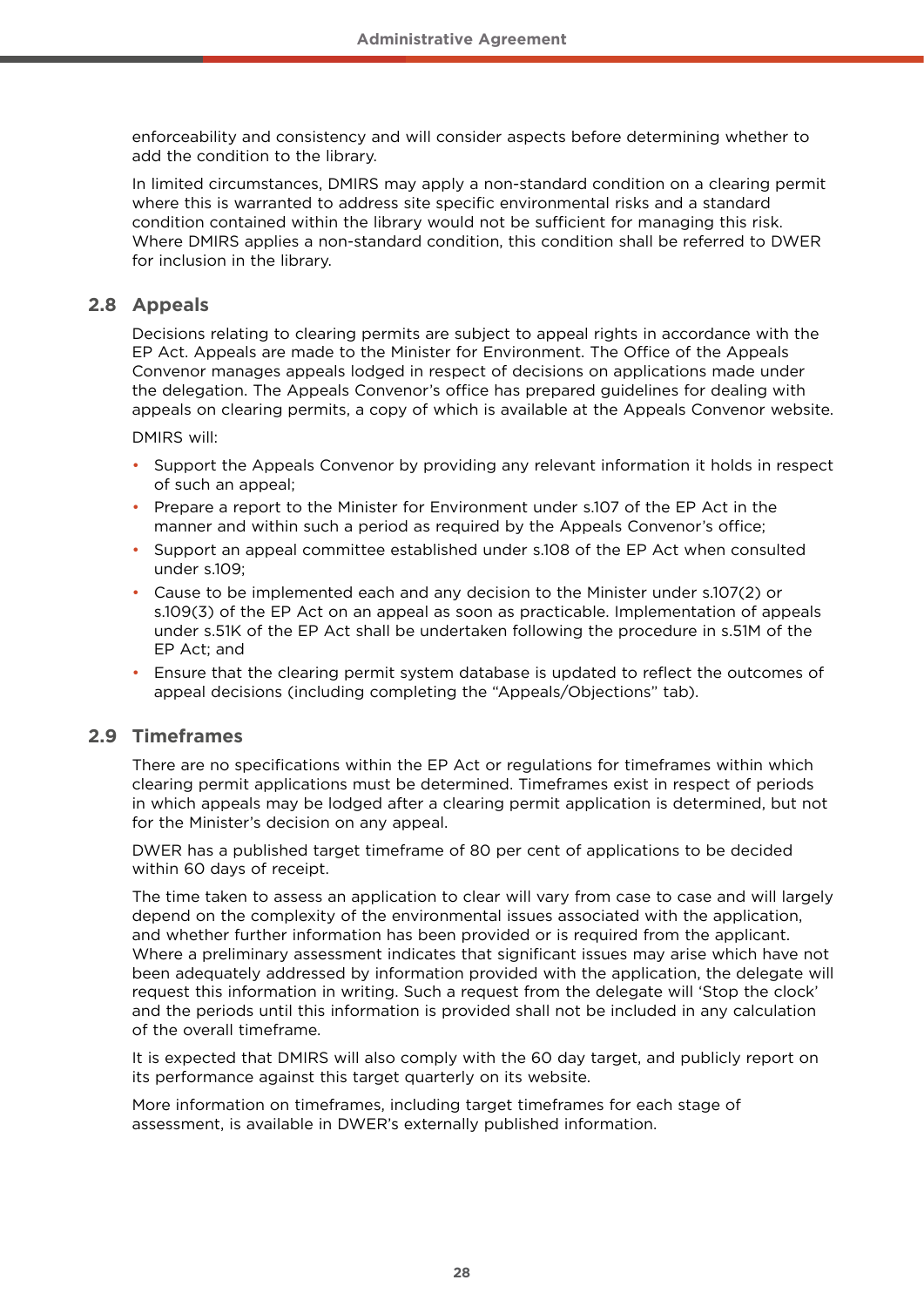#### **2.10 Reporting**

DWER and DMIRS will review the effectiveness of the administrative arrangements of this Agreement by keeping a public record on an annual basis of:

- The number of clearing permit applications received by purpose, location and extent (in hectares);
- Number of applications for a clearing permit that are granted, amended, refused, withdrawn or declined;
- Time taken for a decision on permit applications (excluding the period which satisfies the "stop the clock" criteria);
- Number of appeals (through the Office of the Appeals Convenor);
- Number of surrendered, suspended, revoked or expired permits;
- Number of complaints relating to alleged illegal clearing; and
- Number of incidents where enforcement action is taken.

DWER and DMIRS will each publish this record independently but in a consistent manner as agreed.

DWER and DMIRS will continue to investigate and implement opportunities to capture and publish data relating to exempt clearing activities, including those authorized under legislation administered by DMIRS. DWER and DMIRS will collaborate through the interagency meetings to identify options for improving data collection and implementing practicable solutions.

#### **2.11 Audit**

DWER will undertake audits during the period of this agreement, of DMIRS' performance of the functions delegated to it by the CEO of DWER. The audit program will be in accordance with published information on the conduct of audits and will consider the following principles:

- Compliance with the EP Act;
- Compliance with the terms and conditions of the current delegation notice;
- Conformance with this administrative agreement;
- Performance of DMIRS in administering the delegation, including:
	- Decision-making consistency
	- Minimisation of liability and risk
	- Equivalence of service to public
	- Timeliness of service
- Level of compliance of clearing decisions made under the delegation; and
- Collection and maintenance of records relating to exempt clearing, once the data capture mechanism is identified and implemented.

The frequency of audits will be agreed at interagency meetings. At least one audit will be undertaken during the term of the Agreement. DWER may use an external auditor or use internal resources where they exist.

Depending on the outcome of the audit, DWER may recommend modifications to internally or externally-published guidance, to the administrative agreement or to the delegations.

The results of the audit will be shared cooperatively with DMIRS to improve performance in the form of a report detailing issues and required actions to rectify these.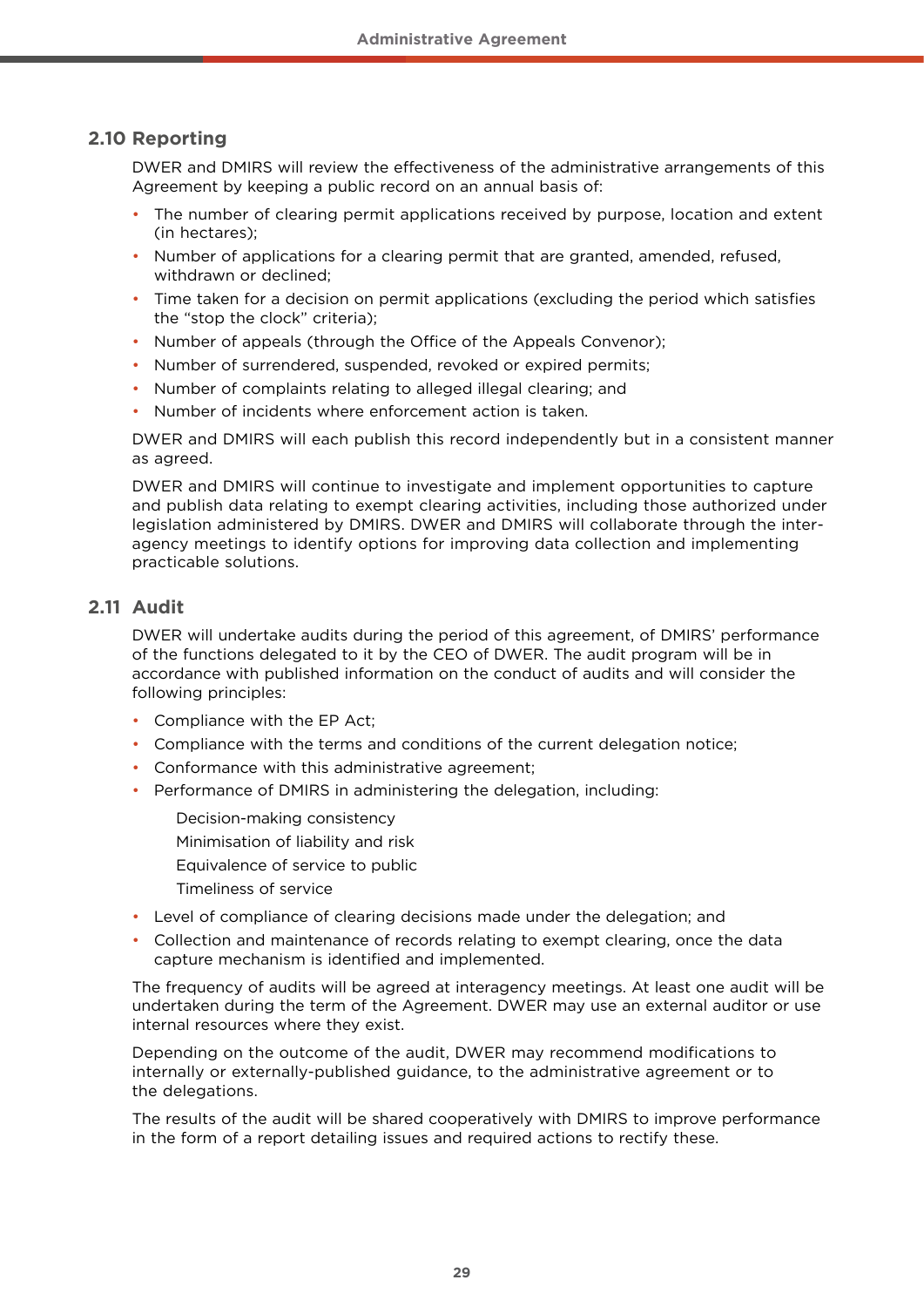#### **2.12 Compliance and Enforcement**

The CEO will appoint officers who are responsible for the enforcement of the clearing provisions delegated to DMIRS as inspectors under s.87 of the EP Act as agreed between the CEO and the delegate.

DWER will ensure that before appointment, the DMIRS officers receive appropriate training to allow them to exercise power under Part VI of the EP Act.

DMIRS will immediately report any incidents of alleged unlawful clearing to DWER. All incidents will be recorded by DWER in the department's database used for compliance and enforcement activities.

DMIRS will develop a compliance program, at least annually, to determine compliance with the clearing provisions of the EP Act in respect of clearing authorized by DMIRS under delegation. DMIRS will undertake compliance activities as provided for in the compliance program and keep records of the outcome.

DWER will provide advice to DMIRS to inform the compliance program, if required.

DMIRS will ensure that investigations of alleged unlawful clearing are carried out in accordance with DWER's internally-published documents and are reported to DWER.

DWER will ensure the appropriate action consistent with its Enforcement and Prosecution Policy is undertaken and the outcomes are reported to DMIRS.

Where DWER intends to prosecute unlawful clearing for an activity under the delegation administered by DMIRS, it will notify the DMIRS prior to taking any action.

DWER and DMIRS will work cooperatively in relation to any compliance and enforcement actions.

#### **2.13 Policy, Guidelines and Procedures**

DWER may, from time to time, prepare internally- and externally-published information on matters relevant to clearing of native vegetation. In so doing, DWER will:

- Consult with DMIRS and other relevant agencies in preparing such information as appropriate;
- Provide DMIRS with an opportunity to comment on any relevant draft;
- Take comments received into account when preparing final versions; and
- Have regard to DWER's Policy Framework for legislation, policy, guidelines and procedures.

DMIRS may suggest any issues where new published information is believed to be required. DWER retains discretion on whether to prepare or amend published information.

In addition, DMIRS shall endeavour to:

- Give comments on drafts provided by DWER; and
- Act consistently with any published information prepared by DWER in dealing with native vegetation clearing matters.

Reference is made throughout this administrative agreement to internally- and externallypublished information. These references are intended to include all policy, guidelines and procedures prepared by DWER consistent with the Policy Framework which are current and in-force at the time of DMIRS carrying out a delegated function.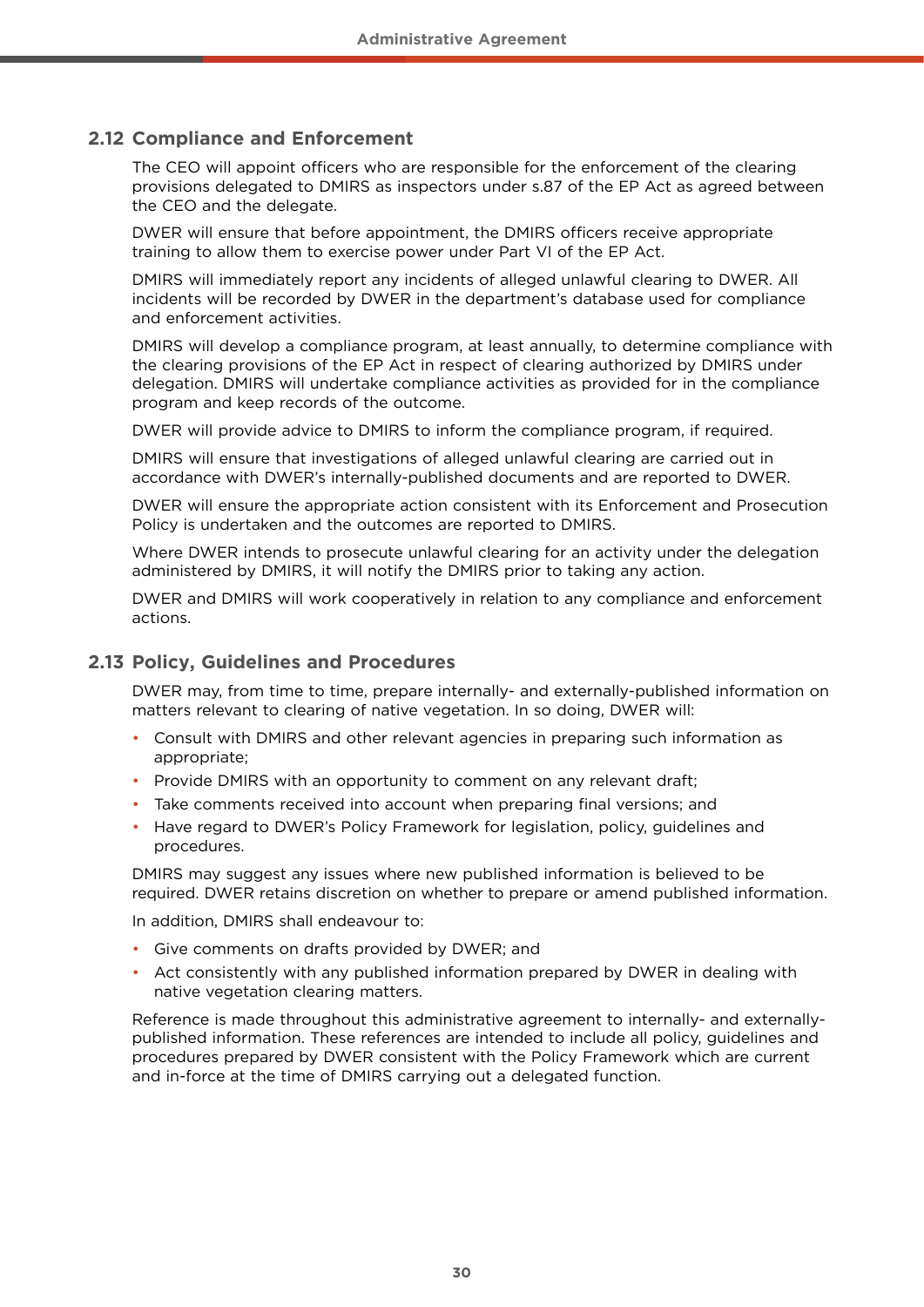#### **2.14 Involvement of DBCA and CSLC and DWER**

#### **Assessment**

DMIRS shall refer clearing applications to DBCA, CSLC and DWER in accordance with the criteria contained in internally- and externally-published information.

In assessing a clearing permit application, DMIRS will request expert advice from DWER in cases where the clearing appears likely to be seriously at variance with the clearing principles, from DBCA in regard to (a), (b) (c), (d), (f) and (h), from CSLC in respect of principle (g) and from DWER in respect of principle (i).

In requesting advice from DBCA, CSLC and DWER, DMIRS will request that the respondent:

- Prepares a written response to applications for a clearing permit referred by DMIRS;
- Responds in electronic format and within 28 days of referral by DMIRS;
- Includes maps, aerial photos and satellite imagery where appropriate in the report, as well as photographs of the area and its native vegetation taken as part of any field assessment; and
- Outlines the extent and limitations of analyses and surveys.

#### **Inter-agency meetings**

DMIRS may convene inter-agency meetings with DWER, CSLC and DBCA to discuss clearing applications and to review the process for requesting expert advice from time to time.

Meetings will be held as required.

#### **Negotiations with clearing permit applicant**

- DWER may not negotiate an agreement with the applicant on behalf of DMIRS;
- DWER may not represent DMIRS; and
- DBCA, CSLC and DWER cannot suggest a decision on behalf of DMIRS.

#### **Advice may be disregarded**

DMIRS is not bound by advice except where DWER provides formal advice that the application is seriously at variance with any clearing principles.

#### **Sharing of data and resources**

DMIRS and DWER shall endeavor to act cooperatively at all times in the use of data and resources related to the protection of native vegetation. DWER agrees that DMIRS may use the data supplied to it, in house, for any legitimate governmental use and purpose related to the regulation of native vegetation clearing.

#### **Confidentiality**

DWER may not disclose details of clearing permit applications administered by DMIRS under delegation other than those publicly available to third parties.

DMIRS may not disclose details of clearing permit applications not the subject of the delegation other than those publicly available to third parties.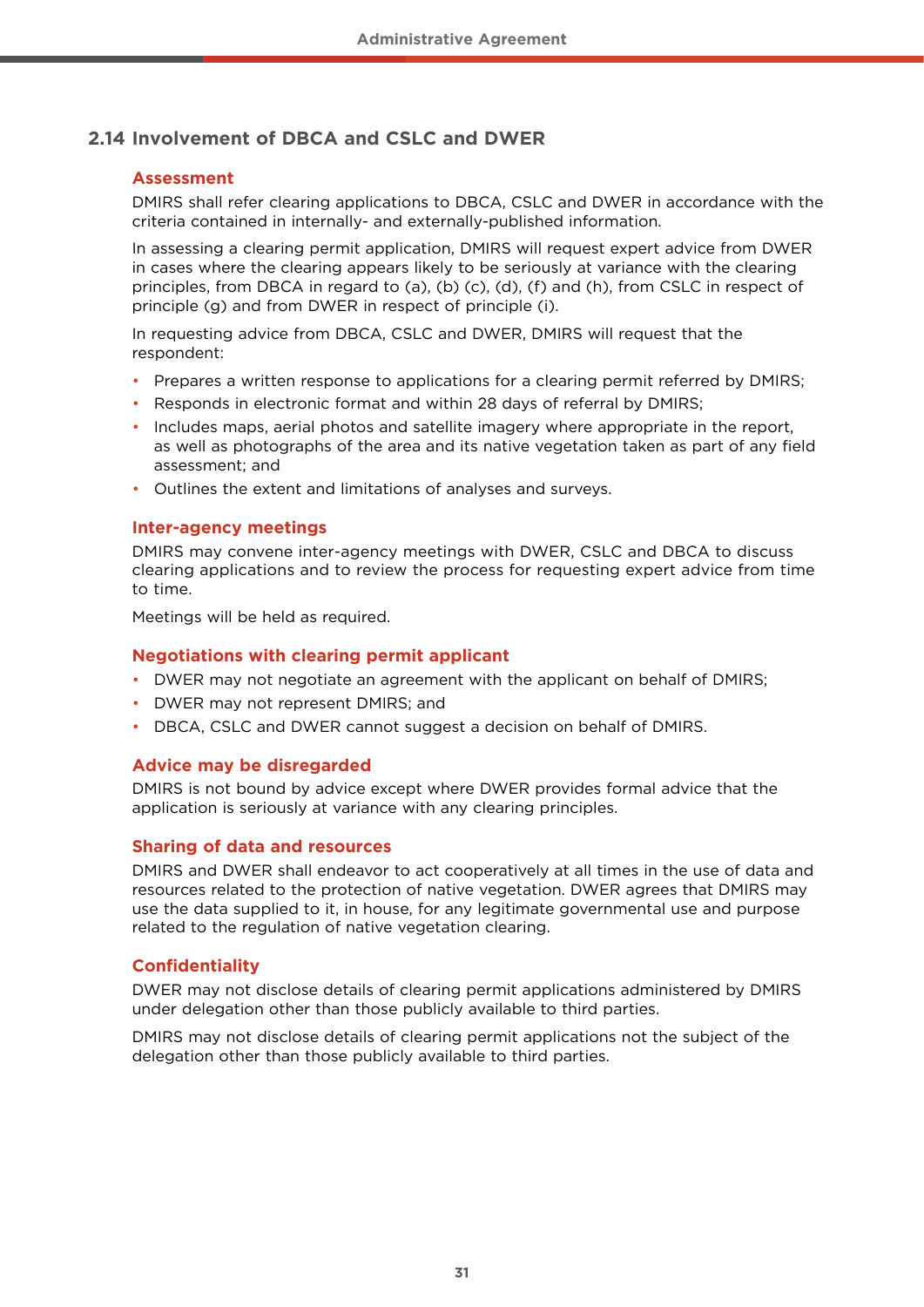## 3. Management of the Delegation and Administrative Agreement

#### **3.1 Delegation**

The delegations under s.20 of the EP Act may be varied or discontinued by the CEO after consultation with DMIRS. The delegation shall be subject to ongoing review and may be varied, subject to such amendments as agreed by the parties from time to time.

#### **3.2 Review of the Administrative Agreement**

This agreement may be reviewed from time to time with the agreement of both DWER and DMIRS. In any case, it must be reviewed no less that every three years.

#### **3.3 Term of the Administrative Agreement**

This agreement will operate until it is mutually agreed between DWER and DMIRS that the agreement should be terminated, or the CEO revokes the delegation.

#### **3.4 Training**

DWER shall prepare and implement a training program to address needs identified during audits or by DMIRS and DWER from time to time.

DWER and DMIRS shall maintain registers recording attendance at training sessions by assessing and delegated officers.

#### **3.5 Oversight of the delegation and administrative agreement**

It is recognised that in order to achieve the anticipated outcomes and objectives of the delegation and administrative arrangements, ongoing oversight by DWER and DMIRS is necessary. Mechanisms to achieve this include a regular audit (see section 2.11) and regular meetings between agencies.

Interagency workshops will generally be held twice a year, follow a set agenda and with outcomes and actions captured clearly for both DWER and DMIRS. Interagency meetings will generally be held on a monthly basis. The frequency of interagency meetings may be varied by agreement.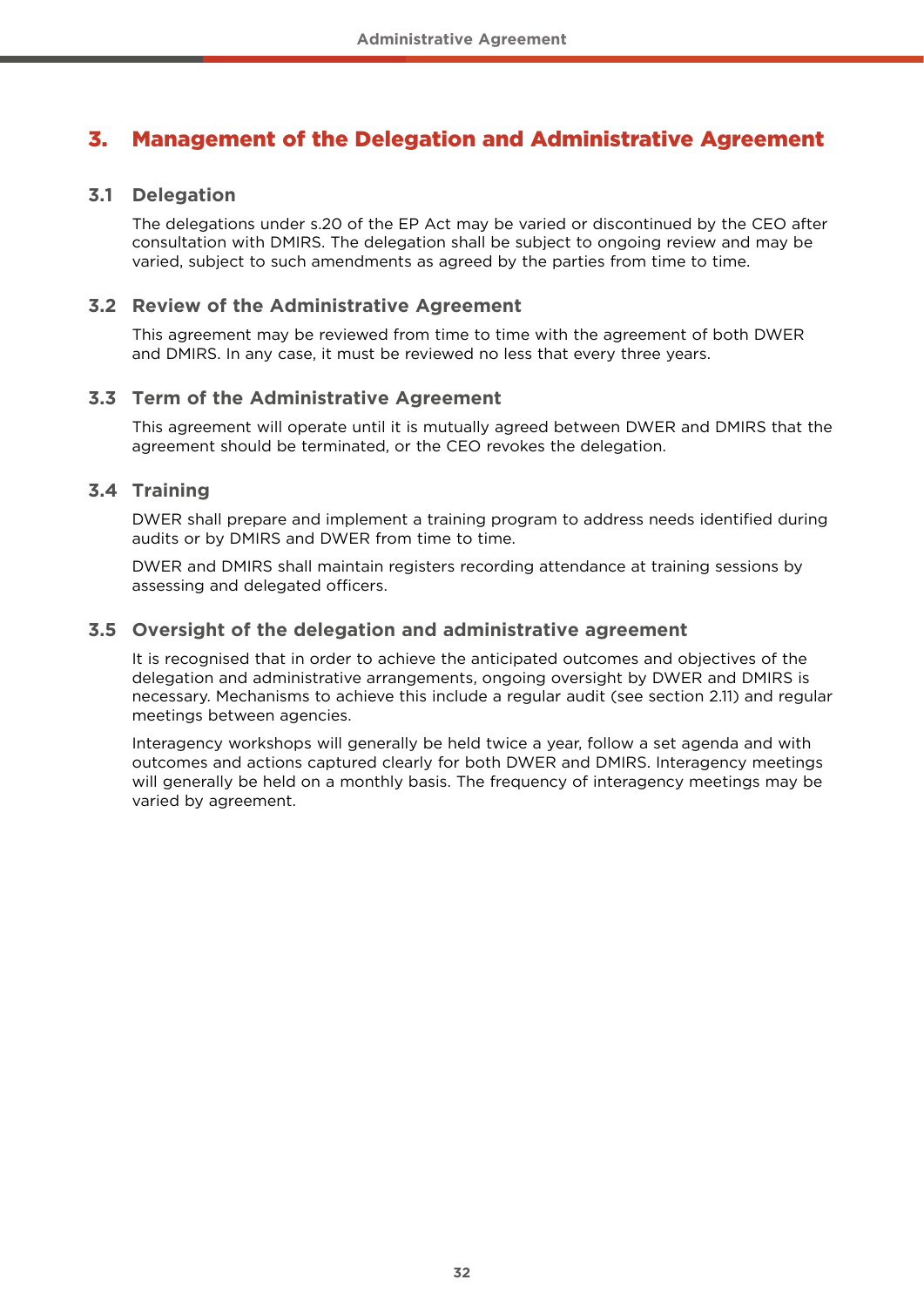## Schedule 6

**Administrative Agreement between Department of Mines, Industry Regulation and Safety and Department of Water and Environmental Regulation for Onshore Petroleum and Geothermal Activities in Western Australia**

## 1. Procedural Arrangements for Petroleum Acreage/Titles

DMIRS releases petroleum acreage titles for competitive bidding on a biannual basis. Part of the release package includes information on applying for acreage, land access, basin geology and relevant available data.

This Agreement will establish procedural arrangements such that information relevant to the protection of water resources is included in the package of information released by DMIRS.

#### **Relevant legislation**

*Petroleum and Geothermal Energy Resources Act 1967*

Collaboration relating to petroleum acreage/titles

• The principal points of contact between DMIRS and DWER relating to petroleum acreage/titles are:

Executive Director Resource and Environmental Compliance (DMIRS) Director Regions (DWER).

• Prior to releasing petroleum acreage titles for competitive bidding, or issuing special prospecting authority with acreage option, DMIRS will seek advice from DWER regarding whether:

DWER recommends that any specific information should be included in the release information package; and/or

there are any matters that DMIRS should consider in its decisions regarding the release of acreage/titles.

- DWER will provide responses to DMIRS within 20 calendar days.
- DMIRS will identify on the public release, any known sensitive water resources as notified by DWER in special notices within the acreage release package (for exploration permits or drilling reservations). For 'special prospecting authority with acreage option' the known sensitive water resources will be identified in the letter of offer back to the title applicant.

## 2. Administrative Arrangements for Onshore Petroleum and Geothermal Activities

This Agreement establishes arrangements such that DWER is notified of proposed activities within identified sensitive water areas and that DWER is able to provide expert advice related to the protection of water resources for relevant Environment Plans as part of the assessment process.

These collaboration arrangements are in addition to the formal referral between the Minister for Mines and Petroleum and the Minister for Water of proposed activity on land vested with the Water Resources Ministerial Body or the Minister for Water under the *Land Administration Act 1997,* or the *Metropolitan Water Supply Sewerage and Drainage Act 1909,* as guided by Section 15A of the *Petroleum and Geothermal Energy Resources Act 1967.*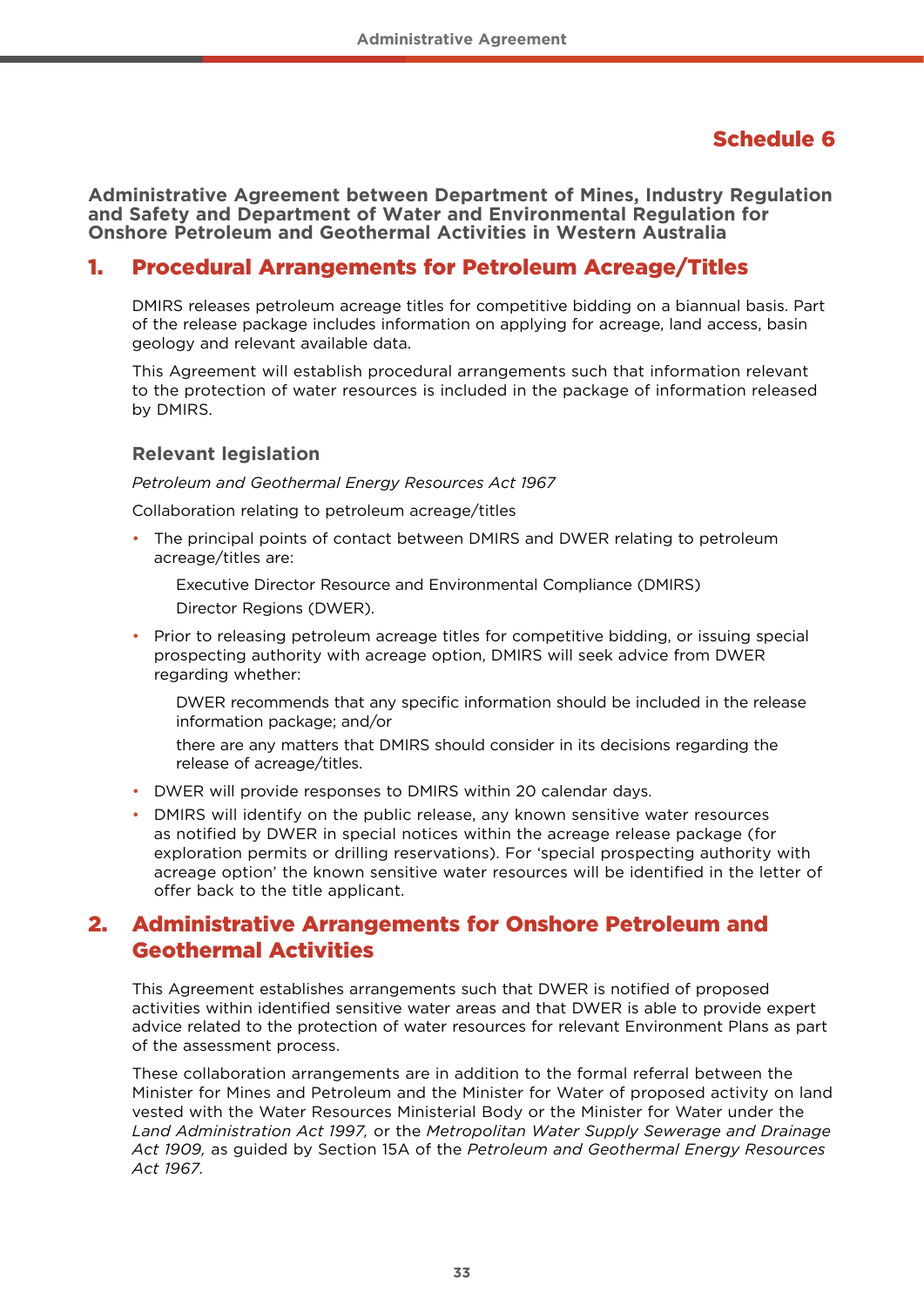#### **Collaboration relating to Environment Plans within a public drinking water**  source area<sup>1</sup> or within five kilometres of a public drinking water bore

Where an Environment Plan is received by DMIRS and proposes petroleum activities within a public drinking water source area or when DMIRS is informed of activities within five kilometres of a public drinking water source area water bore or aboriginal community drinking water bore:

DMIRS will:

- provide DWER with access to the Environment Plan;
- request that DWER provide advice on the proposal that must be considered by DMIRS; and
- not approve the Environment Plan until advice is received from DWER, or, if no advice is provided, more than 20 calendar days have elapsed since DWER was provided access to the Environment Plan.

DWER (guided by the Australian Drinking Water Guidelines, National Health and Medical Research Council 2015) will:

• provide advice to DMIRS within 20 calendar days.

The principal points of contact between DMIRS and DWER relating to Environment Plans are:

Executive Director Resource and Environmental Compliance (DMIRS) Director Regions (DWER).

## 3. Notifications

Once activities are approved by DMIRS, petroleum operators are required under the regulations to notify reportable incidents to DMIRS. In addition, petroleum operators are required to notify DMIRS of a water discovery.

This Administrative Agreement provides for the sharing of information relating to the above matters.

#### **Relevant legislation**

*Petroleum and Geothermal Energy Resources Act 1967*

#### **Collaboration relating to reportable incident and water discovery notifications**

- DMIRS will advise DWER when it is notified of any reportable incident that occurs in a public drinking water source area.
- DMIRS will advise DWER where a petroleum operator notifies DMIRS of a water discovery in accordance with section 113 of the *Petroleum and Geothermal Energy Resources Act 1967*.
- The principal points of contact between DMIRS and DWER relating to notification of reportable incidents are:

Executive Director Resource and Environmental Compliance (DMIRS) Director Regions (DWER).

• The principal points of contact between DMIRS and DWER relating to water discoveries are:

Executive Director Resource and Environmental Compliance (DMIRS)

Director Regions (DWER).

Public drinking water source area (PDWSA) is the collective name given to any area proclaimed under legislation for the management and protection of a water source used for public drinking water supplies, They may be catchment areas, water reserves or underground water pollution control areas (pollution areas) proclaimed under the *Metropolitan Water Supply, Sewerage, and Drainage Act 1909* and the *Country Areae Water Supply Act 1947*.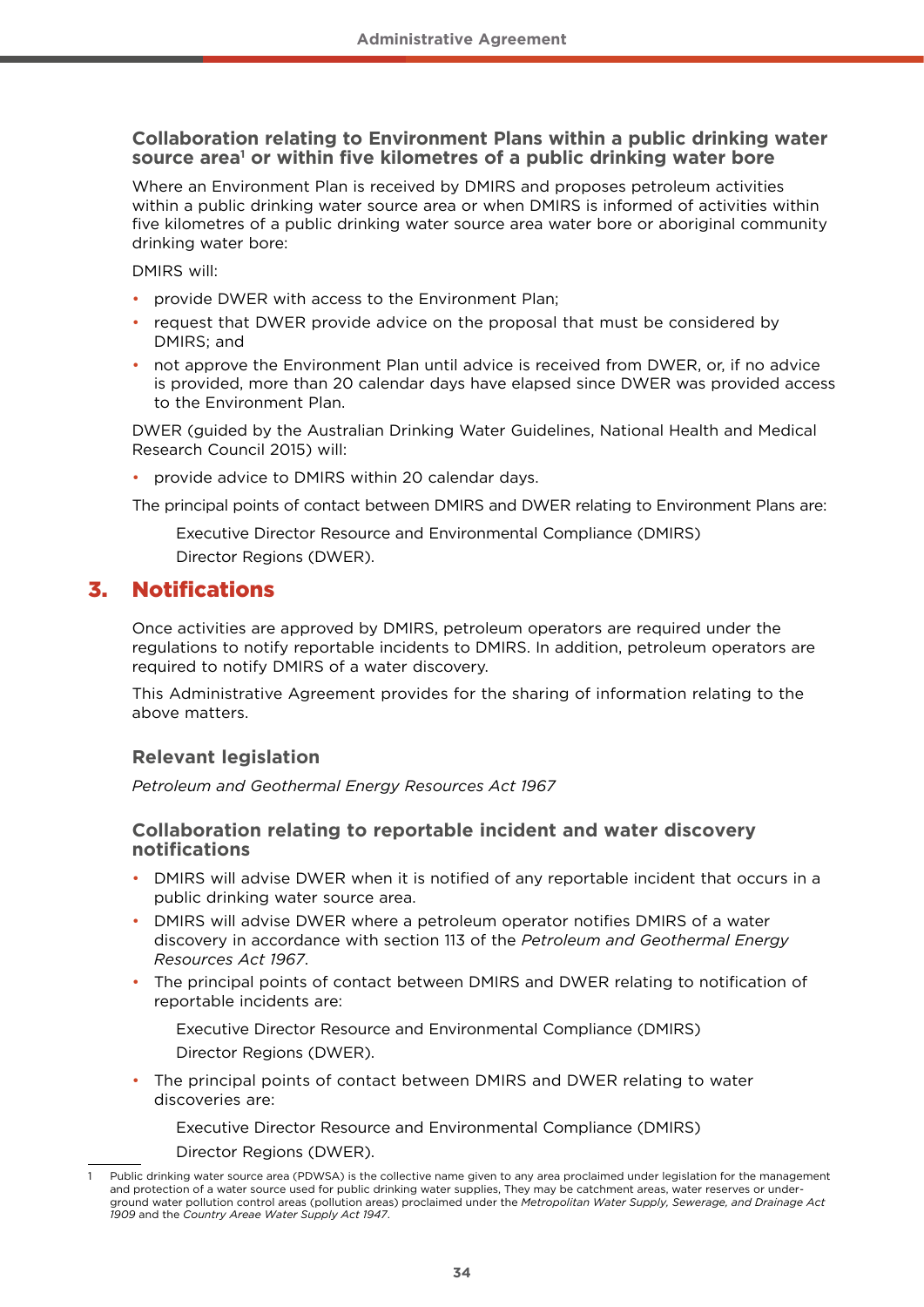## Attachment 1: Additional trial arrangements for onshore petroleum and geothermal activities

Following the grant of petroleum titles, DMIRS receives and assesses a range of applications to undertake petroleum and geothermal activities. These applications consider the potential effects upon the environment, including water resources.

These trial arrangements for proactively engaging with the DWER are in addition to the formal referral requirements between the Minister for Mines and Petroleum and the Minister for Water of proposed activity on land vested with the Water Resources Ministerial Body or the Minister for Water under the *Land Administration Act 1997,* or the *Metropolitan Water Supply Sewerage and Drainage Act 1909,* as guided by Section 15A of the *Petroleum and Geothermal Energy Resources Act 1967.*

#### **Relevant legislation**

*Petroleum and Geothermal Energy Resources Act 1967*

#### **Relevant Applications**

- Drilling Programs (or Well Management Plans<sup>2</sup>)
- Resource Development Plans
- Field Management Plan (or Field Development Programs<sup>3</sup>)
- Well Intervention Plans
- Hydraulic Fracturing Plans
- Field Abandonment Plans

#### **Collaboration relating to Relevant Applications within a Public Drinking Water Source Area**

Where a relevant application is received by DMIRS and proposes petroleum activities within a Public Drinking Water Resource Protection Area:

DMIRS will:

- provide DWER with access to the relevant application;
- request that DWER provide any advice relating to the protection of water resources related to the proposal that should be considered in the assessment of the relevant application; and
- not approve the relevant application until advice is received from DWER, or more than 20 calendar days have elapsed since DWER was provided access to the relevant application.

DWER will provide advice to DMIRS within 20 calendar days.

<sup>2</sup> Applications will be renamed through the adoption of the Petroleum and Geothermal Energy Resources (Resource Management and Administration) Regulations 2015.

<sup>3</sup> Applications will be renamed through the adoption of the Petroleum and Geothermal Energy Resources (Resource Management and Administration) Regulations 2015.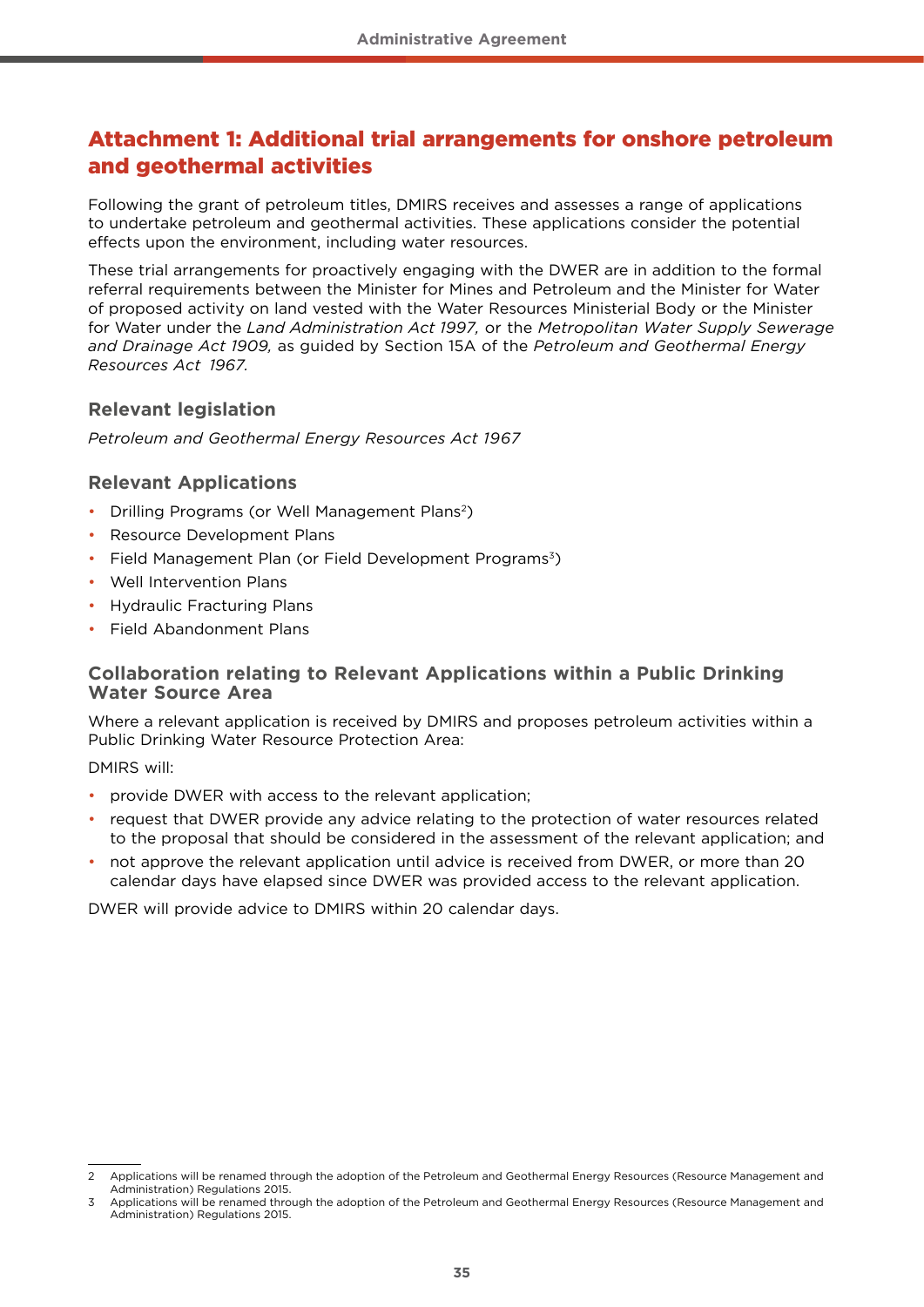## Schedule 7

**Administrative Agreement between Department of Mines, Industry Regulation and Safety and Department of Water and Environmental Regulation for Mineral Exploration and Mining Operations in Water Resource Areas of Western Australia**

#### **Consultation under reserved land provisions of** *Mining Act 1978*

Any mining tenement which encroaches onto water resource management areas reserved under Part 4 of the *Land Administration Act 1997* and vested with DWER, or reserved under water legislation as specified in Part III, Division 2 of the *Mining Act 1978*, will attract the provisions of Part III, Division 2 of the *Mining Act 1978*.

This Division allows for mining tenement applications to be applied for over reserved land, but no mining operations can be carried out on or under such land unless the Minister responsible for the *Mining Act 1978* (Minister for Mines and Petroleum) has given prior consent. Before giving consent the Minister for Mines and Petroleum must consult with the responsible Minister and other persons vested with the control and management of such land (in this case the Minister for Water/Department of Water and Environmental Regulation) and obtain their recommendation.

It is acknowledged that not all mining tenements that encroach on water reserves require referral to the Minister for Water prior to consent for exploration activities or mining operations being provided by the Minister for Mines and Petroleum.

As agreed and approved by the Directors General, consultation for mining referrals including tenement applications applied for over reserved land should occur in accordance with the Agreement. The administrative arrangements and protocols contained in the Agreement ensure that consultation between the two agencies will occur where water resources may be impacted, and at the appropriate time when all relevant information for assessment is available in respect to the exploration or mining activities proposed by the proponent.

It is important to note that although mining consent may be provided no ground disturbance using mechanical equipment is allowed to proceed until a PoW or MP has been approved by DMIRS.

In accordance with the protocols set out in Table 1 of this Agreement, DWER will have the opportunity to comment on PoW, MP and MCP which:

- relate to those WRM areas specified in Table 1 where DMIRS "must seek DWER advice", or
- relate to other WRM areas where DMIRS consider, based on a risk assessment as specified in section 7, that the water resource is likely to be negatively impacted.

## 1. Procedural arrangements and protocols

This section explains the documentation related to mining activity, and sets out the administrative arrangements and protocols which are to be applied on the grant of a mining tenement, and on the assessment and approval of a PoW, MP or MCP over a WRM area. This section is to be read in association with Table 1, and sections 7 and 12.

Mining related documentation

The stages of mining activity, and the related documentation and processes referred to in this Agreement, are summarised below:

• Where a proponent applies for a prospecting, exploration, retention or miscellaneous licence or a mining or general purpose lease, DMIRS's Mineral Titles Division (MTD) will progress the mining tenement (mining tenure) application to grant. DMIRS MTD will, at or after the time of grant, apply endorsements and impose conditions to draw the tenement holder's attention to the requirements and obligations of DWER legislation and the *Mining Act 1978*.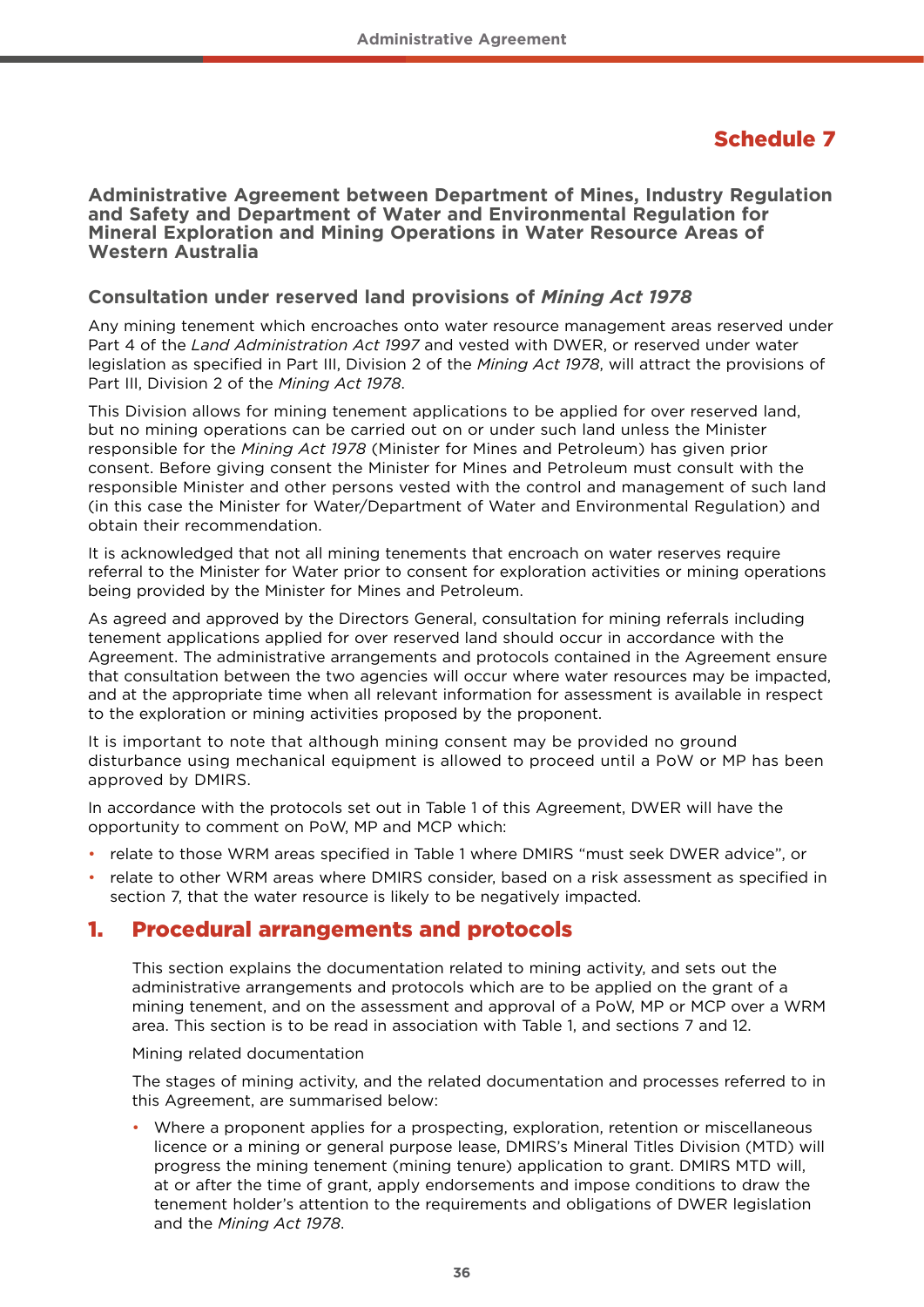- Where a tenement holder seeks an amendment or variation to existing tenement endorsements/conditions, the Minister for Mines and Petroleum has powers under the *Mining Act 1978* to add, vary or delete endorsements/ conditions.
- Where a tenement holder/operator wishes to undertake mineral exploration activities using mechanised equipment that involves surface disturbance, they must lodge a PoW and obtain the prior written approval of DMIRS's Environment Division (ED).
- Where a tenement holder/operator wishes to undertake mining operations they must lodge a MP and obtain the prior written approval of DMIRS's ED.
- Where a tenement holder/operator wishes to modify an approved MP they must lodge an amendment to the MP and obtain the prior written approval of DMIRS's ED.
- Where a tenement holder/operator wishes to commence a new mining project, or undertake a significant expansion or alteration of an existing mining project, they must also submit a Mine Closure Plan (MCP) at the same time as they lodge the associated MP, and obtain the prior written approval of DMIRS's ED. Regular revisions of the MCP must also be submitted at time periods dictated by tenement conditions (generally every three years). DMIRS has produced a guideline, in conjunction with the Environmental Protection Authority on MCP requirements entitled '*Guidelines for Preparing Mine Closure Plans'*.

#### **Key protocols of this Agreement**

When imposing endorsements/conditions upon tenements, and/or assessing a PoW, MP, amendment to MP, or MCP, DMIRS is obligated to take action in accordance with the arrangements and protocols set out in Table 1, explained in detail as follows. DMIRS will:

a. Impose agreed standard endorsements/conditions upon the grant of tenements over WRM areas as listed in the Schedules in Section 12.

Note: The new standard condition in Schedule 2.3 will establish a conditional consent to mine being granted in respect to:

- Catchment Area that contains a Reservoir Protection Zone (RPZ), or
- an Underground Water Pollution Control Area or Water Reserve that contains a Wellhead Protection Zone (WPZ),

which prevents mining on the RPZ or WPZ, without first obtaining the prior written consent of the Minister for Mines and Petroleum. Such consent will not be given until DMIRS (as delegate for the Minister) has consulted directly with the DWER/Minister for Water in respect to the tenement holder's proposed activities on a RPZ or WPZ (see sections 12 and 13 for further information about this condition).

b. Consult with DWER before any decision is made to vary endorsements on a tenement. c. Notify DWER (for information only) when:

- tenements have been granted, and/or
- PoW applications have been approved (unless DMIRS has already sought DWER advice regarding the PoW), within any 'Other Reserves' administered by DWER through vesting or management order.
- d. For Reserve 31165:
- Notify DWER and the Chair of the Joint Management Committee (c/o Miriuwung Gajerrong Corporation) (JMC) when tenements have been granted.
- Seek advice from DWER and the Chair of the JMC in all cases where a PoW, MP, MCP and/or amendment is proposed.
- Notify DWER and the Chair of the JMC when PoW, MP, MCP and/or amendment applications have been approved.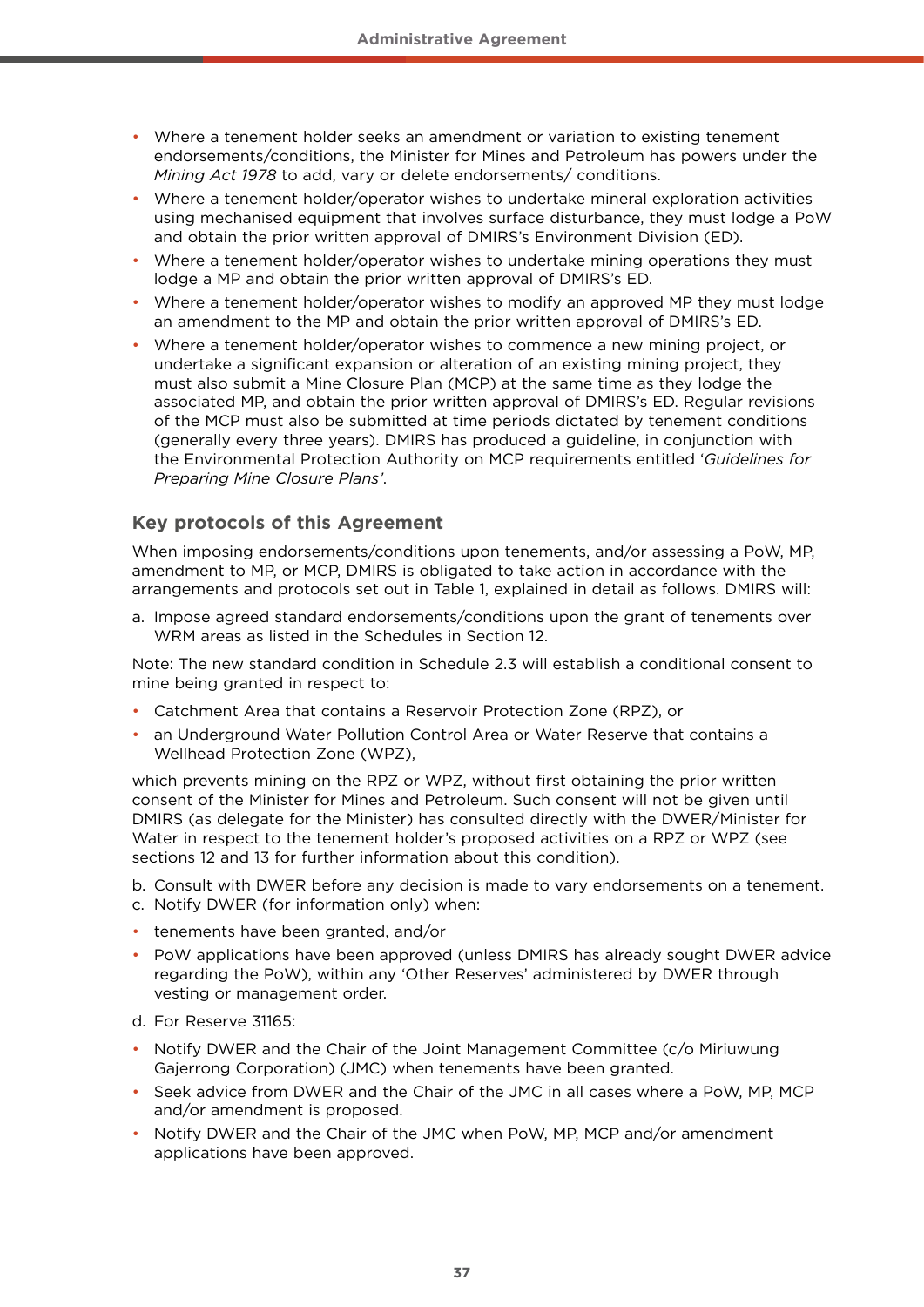- e. Seek advice from DWER:
	- i. In all cases where a PoW is proposed within a 'Primary' WRM Area (Public Drinking Water Source Area (PDWSA), Clearing Control Catchment (CCC), High Value Waterway area or Waterway Management Area).
	- ii. Where a PoW is likely to have a negative impact (refer to Section 7 and Appendix 1) on a 'Secondary' WRM area, or 'Other Reserve' administered by DWER.
	- iii. In all cases where an MP and/or MCP is proposed within a 'Primary' WRM area or 'Other Reserve' administered by DWER.
	- iv. Where an MP and/or MCP is likely to have a negative impact on a 'Secondary' WRM area.
	- v. In all cases where an amendment to a MP or a revision of a MCP is proposed within a PDWSA, CCC or 'Other Reserve' administered by DWER.
	- vi. Where an amendment to a MP or a revision of a MCP is likely to have a negative impact on a Waterway Management Area, High Value Waterway area or 'Secondary' WRM area.

For ii, iv and vi above, the DMIRS ED needs to determine whether a proposed activity is likely to have a negative impact on a WRM area, and thereby make a decision on whether to seek DWER advice. Section 7 provides guidance for DMIRS ED in these circumstances. A list of common exploration and mining activities which may have a negative impact is also provided in Appendix 1. Where the DMIRS ED is still uncertain whether an activity is likely to have a negative impact on a WRM area, DMIRS ED will liaise with DWER.

Where DMIRS identifies that an application (PoW, MP, MCP) is unacceptable and intends to reject the proposal, requirements to refer the application to DWER as laid out in this agreement will not apply.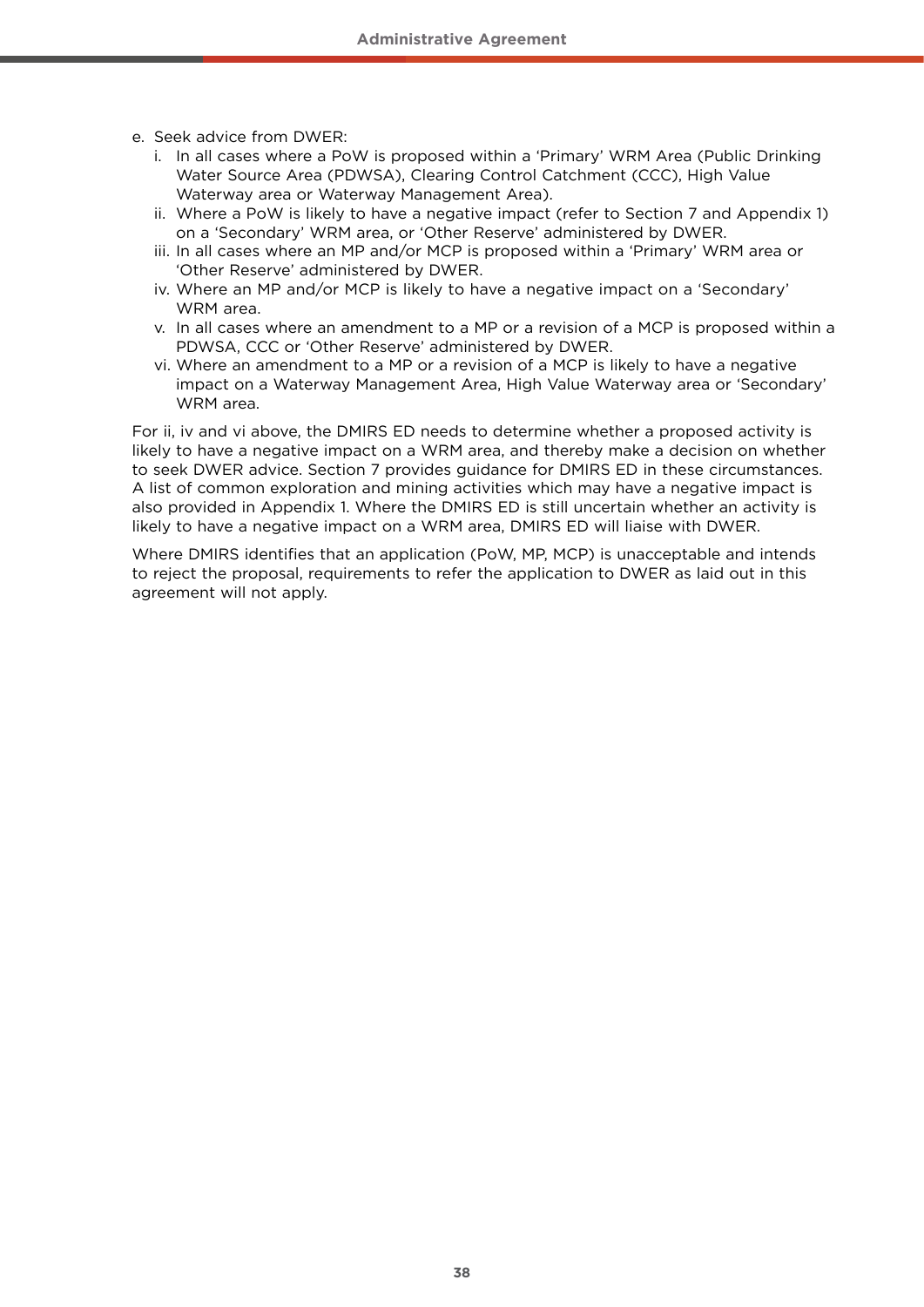| ED must seek advice from<br>DWER and Chair of JMC.<br>After approval of MP or<br>MCP amendment, notify<br>DWER and Chair of JMC.<br>Where the activity is likely ED must seek advice from<br>to have a negative impact DWER and Chair of JMC.<br>on WRM area ED seeks After approval of PoW<br>savice from DWER (see Poutify DWER and Chair<br>If ED does not seek of JMC.<br>adv<br>ED must seek advice from<br>DWER and Chair of JMC.<br>After approval of MP and<br>MCP, notify DWER and<br>Chair of JMC.<br>ED must seek DWER<br>advice<br>ED must seek DWER<br>advice<br>Where the activity is likely to have negative impact on<br>WRM area,<br>ED seeks advice from DWER (see Section 7)<br>$\mathsf{S}$<br>DMIRS Environment Division (ED) will seek DWER advice in accordance with the protocols shown below:<br>Where the activity is likely to have negative impact<br>WRM area,<br>ED seeks advice from DWER (see Section 7)<br>Where the activity is likely to have negative impact on WRM area,<br>ED seeks advice from DWER (see Section 7)<br>ED must seek DWER advice<br>ED must seek DWER advice<br>Approval of<br>Programme of Work<br>(PoW)<br>tenement types P.E.R.L.<br>tenement types P.E.R.L.<br>M and G)<br>(MCP)<br>(MP and MCP only<br>applies to M, G and L)<br>Amendments to MP<br>and MCP revisions<br>Approval of Mining<br>Proposals (MP) and<br>Mine Closure Plans                                                                                                                                                                                                                                                                                                                                                                                                                                                                                                                                                                                                                                                                                                                                                                 |
|---------------------------------------------------------------------------------------------------------------------------------------------------------------------------------------------------------------------------------------------------------------------------------------------------------------------------------------------------------------------------------------------------------------------------------------------------------------------------------------------------------------------------------------------------------------------------------------------------------------------------------------------------------------------------------------------------------------------------------------------------------------------------------------------------------------------------------------------------------------------------------------------------------------------------------------------------------------------------------------------------------------------------------------------------------------------------------------------------------------------------------------------------------------------------------------------------------------------------------------------------------------------------------------------------------------------------------------------------------------------------------------------------------------------------------------------------------------------------------------------------------------------------------------------------------------------------------------------------------------------------------------------------------------------------------------------------------------------------------------------------------------------------------------------------------------------------------------------------------------------------------------------------------------------------------------------------------------------------------------------------------------------------------------------------------------------------------------------------------------------------------------------------------------------|
|                                                                                                                                                                                                                                                                                                                                                                                                                                                                                                                                                                                                                                                                                                                                                                                                                                                                                                                                                                                                                                                                                                                                                                                                                                                                                                                                                                                                                                                                                                                                                                                                                                                                                                                                                                                                                                                                                                                                                                                                                                                                                                                                                                     |
|                                                                                                                                                                                                                                                                                                                                                                                                                                                                                                                                                                                                                                                                                                                                                                                                                                                                                                                                                                                                                                                                                                                                                                                                                                                                                                                                                                                                                                                                                                                                                                                                                                                                                                                                                                                                                                                                                                                                                                                                                                                                                                                                                                     |
|                                                                                                                                                                                                                                                                                                                                                                                                                                                                                                                                                                                                                                                                                                                                                                                                                                                                                                                                                                                                                                                                                                                                                                                                                                                                                                                                                                                                                                                                                                                                                                                                                                                                                                                                                                                                                                                                                                                                                                                                                                                                                                                                                                     |
| Schedules 1 and 8<br>After grant notify DWER,<br>and Chair of JMC<br>Schedule 1<br>After grant, notify DWER<br>Schedules<br>1 and 6.2<br>Schedules<br>1 and<br>5.1 (for M)<br>5.3 (for G)<br>Schedules<br>1 and 7.1<br>Schedule <sub>1</sub><br>Schedules<br>1 and 4.2<br>Schedule 1<br>Schedules<br>1 and 3.2<br>Schedules 1 and 2.2<br>Schedules 1<br>and 2.2 and 2.3<br>Granting of leases<br>- Mining leases (M)<br>- General purpose<br>- General p<br>leases (G)                                                                                                                                                                                                                                                                                                                                                                                                                                                                                                                                                                                                                                                                                                                                                                                                                                                                                                                                                                                                                                                                                                                                                                                                                                                                                                                                                                                                                                                                                                                                                                                                                                                                                              |
| Joint<br>Schedules 1 and 8<br>After grant notify both<br>DWER, and Chair of Joint<br>Mor Miriuwung Gajerrong<br>C/o Miriuwung Gajerrong<br>Corporation (JMC)<br>Schedule 1<br>After grant, notify DWER<br>Schedules<br>1 and 6.1<br>  Schedules<br>  1 and<br>  5.1 (for P,E,R)<br>  5.2 (for L)<br>Schedules<br>1 and 7.1<br>Schedule <sub>1</sub><br>Schedules<br>1 and 4.1<br>Schedule <sub>1</sub><br>Schedules<br>1 and 3.1<br>Schedules 1 and 2.1<br>Schedules 1<br>and 2.1 and 2.3<br>Retention licences (R)<br><b>Granting of licences</b><br>- Prospecting licences<br>Exploration licences<br>- Miscellaneous<br>licences (L)<br>$\widehat{\mathbb{P}}$<br>$(\exists)$                                                                                                                                                                                                                                                                                                                                                                                                                                                                                                                                                                                                                                                                                                                                                                                                                                                                                                                                                                                                                                                                                                                                                                                                                                                                                                                                                                                                                                                                                    |
| DMIRS Mineral Titles Division will apply standard endorsements/conditions to granted tenements in accordance with the schedules listed in Section 12 and the protocols shown below:                                                                                                                                                                                                                                                                                                                                                                                                                                                                                                                                                                                                                                                                                                                                                                                                                                                                                                                                                                                                                                                                                                                                                                                                                                                                                                                                                                                                                                                                                                                                                                                                                                                                                                                                                                                                                                                                                                                                                                                 |
| Reserve 31165<br>Joint vestees:<br>DWER and Miriuwung<br>Gajerrong Corporation<br>Other Reserves administered by DoW<br>Reserves in DWER estate<br>administered by DWER<br>through vesting or<br>management order.<br>(Land Administration<br>Act 1997)<br><b>Proclaimed<br/>Groundwater<br/>Areas</b><br>(RIWI Act<br>and Regs)<br>Department of Water (DWER) - Water Resource Management (WRM) areas<br>$\begin{tabular}{l} \bf{Proclained} \\ \bf{Surface} \\ \bf{Water Areas,} \\ \bf{W} \\ \bf{injation} \\ \bf{Distributions} \\ \bf{RIVer} \\ \bf{S} \\ \end{tabular}$<br>Secondary WRM areas<br>and Regs)<br>Artesian<br>(confined)<br>Aquifers and<br>Wells<br>Act 1914<br>(RIWI Act))<br>and RIWI<br>Regulations<br>2000 (RIWI<br>2000 (RIWI<br>(Rights in<br>Water and<br>Irrigation<br>excludes<br>"High value<br>"High value<br>waterways"<br>and<br>"Waterway<br>"Management<br>Manas")<br>Other<br>waterways<br><b>Waterway</b><br>Management<br>Areas<br>Areas<br>Conservation<br>Conservation<br>Waterways<br>Waterways<br>Regnations<br>Regnations<br>Regnations<br><b>High value</b><br><b>High value</b><br><b>Are are ways</b><br>- Wild Rivers<br>- Wild Rivers<br>- In Gatchment.<br>- Bound<br>- Bonnsar<br>- Bonnsar<br>- Bonnsar<br>- Bonnsar<br>- Bonnsar<br>- Bonnsar<br>- Bonnsar<br>- Bonnsar<br>- Bonnsar<br>- Bonnsar<br>- Bonnsar<br>-<br>Primary WRM areas<br><b>Clearing</b><br><b>Control</b><br><b>Contenents</b><br><b>CAVS</b> Act<br>and Meas Water<br>Areas Water<br>Areas Water<br>Clearing<br>Clearing<br>Lisegulations<br>Regulations<br>Public Drinking Water Source Areas<br>(PDWSA):<br>- Water reserves and Catchment<br>areas (Metropolitan Water<br>Supply, Sewerage and<br>Drainage Act 1909 (NWSSD<br>Act), and Country Areas Water<br>Act), and Country Areas Water<br>an associate by-laws<br>and associate by-laws<br>- Under<br>reserves (priority<br>not yet assigned)<br>P1, P2 and P3<br>PDWSA +<br>Future PDWSA<br>Reservoir<br>protection<br>zones and<br>wellhead<br>wellection<br>protection<br>Department of Mines<br>and Petroleum<br>(DMIRS) detail of<br>tenement types and<br>activity affected |
|                                                                                                                                                                                                                                                                                                                                                                                                                                                                                                                                                                                                                                                                                                                                                                                                                                                                                                                                                                                                                                                                                                                                                                                                                                                                                                                                                                                                                                                                                                                                                                                                                                                                                                                                                                                                                                                                                                                                                                                                                                                                                                                                                                     |
| and activities occurring in Water Resource Management (WRM) areas<br>Table 1: Matrix of protocols and schedules of endorsements for mining tenements                                                                                                                                                                                                                                                                                                                                                                                                                                                                                                                                                                                                                                                                                                                                                                                                                                                                                                                                                                                                                                                                                                                                                                                                                                                                                                                                                                                                                                                                                                                                                                                                                                                                                                                                                                                                                                                                                                                                                                                                                |
|                                                                                                                                                                                                                                                                                                                                                                                                                                                                                                                                                                                                                                                                                                                                                                                                                                                                                                                                                                                                                                                                                                                                                                                                                                                                                                                                                                                                                                                                                                                                                                                                                                                                                                                                                                                                                                                                                                                                                                                                                                                                                                                                                                     |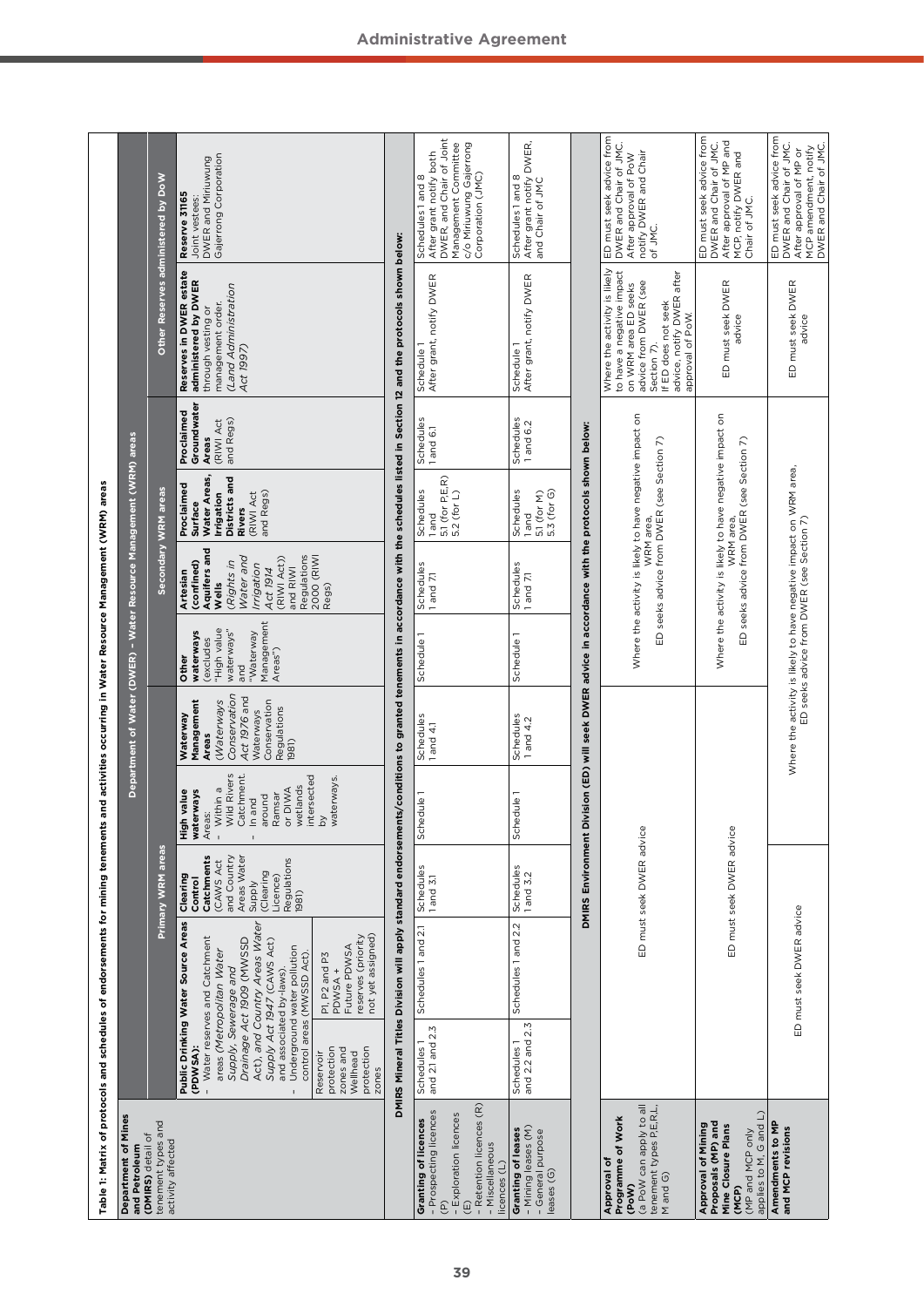## 2. Procedural arrangements for existing titles and operations

This Agreement applies to all future grants and approvals of mining tenement applications, PoW, MP and MCP that affect a WRM area as detailed in Table 1. Any decision made prior to the signed date of this Agreement remains in effect unless amended by DMIRS. DMIRS will, when reviewing existing titles and operations, seek DWER advice or apply tenement endorsements/conditions as listed in this Agreement, where appropriate.

For example, where a tenement holder requests the amendment or variation to tenement endorsements/conditions (imposed as a result of the grant of the mining tenement, or of an existing PoW, MP and MCP, approved prior to this revised Agreement being implemented), DMIRS will assess and may approve the amendment or variation (e.g. replace the existing endorsements/ conditions with the new standard endorsements/ conditions listed in this Agreement). Where the ED undertakes an inspection of an existing mining operation and as a result of that inspection, seeks to modify or add new endorsements/conditions that are relevant to a WRM then it will do so in accordance with this Agreement. The ED may also seek advice from the DWER in that process where appropriate.

In summary, endorsements/conditions imposed on mining titles and operations under previous administrative agreements may be amended by the Minister for Mines and Petroleum under powers contained in sections 46A, 63AA, 70I, 84, 90 and 92 of the *Mining Act 1978*. However, these will only be amended on a case by case basis (after seeking advice from DWER where appropriate).

#### 3. Interagency consultation processes and timeframes

In accordance with this Agreement, DWER will aim to provide timely advice when consulted by DMIRS on how the tenement holder/ operator can ensure that their proposed activities comply with principles for ensuring conservation and protection of WRM areas.

When DMIRS ED seeks advice from the relevant DWER regional office on a PoW, MP or MCP in accordance with the protocols set out in Table 1, the ED will indicate which WRM areas have triggered the request for advice, and any particular mining related activities which DMIRS consider may have a negative impact on the WRM area. The ED must provide sufficient information to enable DWER to assess and respond in the timeframes set out below:

- Where DMIRS requests advice, DWER will aim to provide its advice to DMIRS within 20 working days from the date of DMIRS's request. The commencement date of the request for advice, and the date of the provision of advice, is the date of the electronic communication.
- If no advice is received within 20 working days, DMIRS will issue only one reminder giving DWER a further five working days (from the date of DMIRS's reminder) to provide its advice.
- If after the expiry of this reminder period no advice from DWER has been received, DMIRS will use its best judgement to decide whether or not to approve the PoW, MP or MCP. DMIRS shall then notify DWER of the PoW, MP or MCP approval.
- Where DWER considers that insufficient information is available to assess an application and that additional information is required, DWER will notify DMIRS within 20 working days. DMIRS will be responsible for requesting this information from the proponent where they consider this is required to undertake the assessment of the application. The clock will be stopped from the date that DWER requests information from DMIRS until the date that the information is provided to DWER. DWER will then aim to provide its advice to DMIRS within 10 working days from the date of receipt of the required information, plus any additional time which remains on the clock (i.e. 10 additional days to the original 20 working day timeframe).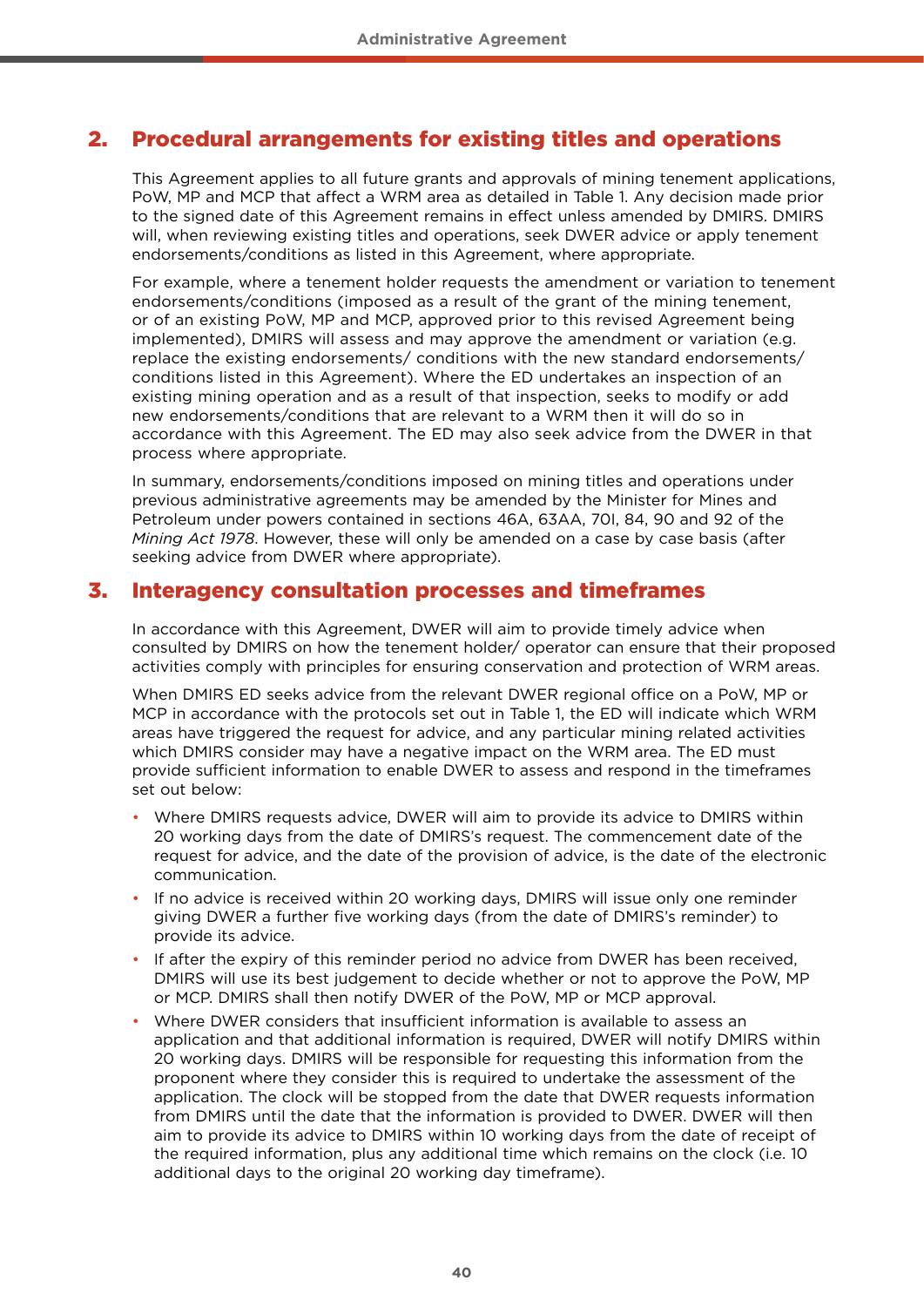Formal requests for and provision of advice, reminders and notifications listed above will be via electronic communication.

DMIRS and DWER officers should liaise to clarify and resolve any issues relating to the provision and application of DWER advice, or any other matter related to this Agreement. If issues remain unresolved, managers of the relevant areas of DMIRS and DWER will discuss the matter. Where necessary, unresolved matters will be referred to relevant directors in each department.

On occasion, DWER will have previously provided advice to the OEPA on a proposal being assessed under Part IV of the *Environmental Protection Act 1986*. When seeking advice from DWER, DMIRS will indicate whether the proposal has already been the subject of EPA assessment, and will enquire whether DWER wishes to provide additional or amended advice.

Once DMIRS have completed their assessments, they will provide feedback to DWER on the final outcomes achieved as a result of the advice received from DWER.

## 4. Determination of effect on water resources

Some of the protocols listed in Section 4 (and shown on Table 1) give DMIRS ED discretion to decide whether to seek DWER advice, based upon DMIRS's determination of the likely impact of a PoW, MP or MCP on WRM areas, if implemented. In these circumstances, to assist in making decisions about the likely negative impact of a PoW, MP or MCP, and therefore whether to seek DWER advice, DMIRS will apply a risk-based approach, and consider:

- the capacity of the DMIRS regulatory process to deliver an agreed outcome where there would be no residual effects that would have negative impacts on WRM areas
- the list of common exploration and mining related activities (provided in Appendix 1) which may have a negative impact on a WRM area. Appendix 1 is to be read in conjunction with the 'significance test' of factors listed below.

The following are general factors for determining the potential significance/negative impact on water resources of a proposal;

- character of receiving water resource
- magnitude, extent and duration of anticipated impact
- resilience of the water resource and its ability to cope with change
- confidence of prediction of change
- existence of water resource values, policies, guidelines and standards against which a proposal can be assessed.

Further guidance to determine significant or negative impacts on water resources may be obtained from the *Western Australian Water in Mining Guideline* [\(www.water.wa.gov.au/](http://www.water.wa.gov.au/PublicationStore/105195.pdf)) [PublicationStore/105195.pdf\).](http://www.water.wa.gov.au/PublicationStore/105195.pdf)) This sets out a whole of government approach to manage mining activities that have the potential to impact water resources.

Where the DMIRS ED is still uncertain whether an activity is likely to have a negative impact on a WRM area, DMIRS ED will liaise with DWER to determine whether a formal request for advice should be sent. Liaison should ideally be initiated by telephone, and any resulting decision to not send a formal request for advice should be confirmed and recorded in writing. During this liaison process the application itself does not need to be provided however DMIRS ED will, at a minimum, provide the following information to DWER:

- Company name (tenement holder and operator if relevant)
- Tenement numbers
- A brief description of the proposed activities and relevant site history;
- Extent of proposed clearing/disturbance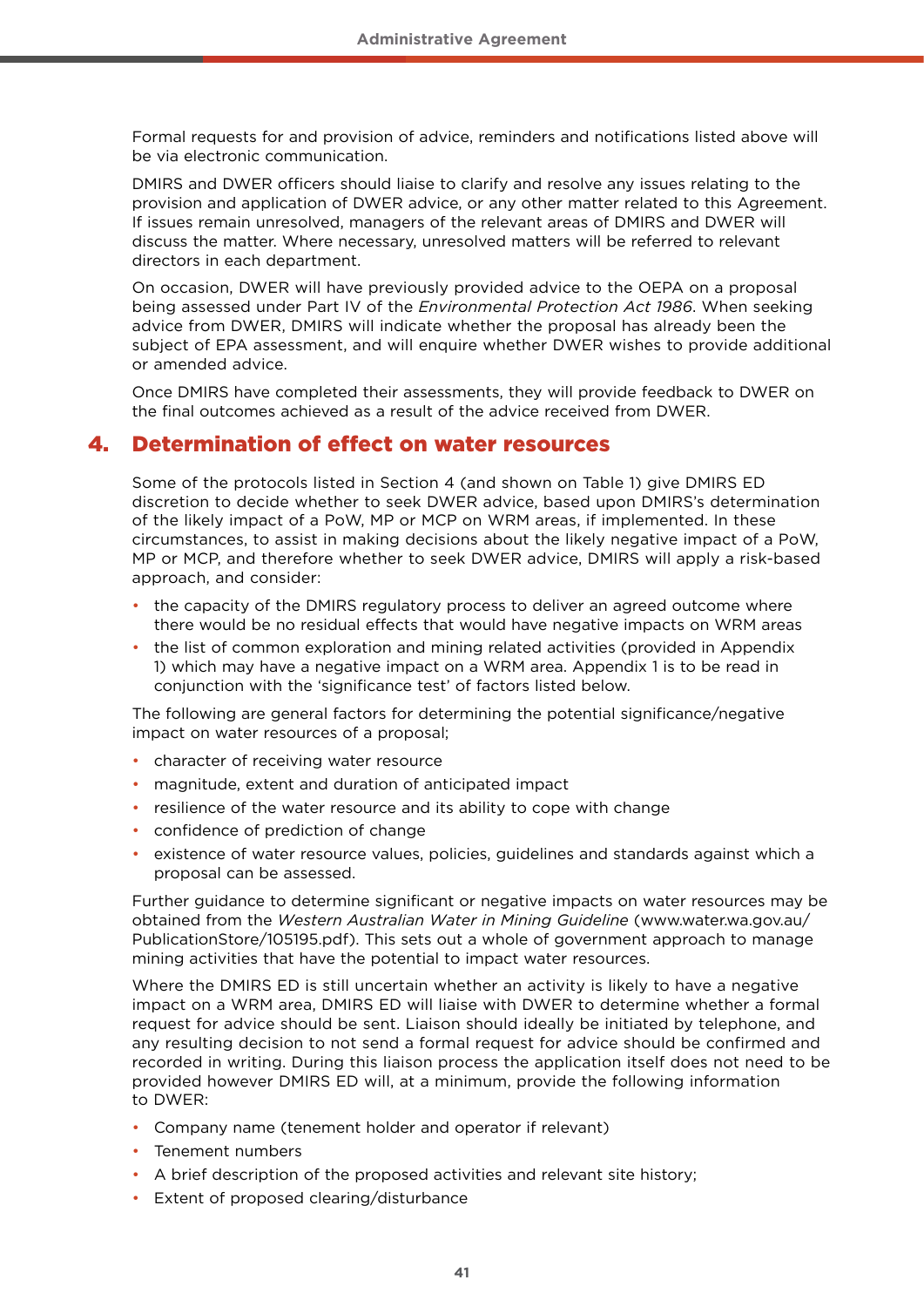• Specific detail regarding aspects of the proposed activities which may have an impact on WRM areas.

DMIRS may also seek to liaise with DWER in regard to proposals which are not considered likely to have a significant negative impact on water resources, but for which there may be a high level of public interest in water resource issues associated with the proposal.

## 5. Development of minor administrative procedures

There is latitude under this agreement for minor administrative procedures to be developed and implemented between DWER and DMIRS that will deliver improvements in the operation of this Agreement. For example, the development of templates for seeking or providing advice.

All such procedures shall be in writing and agreed to by both DWER and DMIRS at appropriate manager level. The procedures should be made readily available to appropriate DWER and DMIRS officers with regular monitoring undertaken to ensure that the procedures are being adhered to and continue to be relevant.

Before the introduction of any new procedure or change to an existing procedure, DWER and DMIRS will consult with each other and reach agreement in writing. If the new/amended procedure is to be introduced, the consultation process should include assessing its benefits and efficiencies, and defining the process details and management requirements.

## 6. Information exchange

DMIRS and DWER agree to:

- Exchange up-to-date information, including spatial data, to assist with decision-making matters that relate to this agreement. DWER will provide and update DMIRS with complete spatial data sets in respect to all managed water resource management (WRM) areas that are to be the subject of this Agreement (see Appendix 3).
- Ensure the exchange of information and documentation occurs in a timely manner as detailed in Section 6. Formal requests from DMIRS for advice from DWER on a PoW, MP or MCP, and provision of advice from DWER to DMIRS, must be provided electronically, although prior informal discussion should be undertaken where required. Notifications to DWER to advise of granted tenements or approval of PoW, MP and/or MCP applications within Other Reserves administered by DWER, will be provided electronically.
- Develop templates where appropriate to provide clarity and efficiency when requesting and exchanging information in accordance with arrangements and protocols detailed in this Agreement.
- Ensure consultation and collaboration occurs for new and proposed changes to relevant policies, guidelines and standards that relate to this Agreement.

## 7. Commitment to inform

Both DWER and DMIRS will, where considered appropriate, report to the other where any of their respective officers, in the course of their duties, becomes aware of any suspected unauthorised activity (not authorised under relevant legislation listed in Appendix 3), being carried out within mining tenements in WRM areas.

Following such a report, both departments shall liaise with each other to determine if further investigation is required and to keep each other informed where further action is taken. Upon completion of this action each department is to report back to the other in writing on the outcome of the action taken.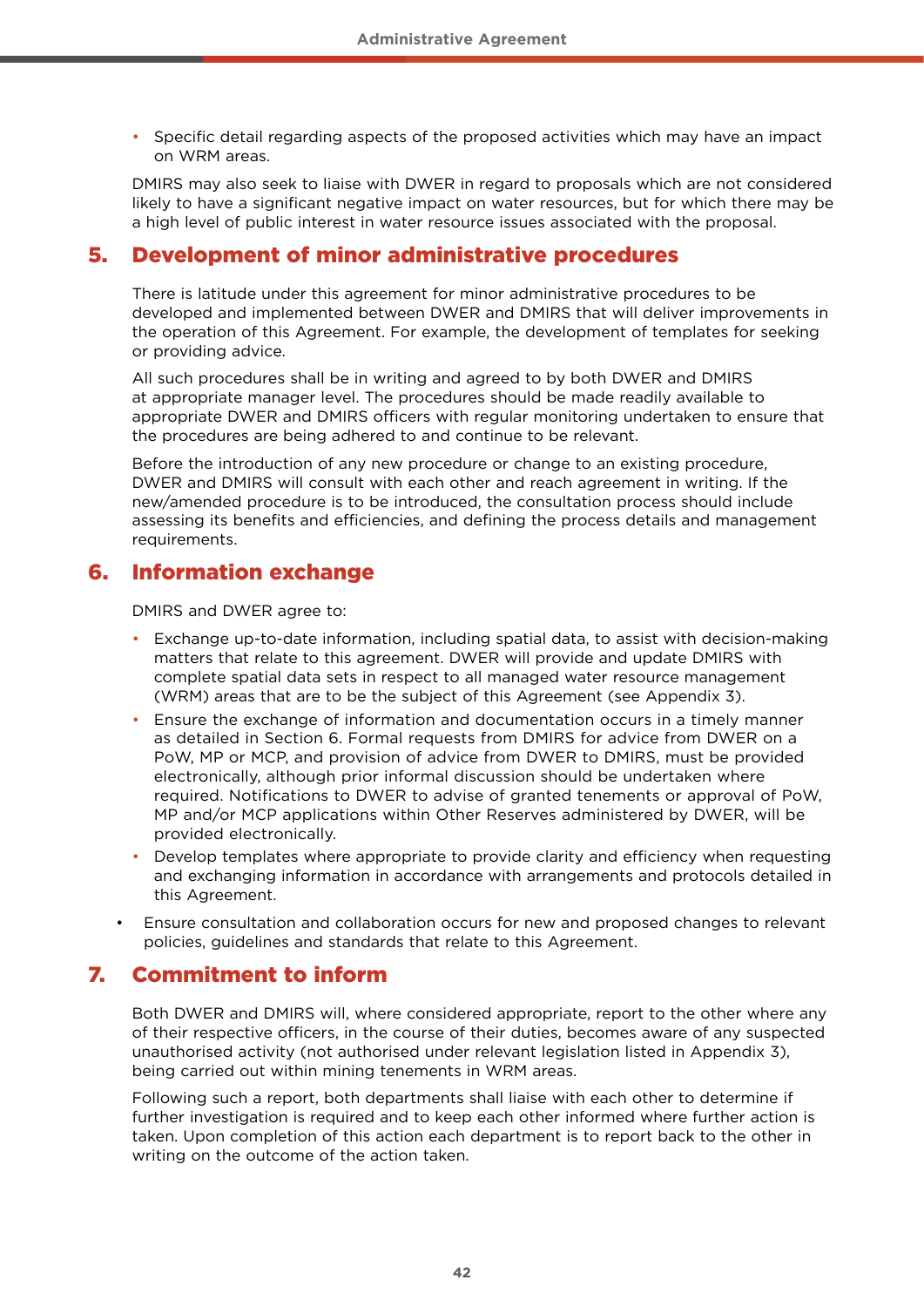## 8. Review of administrative agreement

The principal points of contact between DMIRS and DWER relating to this Agreement are:

- Executive Director Resource and Environmental Compliance (DMIRS)
- Executive Director Regional Delivery and Regulation (DWER)

DWER and DMIRS agree that a review of this Agreement should be undertaken on a regular basis, at least once every five years to ensure the currency and relevance. A review of the Agreement may be undertaken at any time where both departments agree that a review is necessary. Minor textual amendments to the Agreement (not involving changes to the protocols in Table 1) may also be implemented, with the signed approval of both Directors General, without seeking a complete review or revision of the Agreement.

## 9. Schedules of standard endorsements and conditions

When DMIRS grant a tenement through a prospecting, exploration, retention or miscellaneous licence or a mining or general purpose lease, DMIRS will apply the standard endorsements/conditions detailed below, in accordance with the protocols set out in Table 1.

Note:

The condition set out in Schedule 2.3 regarding conditional consent in Reservoir Protection Zones and Wellhead Protection Zones notifies that the tenement holder cannot undertake any mining activity in a protection zone unless the consent of the Minister for Mines and Petroleum is obtained, in accordance with Section 23 (2) of the *Mining Act 1978*. The remainder of the schedules below are standard endorsements (not conditions) applied by DMIRS to the tenement, to draw the tenement holder's attention to the requirements and obligations of DWER legislation.

## Schedule 1: General endorsements to be applied on the grant of mining tenements which affect any WRM area referred to in Table 1.

- 1. Compliance with the:
	- *Waterways Conservation Act 1976*
	- *Rights in Water and Irrigation Act 1914*
	- *Metropolitan Water Supply, Sewerage and Drainage Act 1909*
	- *Country Areas Water Supply Act 1947*
	- *Water Agencies (Powers) Act 1984*
- 2. The rights of ingress to and egress from, and to cross over and through, the mining tenement, being at all reasonable times preserved to officers of Department of Water and Environmental Regulation for inspection and investigation purposes.
- 3. The storage and disposal of petroleum hydrocarbons, chemicals and potentially hazardous substances being in accordance with the current published version of the Department of Water and Environmental Regulation's relevant Water Quality Protection Notes and Guidelines for mining and mineral processing.
- 4. Measures such as drainage controls and stormwater retention facilities are to be implemented to minimise erosion and sedimentation of adjacent areas, receiving catchments and waterways.
- 5. All activities to be undertaken so as to avoid or minimise damage, disturbance or contamination of waterways, including their bed and banks, and riparian and other water dependent vegetation.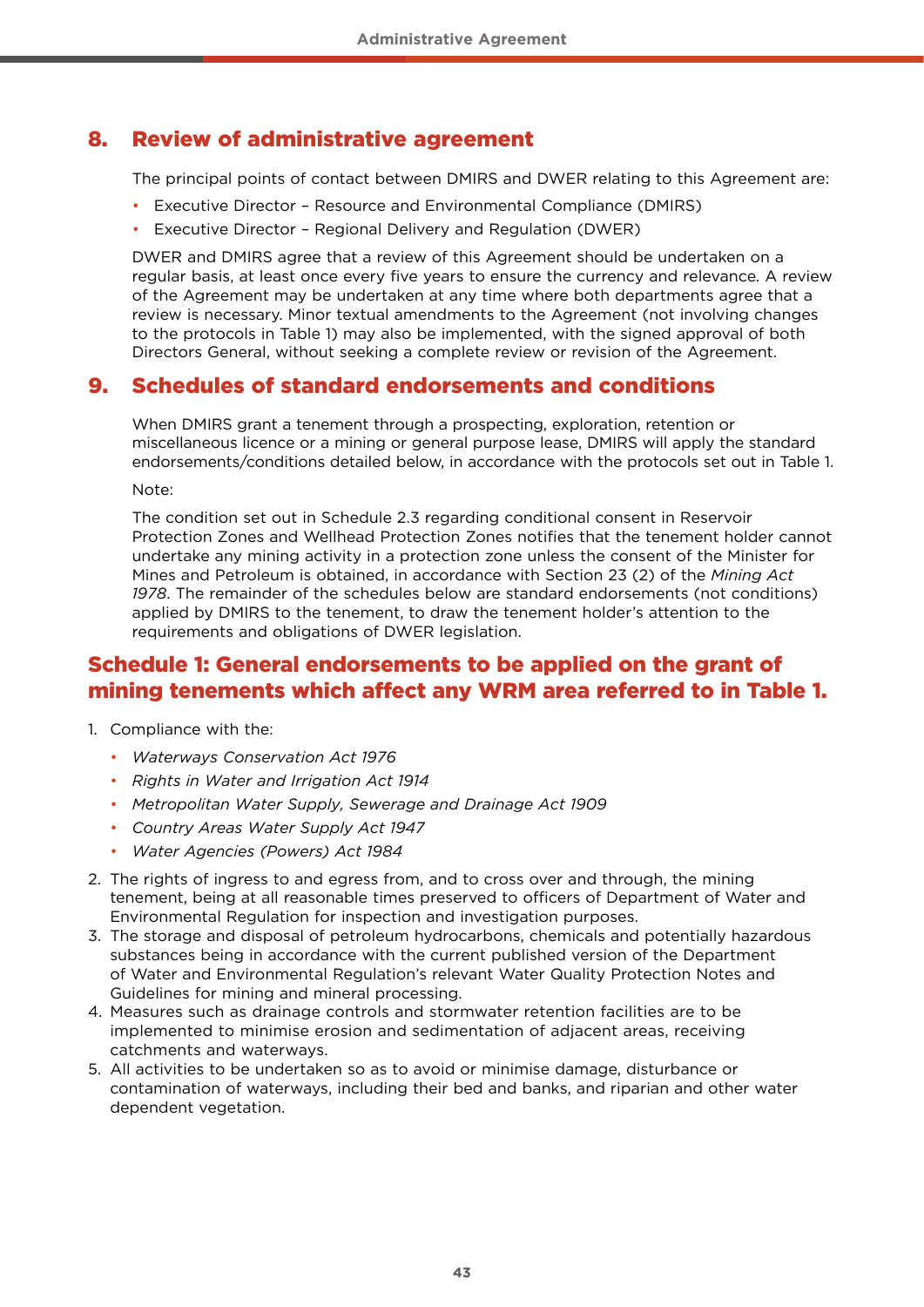## Schedule 2: Public Drinking Water Source Areas (PDWSA) endorsements and conditions

#### **2.1 Prospecting, exploration, retention and miscellaneous licences/activities.**

1. All activity within proclaimed public drinking water source areas shall comply with the current published version of the DWER's Water Quality Protection Note 25 Land Use Compatibility in Public Drinking Water Source Areas. Key issues that need to be considered within the Water Quality Protection

Note are:

- All prospecting/exploration/activity in respect to licence purpose involving the storage, transport and use of toxic and hazardous substances (including human wastes) within public drinking water source areas being prohibited unless approved in writing by the DWER.
- Seek written advice from the DWER if handling, storing and/or using hydrocarbons and potentially hazardous substances.

#### **2.2 Mining lease and general purpose lease/activities.**

1. All activity within proclaimed public drinking water source areas shall comply with the current published version of the DWER's Water Quality Protection Note 25 Land Use Compatibility in Public Drinking Water Source Areas. Key issues that need to be considered within the Water Quality Protection

Note are:

- All mining/activity in respect to mining operations involving the handling, storage, transport and use of toxic and hazardous substances (including human wastes) within public drinking water source areas is prohibited unless approved in writing by the DWER.
- Seek written advice from the DWER if handling, storing and/or using hydrocarbons and potentially hazardous substances.
- 2. All mining/activity in respect to mining operations to be conducted in accordance with the current published version of the DWER's *Water Quality Protection Guidelines: Mining and Mineral Processing* and relevant Water Quality Protection Notes including *Land use compatibility in public drinking water source areas*. Key issues derived from the various Water Quality Guidelines and Notes include:
- All mining/activity in respect to mining operations within three metres of the maximum wet season water table are prohibited in public drinking water source areas unless approved in writing by the DWER.
- Disposal of domestic and industrial waste (other than approved tailings) is incompatible within public drinking water source areas, except for class 1 landfill (inert) materials which may be disposed of within P3 areas at designated sites if approved in writing by the DWER.
- Mineral processing, tailings storage, wastewater treatment plants and mechanical plant servicing are incompatible with P1 and P2 areas.
- Advice shall be sought from the DWER if proposing mineral processing, tailings storage, wastewater treatment plants and mechanical plant servicing within P3 areas.
- Underground petroleum hydrocarbon and other chemical storage tanks are incompatible within P1 and P2 areas.
- Underground petroleum hydrocarbon and other chemical storage tanks are prohibited within P3 areas, unless approved in writing by the DWER.
- Above ground petroleum hydrocarbon and other chemical storage tanks are incompatible with P1 areas.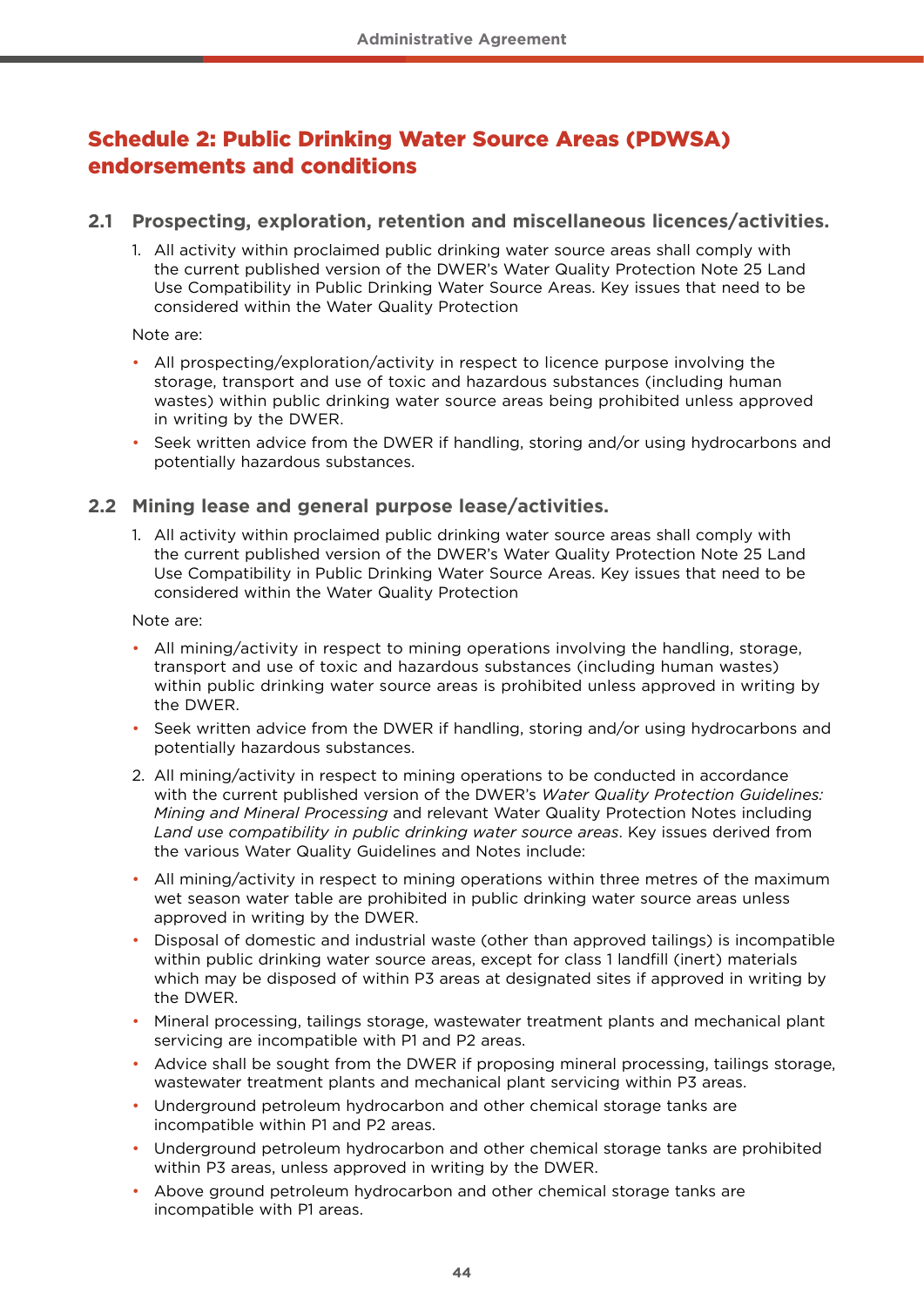- Advice shall be sought from the DWER if proposing above ground petroleum hydrocarbon and other chemical storage tanks within P2 and P3 areas.
- Advice shall be sought from the DWER if proposing mining or construction camps in public drinking water source areas.

#### **2.3 Condition on prospecting, exploration, retention and miscellaneous licence/activities, mining lease and general purpose lease/activities on:**

- Reservoir Protection Zones in Catchment Areas
- Wellhead Protection Zones in Underground Water Pollution Control Areas
- Wellhead protection zones in Water Reserves.

#### **Condition heading:**

Consent to mine on *[insert details of Catchment Area or Underground Water Pollution Control Area or Water Reserve, whichever is applicable]* granted by Minister responsible for *Mining Act 1978* on *[insert date consent to mine granted]* subject to:

#### **Condition:**

No mining on any *[insert Reservoir Protection Zone ID or Wellhead Protection Zone ID, whichever is applicable]* located within the subject mining tenement boundaries without first obtaining the written consent of the Minister responsible for *Mining Act 1978*.

## Schedule 3: Clearing Control Catchments *(Country Areas Water Supply Act 1947)* endorsements

#### **3.1 Apply to all tenement types**

Clearing of any area of vegetation is prohibited within [insert name of clearing control catchmen*t]* without appropriate licensing from the DWER.

## Schedule 4: Waterways Management Areas *(Waterways Conservation Act 1976)* endorsements

#### **4.1 Prospecting, exploration, retention and miscellaneous licences/activities.**

- 1. Prior to undertaking any prospecting/exploration/activity in respect to licence purpose within a Waterways Management Area the licensee shall seek advice from DWER.
- 2. Any dredging and/or reclamation within a Waterway Management Area which affects the waterway or adjacent land within the Waterway Management Area is prohibited unless a current licence to dredge and/or reclaim has been issued by DWER.
- 3. Any discharge or deposit of any matter within a Waterway Management Area which affects the waterway or adjacent land within the Waterway Management Area is prohibited unless a current disposal licence has been issued by DWER.
- 4. 4.2 Mining lease and general purpose lease/activities.
- 5. Prior to undertaking any mining/activity in respect to mining operations within a Waterway Management Area the lessee shall seek advice from DWER.
- 6. Any dredging and/or reclamation within a Waterway Management Area which affects the waterway or adjacent land within the Waterway Management Area is prohibited unless a current licence to dredge and/or reclaim has been issued by DWER.
- 7. Any discharge or deposit of any matter within a Waterway Management Area which affects the waterway or adjacent land within the Waterway Management Area is prohibited unless a current disposal licence has been issued by DWER.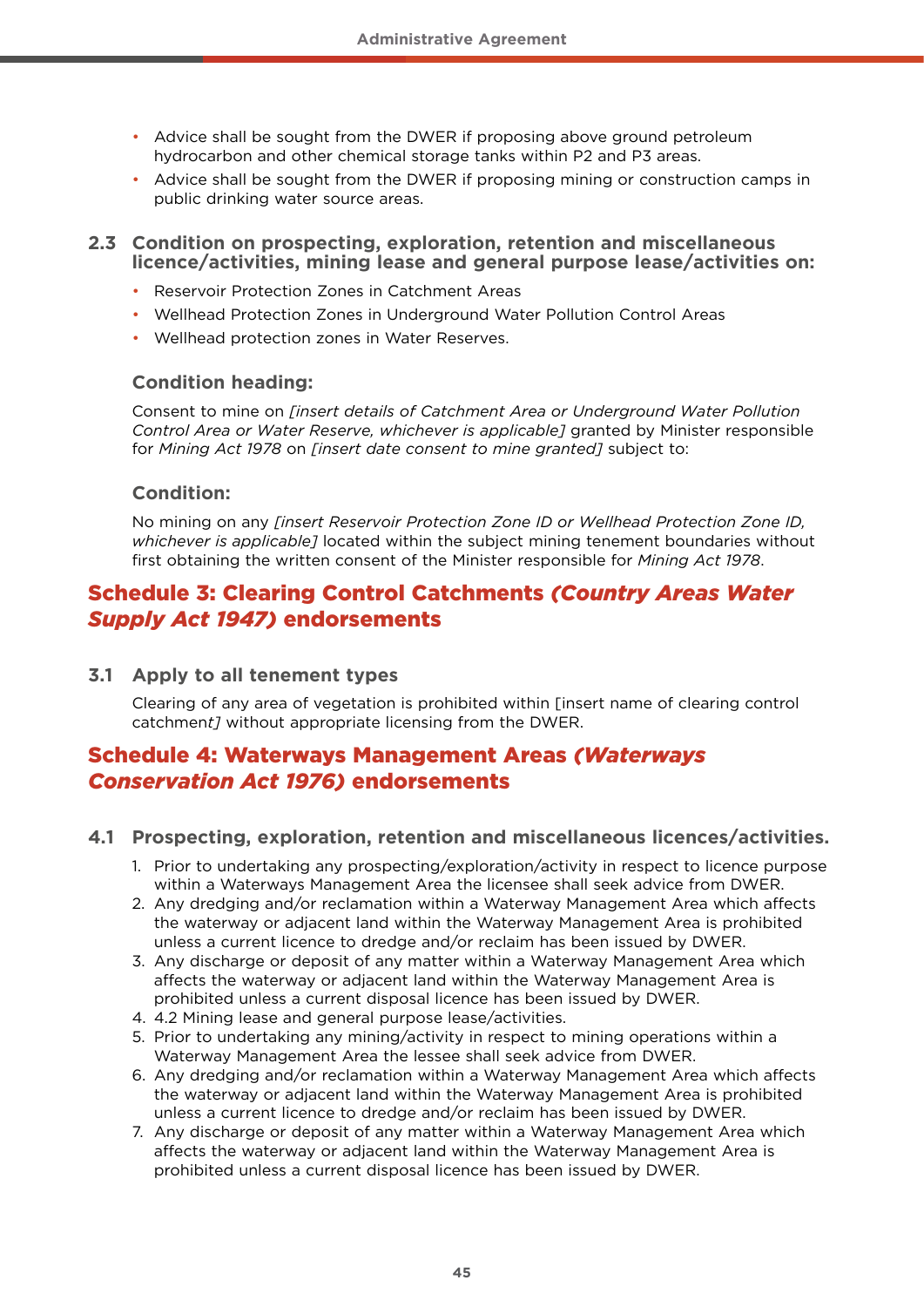## Schedule 5: Proclaimed surface water areas, irrigation districts, and rivers (RIWI Act) endorsements

#### **5.1 Prospecting, exploration, retention licences; and mining leases/activities.**

- 1. The taking of surface water from a watercourse or wetland is prohibited unless a current licence has been issued by DWER.
- 2. No prospecting/exploration/mining/activity is to be carried out if:
- it may obstruct or interfere with the waters, bed or banks of a watercourse or wetland; and
- it relates to the taking or diversion of water, including diversion of the watercourse or wetland, unless in accordance with a permit issued by the DWER.
- 1. Advice shall be sought from DWER and the relevant water service provider if proposing prospecting/exploration/ mining/activity in an existing or designated future irrigation area, or within 50 metres of a channel, drain or watercourse from which the water is used for irrigation or any other purpose, and the proposed activity may impact water users.

#### **5.2 Miscellaneous licence/activities.**

- 1. The taking of surface water from a watercourse or wetland is prohibited unless a current licence has been issued by DWER.
- 2. Advice shall be sought from DWER to determine if a permit is required prior to undertaking any activity in respect to the licence purpose which may obstruct or interfere with the waters, bed or banks of a watercourse, wetland or other surface water body under section 17 of the *Rights in Water and Irrigation Act 1914*.
- 3. Advice shall be sought from DWER and the relevant water service provider if proposing activity in respect to the licence purpose in an existing or designated future irrigation area, or within 50 metres of a channel, drain or watercourse from which the water is used for irrigation or any other purpose, and the proposed activity may impact water users.

## **5.3 General purpose lease/activities.**

- 1. The taking of surface water from a watercourse or wetland is prohibited unless a current licence has been issued by DWER.
- 2. No activity in respect to lease purpose is to be carried out that may obstruct or interfere with the waters, bed or banks of a watercourse, wetland or other surface water body under section 17 of the *Rights in Water and Irrigation Act 1914*, unless in accordance with a permit issued by DWER.
- 3. Advice shall be sought from DWER and the relevant water service provider if proposing activity in respect to the lease purpose in an existing or designated future irrigation area, or within 50 metres of a channel, drain or watercourse from which the water is used for irrigation or any other purpose, and the proposed activity may impact water users.

## Schedule 6: Proclaimed groundwater areas (RIWI Act) endorsements

#### **6.1 Apply to all tenement types.**

1. The taking of groundwater and the construction or altering of any well is prohibited without current licences for these activities issued by DWER, unless an exemption otherwise applies.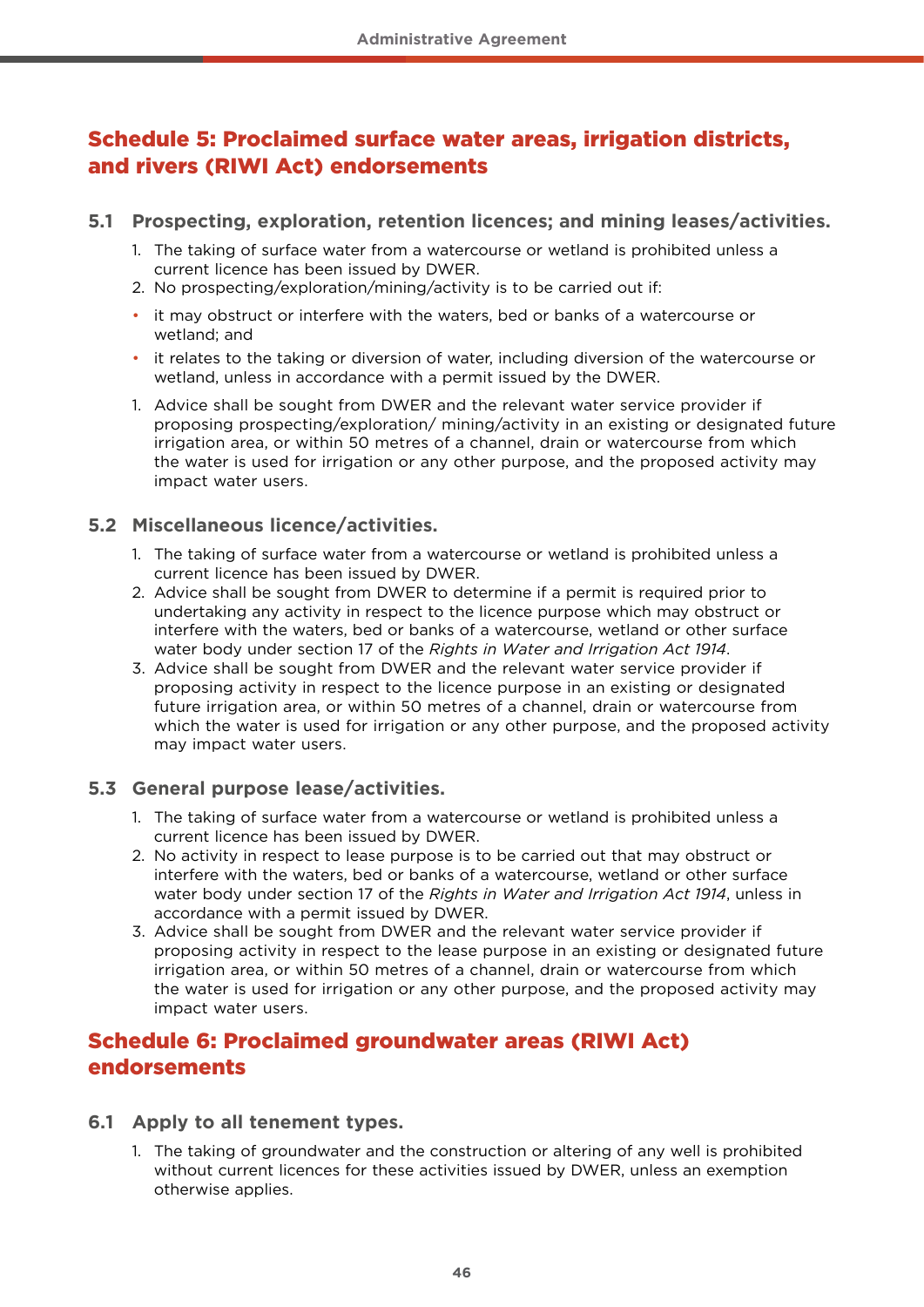## Schedule 7: Artesian (confined) aquifers and wells (apply statewide) endorsements

#### **7.1 Apply to all tenement types.**

1. The taking of groundwater from an artesian well and the construction, enlargement, deepening or altering of any artesian well is prohibited unless current licences for these activities have been issued by DWER.

## Schedule 8: Reserve 31165 endorsements

#### **8.1 Apply to all tenement types.**

Aboriginal heritage protection measures to be considered prior to undertaking any ground disturbing activity on Reserve 31165 (joint vestees Department of Water and Environmental Regulation and the Miriuwung Gajerrong Corporation) to avoid any breach of the provisions of the Aboriginal Heritage Act 1972 and Regulations there under.

## Supplementary information on restricting mining on reservoir and wellhead protection zones

The *Metropolitan Water Supply, Sewerage and Drainage Act 1909* and *Country Areas Water Supply Act 1947* together provide for the establishment of Underground Water Pollution Control Areas, Catchment Areas, and Water Reserves, to protect Public Drinking Water Source Areas (PDWSA).

Reservoir Protection Zones (RPZ) fall within Catchment Areas, and are defined to protect water sources from contamination in the immediate vicinity of reservoirs. Wellhead Protection Zones (WPZ) fall within Underground Water Pollution Control Areas or Water Reserves, and are defined to protect drinking water sources from contamination in the immediate vicinity of production wells.

Catchment Areas, Underground Water Pollution Control Areas and Water Reserves are reserved land and attract the reserved land provisions of the *Mining Act 1978*. Pursuant to section 23 of the reserved land provisions, no mining can be carried out in respect of such reserved land without first obtaining the consent of the Minister responsible for the *Mining Act 1978*. Mining consent may be provided, but no ground disturbance using mechanised equipment is allowed to proceed until a PoW, MP and MCP is approved by DMIRS.

Prior to this 2016 Agreement, when DMIRS granted consent to mine in a PDWSA area that contained a RPZ or WPZ, endorsements were applied to the grant, to inform the tenement holder that mineral exploration and operations within any RPZ or WPZ required approval by DWER, and that the following activities were prohibited within wellhead protection zones and reservoir protection zones:

- Mineral processing, tailings storage, wastewater treatment plants and mechanical plant servicing
- Underground petroleum hydrocarbon and other chemical storage tanks
- Above ground petroleum hydrocarbon and other chemical storage tanks.

To better ensure protection of wellheads and reservoirs within PDWSA, from the outset of a tenement, this 2016 Agreement includes a new standard condition which will be imposed on the tenement to prevent any mining activities taking place on RPZ or WPZ, irrespective of the holder using mechanised equipment or not. Any consent to mine that is granted in respect of Catchment Areas, Underground Water Pollution Control Areas or Water Reserves that contain a protection zone will therefore be conditional, in that no mining is allowed within the RPZ or WPZ.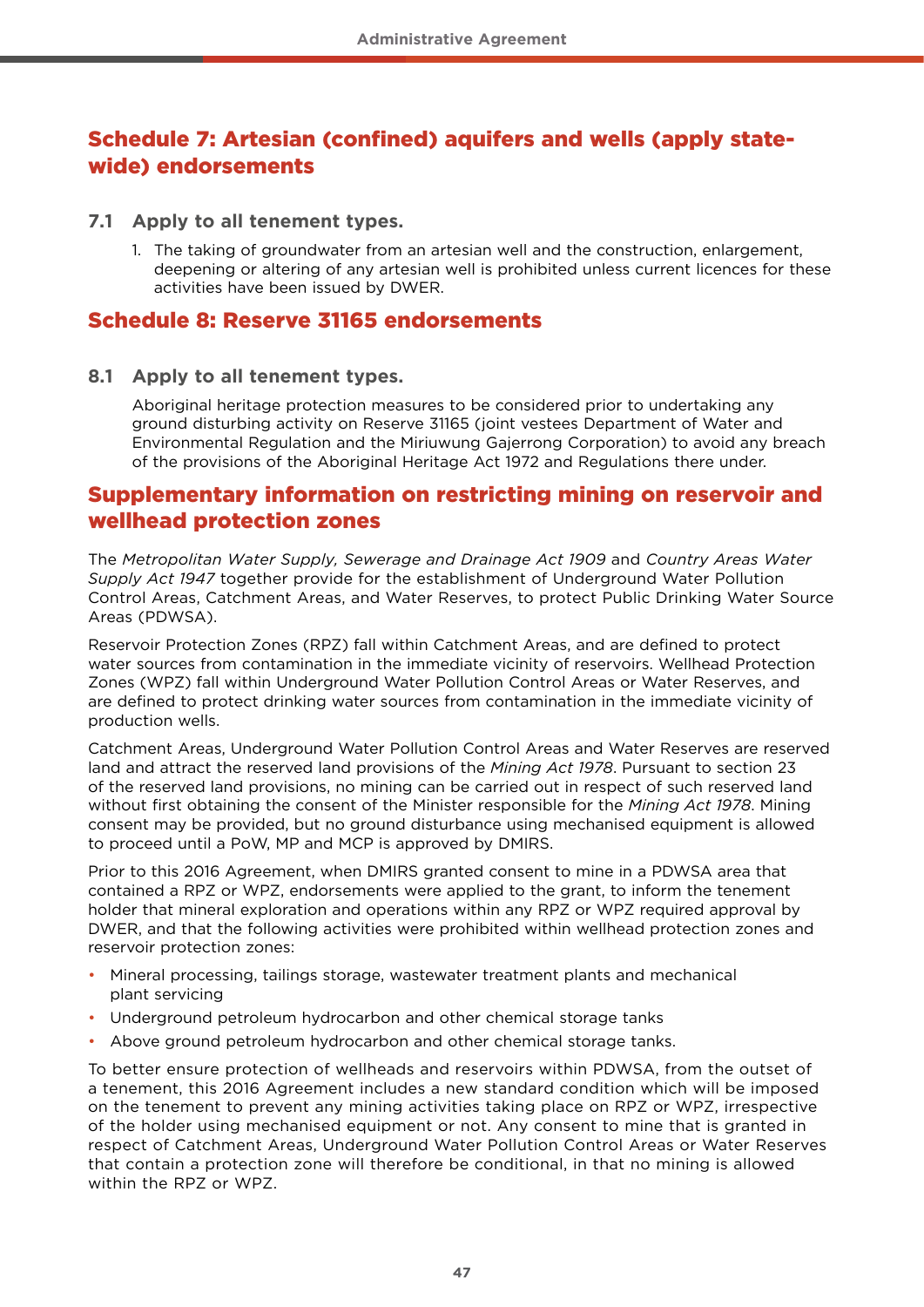The new standard condition regarding conditional consent in RPZ and WPZ notifies that the tenement holder cannot undertake any mining activity in a protection zone unless the consent of the Minister for Mines and Petroleum is obtained, in accordance with Section 23 (2) of the *Mining Act 1978*.

However, should the tenement holder subsequently wish to carryout mining on a RPZ or WPZ then he would need to get (subject to the new condition) a new consent from the Minister for Mines and Petroleum in respect to mining in a protection zone, but such consent would not be given until the Minister for Mines and Petroleum (or DMIRS as the Minister's delegate) has consulted directly with the Minister for Water (or DWER as the Minister's agent) in respect to the tenement holder's proposed activities.

The new standard condition (shown in Section 12, Schedule 2.3) will be imposed on new tenement applications, replacing the use of the endorsements listed in previous administrative agreements. The new condition heading and condition will read as follows:

#### **Condition heading:**

Consent to mine on *[insert details of Catchment Area or Underground Water Pollution Control Area or Water Reserve, whichever is applicable]* granted by Minister responsible for *Mining Act 1978* on *[insert date consent to mine granted]* subject to:

#### **Condition:**

No mining on any *[insert Reservoir Protection Zone ID or Wellhead Protection Zone ID, whichever is applicable]* located within the subject mining tenement boundaries without first obtaining the written consent of the Minister responsible for *Mining Act 1978*.

Existing tenements will still have the old endorsements (which were applied prior to the implementation of this 2016 Agreement), and will not have the new condition applied, unless determined by DMIRS in accordance with the arrangements set out in section 5 of this Agreement (*"Procedural arrangements for existing titles and operations"*.).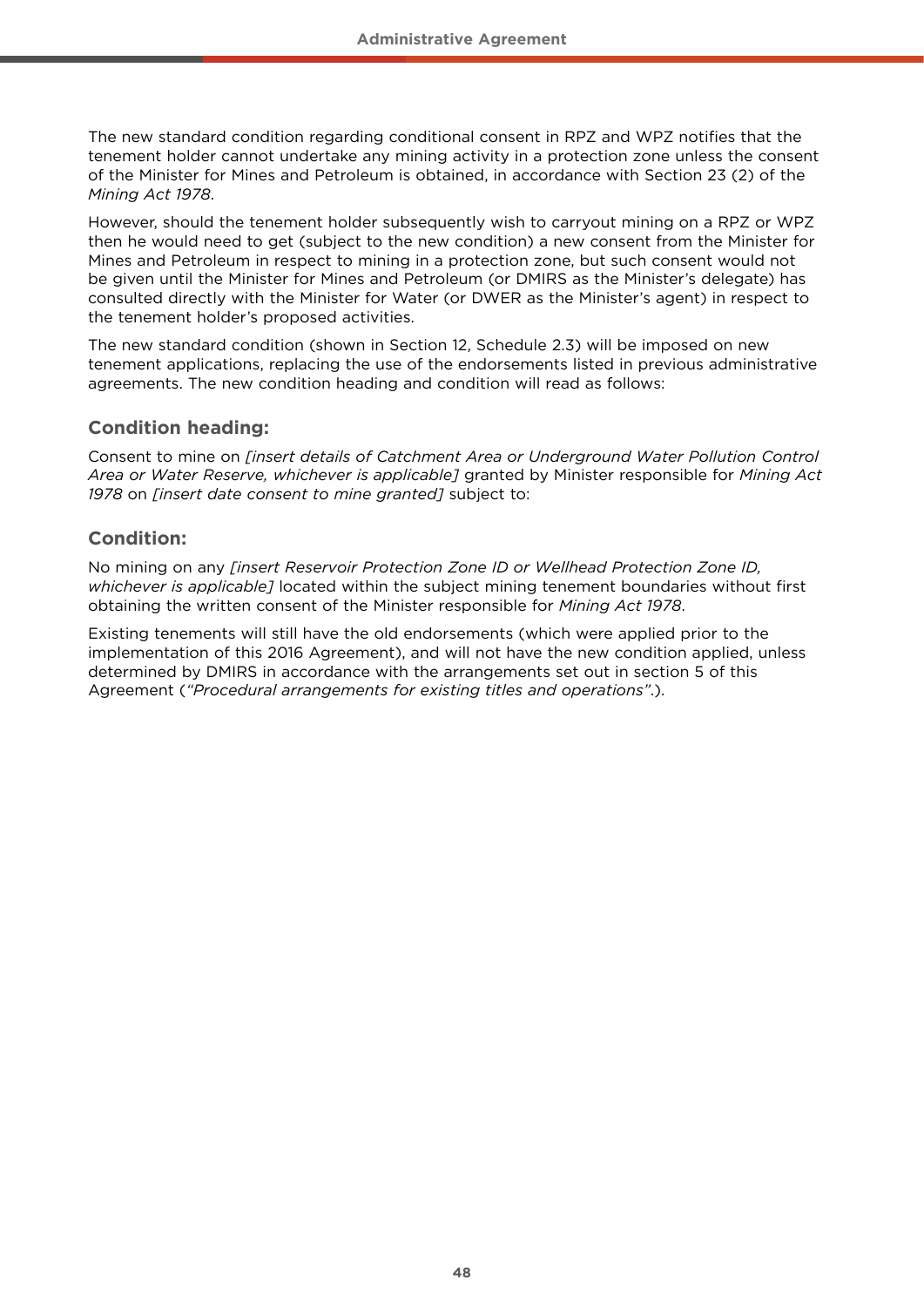## Appendix 1: List of common exploration and mining related activities which may have a negative impact on a WRM area

DMIRS ED is to consider this list and Section 7 when the ED is required, in accordance with Table 1, to make a determination on whether or not to seek DWER advice. This list is therefore applicable to those POW, MP, MCP or Amendment applications where the protocols set out in Table 1 state "Where the activity is likely to have negative impact on WRM area, ED seeks advice from DWER".

This list is provided as guidance only and does not constitute a complete list of mining or exploration activities which may have a negative impact on WRM areas.

Referral of PoWs, MPs and MCPs to DWER should be considered for mining, prospecting and exploration activities which:

- Involve drilling within known artesian (confined) aquifers (these may be identified by the proponent in a PoW or through submission of a hydrogeological report).
- Result in the blocking, impeding or diversion (temporary or permanent) of waterways (i.e. watercourse and adjacent floodplain). For example:
	- Diversions of waterways around mine pits and other infrastructure
	- Causeways, land bridges, tracks or roads which block or divert waterways
	- Culverts raised above the natural bed of the watercourse.
- Occur within a watercourse, or within a wetland contiguous with a waterway. For example mining in a channel bed, costeans, pipework, or other activities that may degrade the watercourse.
- Result in the production of waste materials with hostile properties including but not limited to potentially acid forming (PAF) waste, and waste which may result in metalliferous drainage if poorly managed.
- Involve dewatering (or other groundwater abstraction which is likely to result in aquifer drawDWERn) and/or reinjection which may impact upon Groundwater Dependant Ecosystems (GDEs).
- Result in changes to the hydrological regime and/or water quality of a waterway which may impact upon its dependent ecosystems or other water users.
- Include the development of Tailings Storage Facilities (TSF), evaporation ponds, heap or vat leaches or a significant change to the use of these facilities (e.g. TSF expansions).
- Are likely to result in the formation of a temporary or permanent pit lake upon closure (including MCP's which include pit lakes in the proposed closure strategies).

For further guidance to determine significant or negative impacts of mining activities on water resources refer to DWER's 'Western Australian water in mining guideline' at: [www.water.wa.gov.au/PublicationStore/105195.pdf](http://www.water.wa.gov.au/PublicationStore/105195.pdf)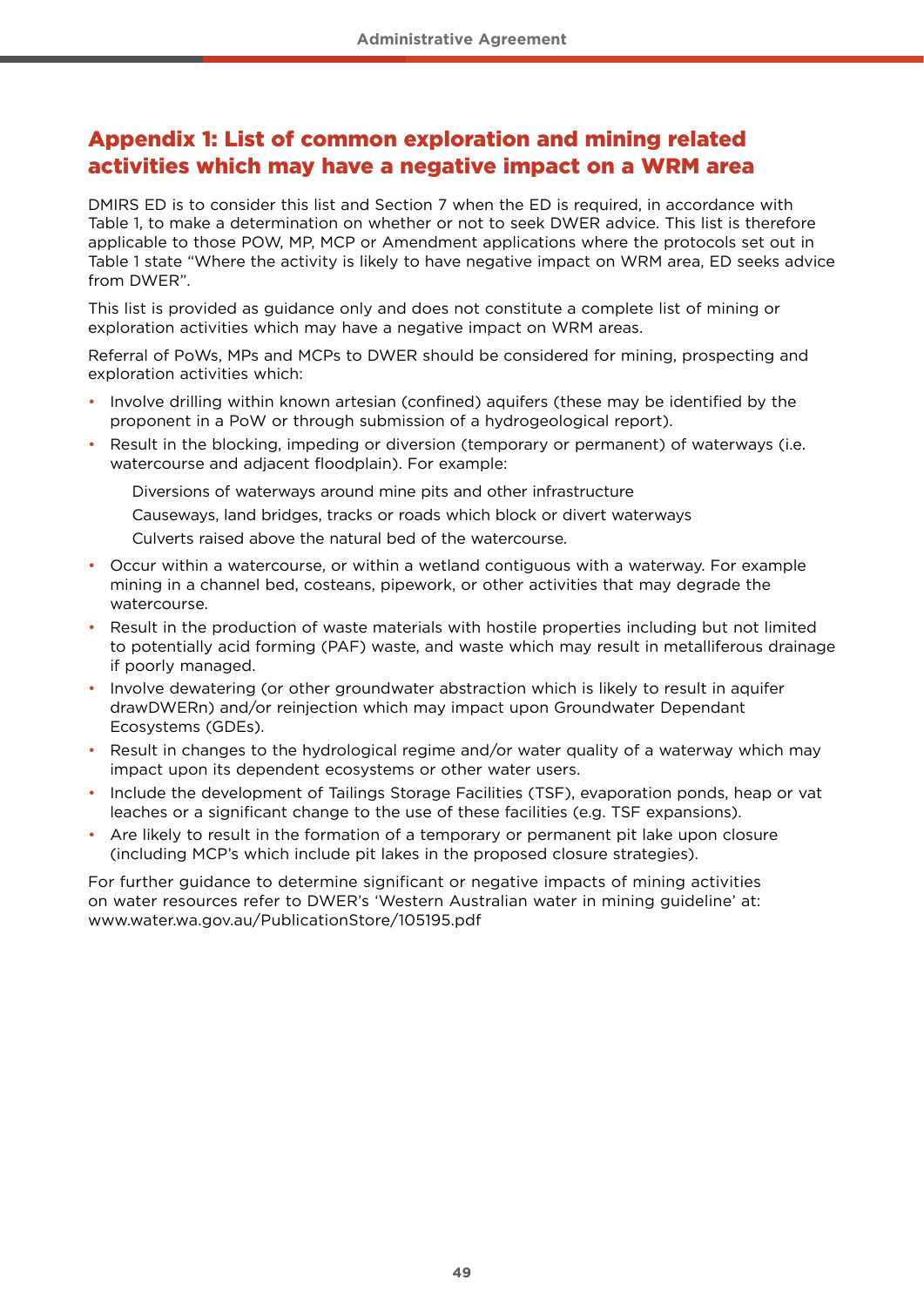## Appendix: DWER and DMIRS spatial layer references for WRM areas

| <b>Water resource</b><br>management (WRM) areas                                                                                                | <b>DWER GIS theme/spatial area</b>                                                                                                                                                                                                                                                                                                                                                                                                                                                                                                                                                                                                       | <b>DMIRS Tengraph or</b><br><b>GeoMap reference</b>                                                                                                                                                                                                                                                                                                                                                                                                                                                                                                                                                                                                     |
|------------------------------------------------------------------------------------------------------------------------------------------------|------------------------------------------------------------------------------------------------------------------------------------------------------------------------------------------------------------------------------------------------------------------------------------------------------------------------------------------------------------------------------------------------------------------------------------------------------------------------------------------------------------------------------------------------------------------------------------------------------------------------------------------|---------------------------------------------------------------------------------------------------------------------------------------------------------------------------------------------------------------------------------------------------------------------------------------------------------------------------------------------------------------------------------------------------------------------------------------------------------------------------------------------------------------------------------------------------------------------------------------------------------------------------------------------------------|
| Public Drinking Water<br>Source Areas (PDWSA) -<br>Reservoir protection zones<br>and Wellhead protection<br>zones                              | Protection Zones for PDWSA                                                                                                                                                                                                                                                                                                                                                                                                                                                                                                                                                                                                               | <b>Tengraph Ref:</b><br>Protection Zones for PDWSA                                                                                                                                                                                                                                                                                                                                                                                                                                                                                                                                                                                                      |
| <b>Public Drinking Water</b><br>Source Areas (PDWSA) -<br>P1, P2 and P3 PDWSA +<br><b>Future PDWSA reserves</b><br>(priority not yet assigned) | <b>Public Drinking Water Source</b><br>Areas (PDWSA)                                                                                                                                                                                                                                                                                                                                                                                                                                                                                                                                                                                     | <b>Tengraph Ref:</b><br>Public drinking water source<br>areas water reserves (WR)<br>Catchment areas (CMT)<br>Underground water pollution<br>control areas (GPC)                                                                                                                                                                                                                                                                                                                                                                                                                                                                                        |
| <b>Clearing Control</b><br>Catchments (CCC)                                                                                                    | <b>Clearing Control Catchments</b><br>-CAWSA (Part IIA)                                                                                                                                                                                                                                                                                                                                                                                                                                                                                                                                                                                  | <b>Tengraph Ref:</b><br>CCC                                                                                                                                                                                                                                                                                                                                                                                                                                                                                                                                                                                                                             |
| Waterways<br>- High value waterways                                                                                                            | Areas:<br>1. Within a Wild Rivers<br>catchment.<br>2. Within any significant<br>wetland, or within 200<br>metres of the outermost<br>marked boundary of any<br>significant wetland, if the<br>wetland is connected<br>to (intersected by) a<br>waterway.<br>Spatial datasets are:<br><b>Wild Rivers</b><br>Waterways shown on<br>Hydrography linear medium<br>scale 250K.<br>Significant wetlands are:<br>$\bullet$<br>-Wetlands of international<br>importance (Ramsar)<br>(Austn. Govt. Dept. of<br>Environment)<br>-Wetlands of national<br>importance (Directory<br>of important wetlands)<br>(Austn. Govt. Dept. of<br>Environment) | <b>GeoMap Ref:</b><br>Areas:<br>1. Within a Wild Rivers<br>catchment.<br>2. Within any significant<br>wetland, or within 200<br>metres of the outermost<br>marked boundary of any<br>significant wetland, if the<br>wetland is connected<br>to (intersected by) a<br>waterway.<br>Spatial datasets are:<br>Wild Rivers<br>Waterways shown on<br>Hydrographic part of<br>Geodata topo 250K series 3.<br>Significant wetlands are:<br>- Wetlands of international<br>importance (Ramsar)<br>(Austn. Govt. Dept. of<br>Environment)<br>- Wetlands of national<br>importance (Directory<br>of important wetlands)<br>(Austn. Govt. Dept. of<br>Environment) |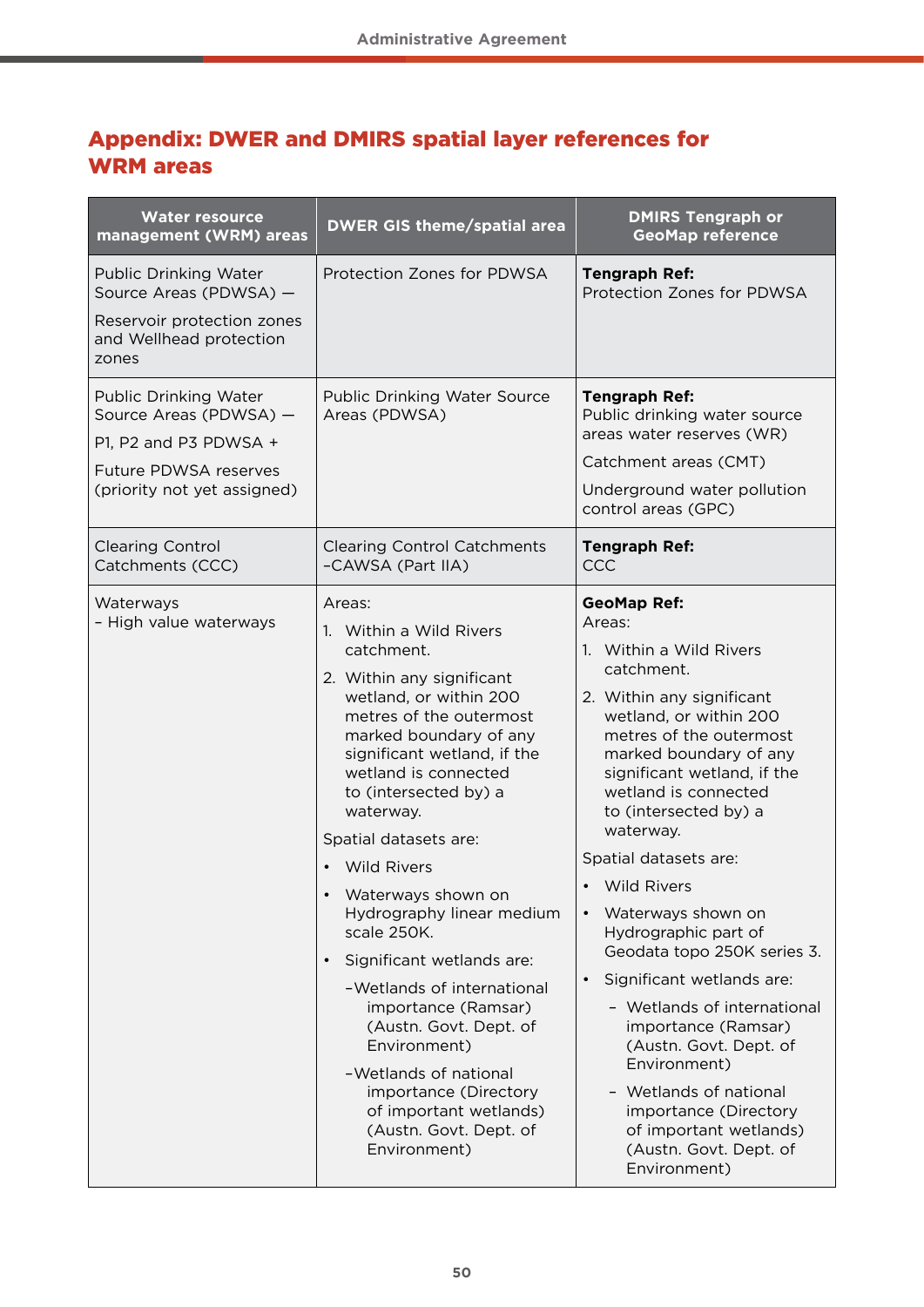| <b>Water resource</b><br>management (WRM) areas                                                                         | <b>DWER GIS theme/spatial area</b>                                                                | <b>DMIRS Tengraph or</b><br><b>GeoMap reference</b>                                                                                                                                                                                                                                                             |
|-------------------------------------------------------------------------------------------------------------------------|---------------------------------------------------------------------------------------------------|-----------------------------------------------------------------------------------------------------------------------------------------------------------------------------------------------------------------------------------------------------------------------------------------------------------------|
| Waterway Management<br>Areas                                                                                            | Waterway Management Areas                                                                         | <b>Tengraph Ref:</b><br><b>WMA</b>                                                                                                                                                                                                                                                                              |
| Waterways<br>- Other waterways                                                                                          | Applies state-wide, but<br>excludes "High value<br>waterways".                                    | Mineral Titles Division of<br>DMIRS to apply Schedule<br>state-wide;<br>Environmental Division of<br>DMIRS: minor and major<br>watercourses in tengraph                                                                                                                                                         |
| Artesian (confined)<br>Aquifers and Wells                                                                               | No GIS theme/spatial layer.                                                                       | Mineral Titles Division of<br>$\overline{\phantom{a}}$<br>DMIRS to apply Schedule<br>state-wide.<br><b>Environment Division of</b><br>DMIRS to be informed<br>of Artesian aquifers,<br>if applicable, by the<br>proponent identifying them<br>in the Programme of works,<br>or other hydrogeological<br>report. |
| Proclaimed Surface Water<br>Areas, Irrigation Districts<br>and Rivers                                                   | RIWI Act Surface Water<br>$\bullet$<br>Areas and Irrigation<br>Districts; and<br>RIWI Act Rivers. | <b>Tengraph Ref:</b><br>SWA ID; and<br>RIWI Act Rivers.                                                                                                                                                                                                                                                         |
| Proclaimed Groundwater<br>Areas                                                                                         | RIWI Act Groundwater Areas                                                                        | <b>Tengraph Ref:</b><br><b>GWA</b>                                                                                                                                                                                                                                                                              |
| Reserves in DWER estate<br>administered by DWER<br>through vesting or<br>management order.<br>(Land Administration Act) | <b>DWER Estate</b>                                                                                | <b>Tengraph Ref:</b><br>$CR$ (crown reserves) $-$ where<br>proprietor is Department of<br>Water (DWER), Water and<br>Rivers Commission (WRC),<br>Water Resources Ministerial<br>Body (WRMB) or Water<br>Authority of WA (WAWA)                                                                                  |
| Reserve 31165<br>Joint vestees: DWER and<br>Miriuwung Gajerrong<br>Corporation                                          | DWER Estate - Reserve 31165                                                                       | <b>Tengraph Ref:</b><br>CR 31165                                                                                                                                                                                                                                                                                |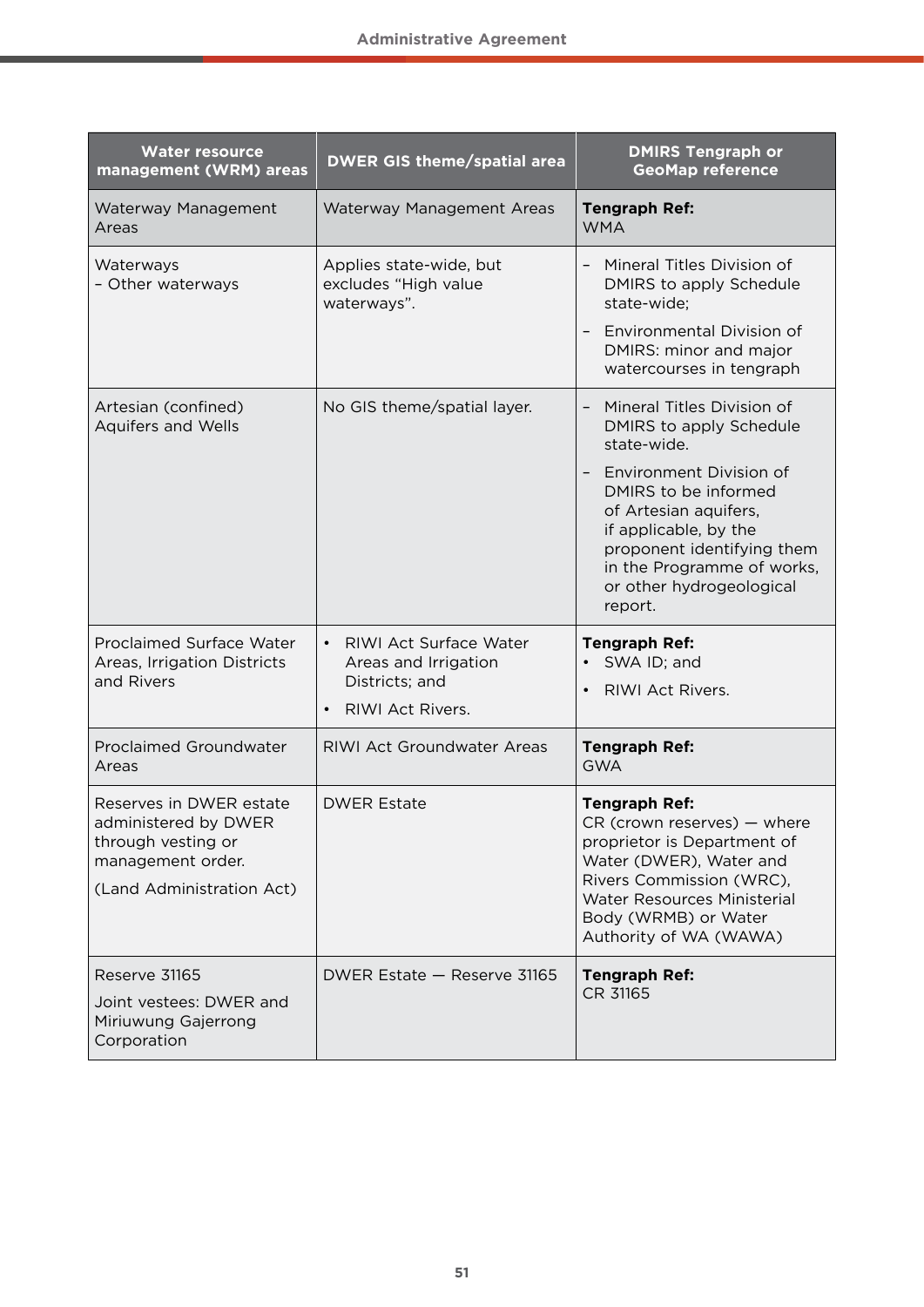## Appendix 6: Glossary

Definitions used here are intended for informing DWER and DMIRS staff about the technical terms used by each agency. They are generally based upon legislation and technical documents.

#### **Department of Mines, Industry Regulation and Safety definitions**

**Activity in respect to mining operations:** Section 86 of the *Mining Act 1978* refers, a general purpose lease maybe granted for use by the holder in connection with a mining operations. The use includes:

- for erecting, placing and operating machinery thereon
- depositing or treating thereon minerals or tailings
- using the land for any specified purpose.

**Activity in respect to licence purpose:** Regulation 42B of the Mining Regulations 1981 prescribe the purposes that a miscellaneous licence may be granted and may include for one or more purposes for example a road, a pipeline etc.

**Endorsements:** Imposed at the time of grant (or after grant) to draw the tenement holder's attention to requirements and obligations of the *Mining Act 1978*, or other legislation relevant to activities that may be carried out.

**Exploration:** To explore for minerals as authorised pursuant to section 66 of the *Mining Act 1978*.

**Exploration Licence:** Is a tenement used to secure ground for exploring. Term of five years renewable.

**General Purpose Lease:** Is a tenement used to secure ground for operating machinery, treating ore or storing tailings / mine water. It is held for 21 years renewable.

**Hazardous Substances:** Are defined in Part 5 of the Occupational Safety and Health Regulations 1996 (Worksafe legislation) under the *Occupational Safety and Health Act 1984.*

**Lease:** Refers to a mining lease or general purpose lease but can include both of these.

**Licence:** Refers to a prospecting licence, exploration licence, retention licence or miscellaneous licence but can also include all or any combination of these.

**Mine Closure Plan:** Pursuant to section 70O of the *Mining Act 1978*, means a document that;

- is in the form required by the guidelines
- contains information of the kind required by the guidelines about the decommissioning of each proposed mine, and the rehabilitation of the land, in respect of which a mining lease is sought or granted, as the case requires.

**Minerals:** Includes all naturally occurring substances that are not a soil or a hydrocarbon. Does not include basic raw materials (eg. clay, sand, limestone, gravel, and rock) where they occur on private land. Such basic raw materials are administered under the *Local Government Act 1995*. Note that pre-federation land statutes gave mineral rights to the owner that do not come under the *Mining Act 1978*.

**Mining:** Includes fossicking, prospecting and exploring for minerals and mining operations.

**Mining Lease:** Is a tenement used for mining and removal of minerals in, on or under the land surface. It is held for 21 years renewable.

**Mining Operation:** This term is defined in section 8 of the *Mining Act 1978* and includes any mode or method of working whereby any earth, rock, fluid or mineral bearing substance may be disturbed, removed, washed, sifted, crushed, leached, distilled, evaporated, smelted or refined or dealt with for the purpose of obtaining any mineral. Term covers over burden removal, storage and treatment and the harvesting of salt or other evaporates.

**Mining Proposal:** Pursuant to section 70O of the *Mining Act 1978*, means a document that;

• is in the form required by the guidelines (approved by the Director General of Mines)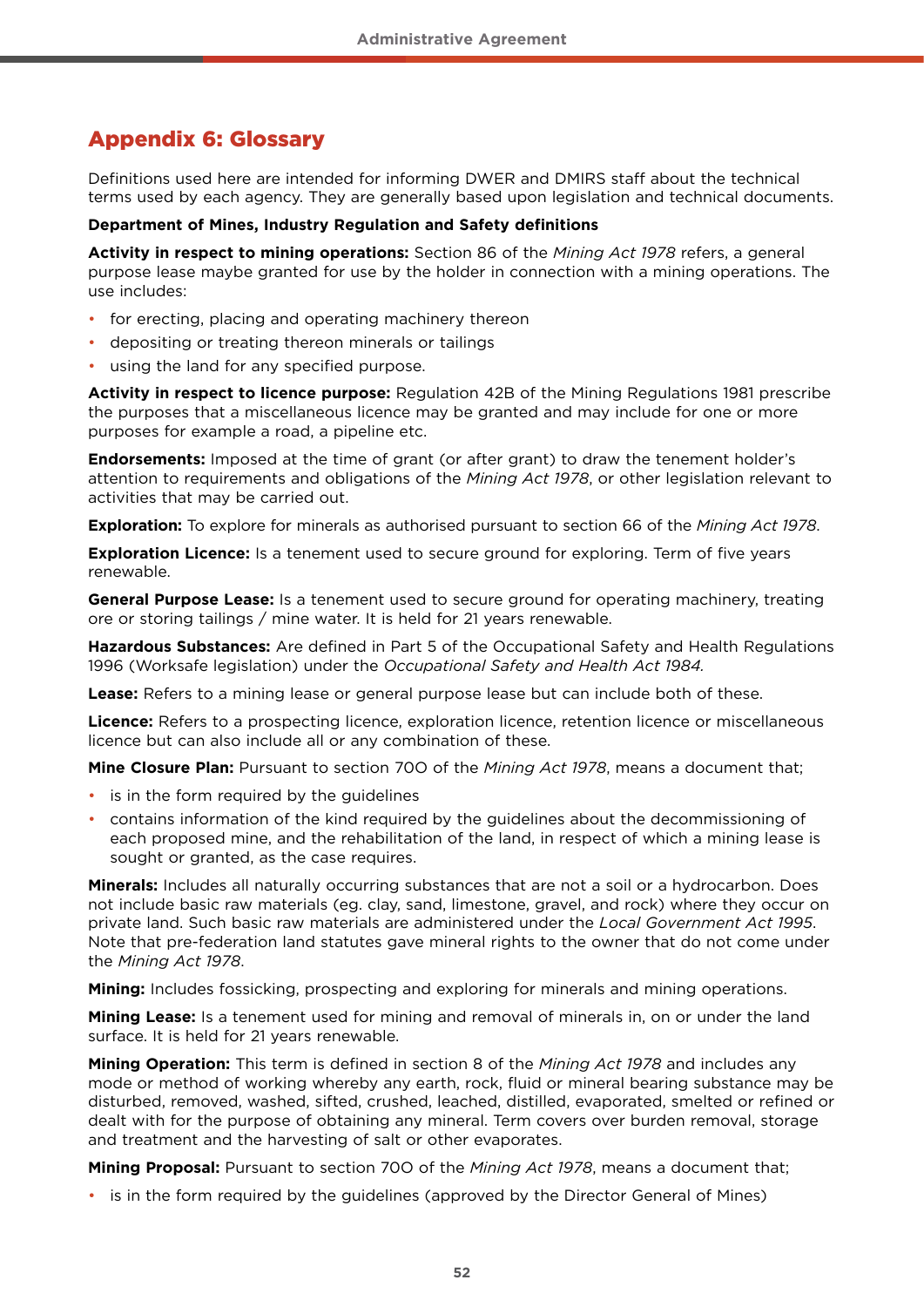• contains information of the kind required by the guidelines about proposed mining operations in, on or under the land in respect of which a mining lease is sought or granted.

**Mining Tenement:** General term for a licence or lease (mining tenure) issued under the *Mining Act 1978*.

**Miscellaneous Licence:** Is a tenement used to secure ground for purposes such as roads, pipelines or bore-fields. It is held for 21 years renewable.

#### **Negative Effect:** Refer to Section 7.

**Programme of Works:** Is the document that is required before ground disturbance (exploration) using mechanical equipment is allowed to proceed. It describes the activity, environment, and methods for minimising disturbance and rehabilitation initiatives for the proposal. Assessed by the Environment Division of DMIRS.

**Prospecting:** To prospect for minerals as authorised pursuant to section 48 of the *Mining Act 1978*.

**Prospecting Licence:** Is a tenement (maximum of 200 ha in area) used to secure ground for prospecting / exploring. Term of 4 years and is renewable for one period of 4 years.

**Retention Licence:** Is a licence used by a primary tenement holder to retain the land where there is an identified mineral resource but which is uneconomic or is being used to sustain future mining operations, it is a retaining title where the expenditure obligations are relaxed and rent is cheaper.

**State Agreement Act:** Major resource projects are administered by Department of Jobs, Tourism, Science and Innovation under acts ratified by State Parliament. Note some mining tenements granted under the *Mining Act 1978* will also be subject to State Agreements (where the Act provisions differ then the State Agreement provisions prevail).

#### **Department of Water and Environmental Regulation definitions**

**Artesian aquifer:** A confined aquifer in which the hydraulic pressure is sufficient to cause water to rise above the land surface in a well/bore or spring. If the pressure is insufficient to cause the well to flow at the surface, it is called a sub- artesian aquifer.

**Artesian Well:** Refers to a well, including all associated works from which water flows, or has flowed, naturally to the surface.

**Bank:** is the part of the waterway that confines the water in the bed and may also include as much of the land adjoining the watercourse to contribute to the function of containing the water, and may include an artificially improved or created bank.

**Bed:** with reference to a waterway, means the land over which water normally flows or which is normally covered by water, whether permanently or intermittently; but does not include land from time to time temporarily covered by flood waters abutting on or adjacent to the bed.

**Catchment:** The area of land which intercepts rainfall and contributes the collected water to surface water (streams, rivers, wetlands) or groundwater.

**Catchment Area:** An area proclaimed under the *Metropolitan Water Supply Sewerage and Drainage Act 1909* or *Country Areas Water Supply Act 1947* to allow the protection and use of surface water for public drinking water supplies.

**Clearing Control Catchments:** Catchments proclaimed under the *Country Areas Water Supply Act 1947* in which the clearing of native vegetation requires a licence from the Department of Water and Environmental Regulation, as specified in the Country Areas Water Supply (Clearing Licence) Regulations 1981.

**Dam:** A structure constructed across a drainage system which may create a reservoir to store surface water flow for water supply use or release in a controlled manner for DWERnstream use. A dam can be constructed across a river valley or at the side of a valley to store water pumped into it from "run of river" flow. Dams and associated storage reservoirs also store water for farm use.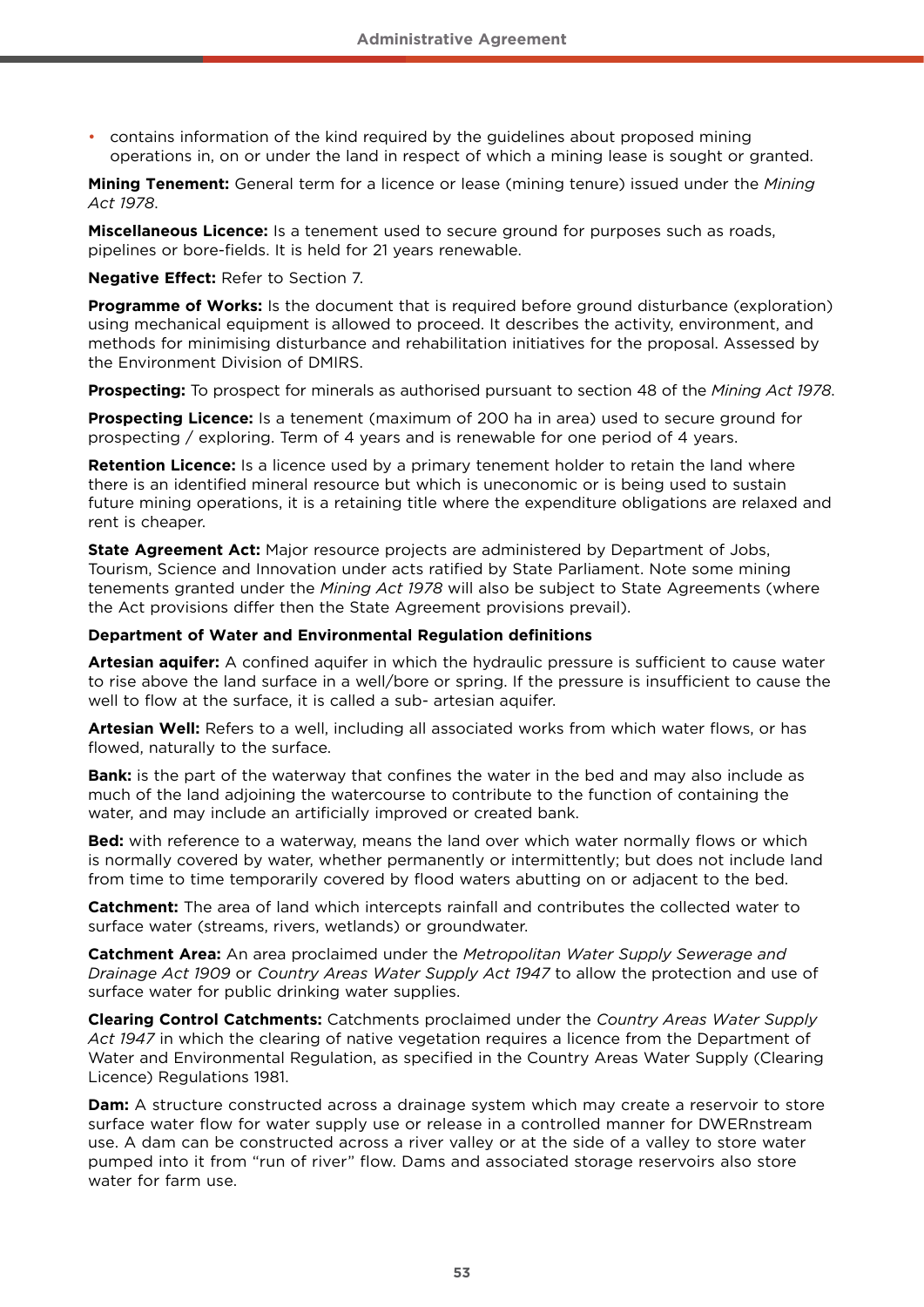**Floodplain:** An area of land adjacent to a river, stream, lake or watercourse, or a coastal flat that is subject to inundation from time to time. Management of these areas is important to maintain the ecological health of a riverine system.

**Floodway:** The river channel and a portion of the floodplain, which forms the main flow path for floodwaters once the main channel has overflowed.

**Groundwater:** Water that occupies the pores and crevices of rock or soil.

**Groundwater Area:** An area proclaimed under the *Rights in Water and Irrigation Act 1914* in which a licence to construct/ alter a well and a licence to take groundwater is required.

**Groundwater Dependent Ecosystems (GDE):** Ecosystems that require access to groundwater to meet all or some of their water requirements so as to maintain the communities of plants and animals, ecological processes they support, and ecosystem services they provide. In-stream areas of rivers, riparian vegetation, springs, wetlands, subterranean aquatic karst, rock aquifer ecosystems and phreatophytic vegetation may be GDEs.

**High value waterways:** Those areas for which DWER has some management responsibility, and which are a subset of the high conservation significance areas defined in the EPA Guidance statement No. 33 Section B5.2.2.

The term high value waterways has been created only for the purpose of this Administrative Agreement. There is currently no single spatial dataset which comprehensively describes these areas. Given these limitations, high value waterways are currently to be defined as:

- Within Wild River catchments
- Areas in and around significant wetlands, which are connected to (intersected by) waterways.

Where:

- Wild river catchments are as shown in DWER's Wild Rivers dataset.
- The area "in and around" a significant wetland is spatially defined as:
	- the area inside the marked boundary of the wetland; and
	- the area around the wetland which is within 200m of the outermost marked boundary of the wetland.
- Significant wetlands are Wetlands of international importance (Ramsar), and Wetlands of national importance (Directory of Important Wetlands in Australia), as defined by the Australian Government Department of Environment and Energy.
- Waterways are as shown on the Hydrographic part of Geodata topo 250K series 3, known within DWER as "Hydrography linear medium scale 250K".

DWER may, at a future date, request that DMIRS consider additional or alternative spatial datasets to identify high value waterways, if/when relevant datasets become available.

**Intermittent waterway:** a waterway that flows at irregular intervals and that may be dry for extended periods.

**Other waterways:** all waterways in WA, except waterways defined as "High value waterways", and waterways within "Waterways Management Areas" declared under the *Waterways Conservation Act 1976*.

**Perennial Waterway:** A waterway that has a continual flow of water.

**Public Drinking Water Source Areas:** Public drinking water source area (PDWSA) is the collective name given to any area proclaimed under legislation for the management and protection of a water source used for public drinking water supplies. They may be Catchment Areas, Water Reserves or Underground Water Pollution Control Areas.

In a PDWSA, the State Government has defined three types of protection area to manage land use as follows:

**P1:** P1 source protection areas are defined to ensure that there is no degradation of the water source. P1 areas are declared over land where the provision of the highest quality public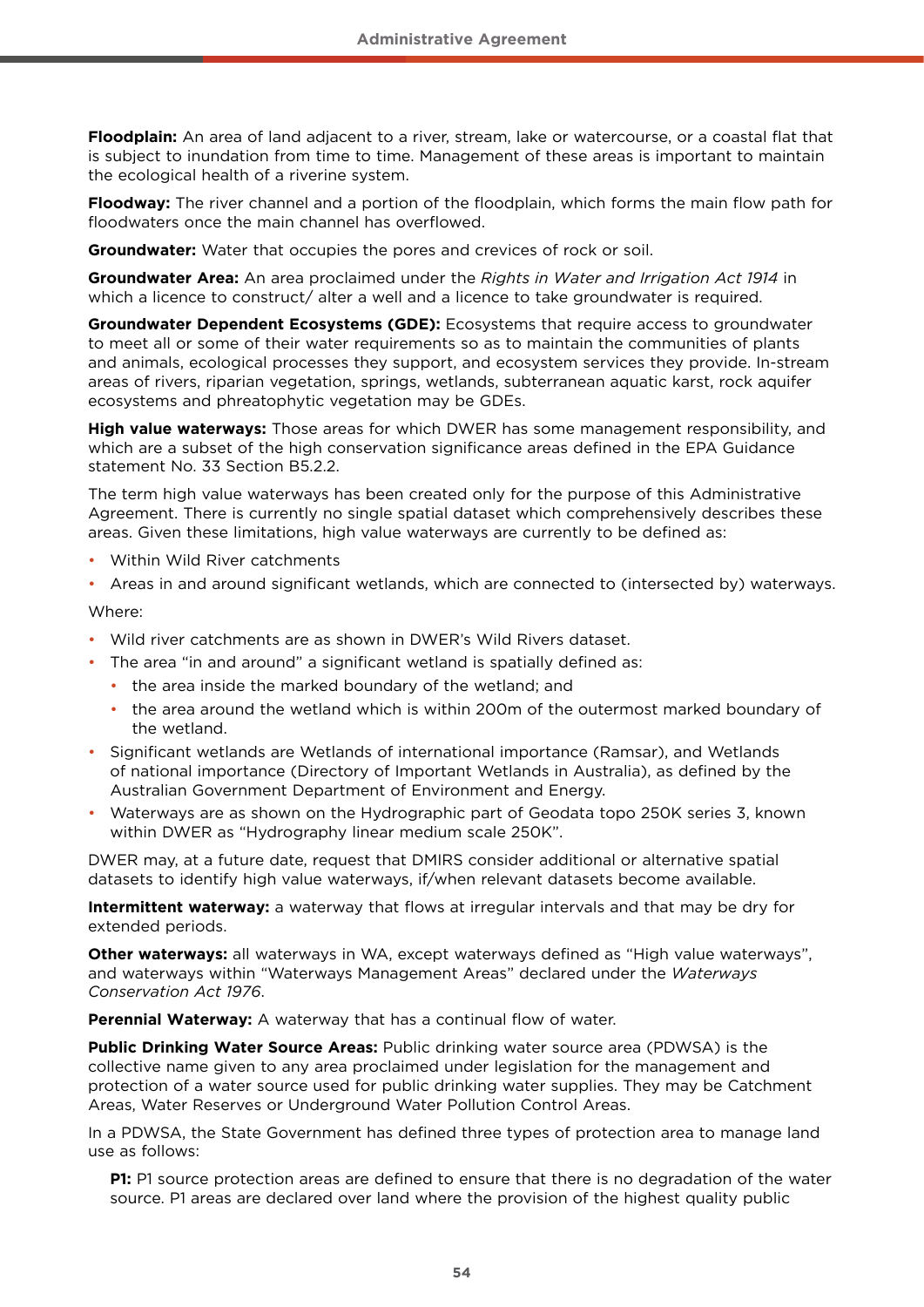drinking water is the prime beneficial land use. P1 areas are managed in accordance with the principle of risk avoidance.

**P2:** P2 source protection areas are defined to ensure that there is no increased risk of pollution to the water source. P2 areas are declared over land where the provision of public water supply is a high priority. P2 areas are managed in accordance with the principle of risk minimisation.

**P3:** P3 source protection areas are defined to minimise the risk of pollution to the water source. P3 areas are declared over land where water supply needs coexist with other land uses such as residential, commercial and light industrial developments. Protection of P3 areas is achieved through management guidelines rather than restriction on land use.

**Proclaimed Surface Water Areas and Irrigation Districts:** Areas of land proclaimed under the *Rights in Water and Irrigation Act 1914*. Within these areas the right to the use and flow and the control of water within all surface water features including wetlands and waterways is managed by the Department of Water and Environmental Regulation.

**Receiving water:** Waters into which treated or untreated wastewater, process water or de-water are discharged, or where the water resource, including water quality, may be adversely impacted by land uses in the catchment.

**Reservoir Protection Zones:** Defined to protect water sources from contamination in the immediate vicinity of reservoirs. Reservoir protection zones consist of a zone with up to a two kilometre buffer area around the top water level of a reservoir and includes the reservoir itself.

**Riparian vegetation:** the vegetation associated with waterways, that adjoins or is influenced by waterways. This vegetation generally has distinctly different structure and/or floristics than adjacent terrestrial areas. This vegetation plays important roles in waterway function by stabilising the waterway channel and banks, by influencing movement of sediments and nutrients and in ecological processes. When riparian vegetation is removed, the ability of riparian land to act as a buffer is diminished and the rate of transfer of sediments from land to water may increase, leading to eutrophication and sedimentation of waterways or wetlands.

**Seasonal Waterway**: A waterway that will only have a seasonal flow of water.

**Stormwater:** Water flowing over ground surfaces and in natural streams and drains, as a direct result of rainfall over a catchment. Stormwater consists of rainfall runoff and any material (soluble or insoluble) mobilised in its path of flow.

**Surface Water:** Water flowing or held in watercourses, wetlands or other surface water bodies in the landscape.

**Taking:** in relation to water, means to remove water from, or reduce the flow of water in, a watercourse, wetland or underground water source, including by:

- pumping or siphoning water; or
- stopping, impeding or diverting the flow of water; or
- releasing water from a wetland; or
- permitting water to flow under natural pressure from a well; or
- permitting stock to drink from a watercourse or wetland,
- and includes storing water during, or ancillary to, any of those processes or activities.

**Underground Water Pollution Control Areas:** Areas in which restrictions are put on activities that may pollute the groundwater. These areas are proclaimed under the *Metropolitan Water Supply Sewerage and Drainage Act 1909*. They are referred to as "pollution areas", and depicted in the schedule of, the Metropolitan Water Supply, Sewerage and Drainage Bylaws.

**Watercourse:** Any river, creek, stream or brook, including its bed and banks, and estuary. This includes systems that flow permanently, for part of the year or occasionally, and including parts of the watercourse that have been artificially modified, altered or diverted from the natural course.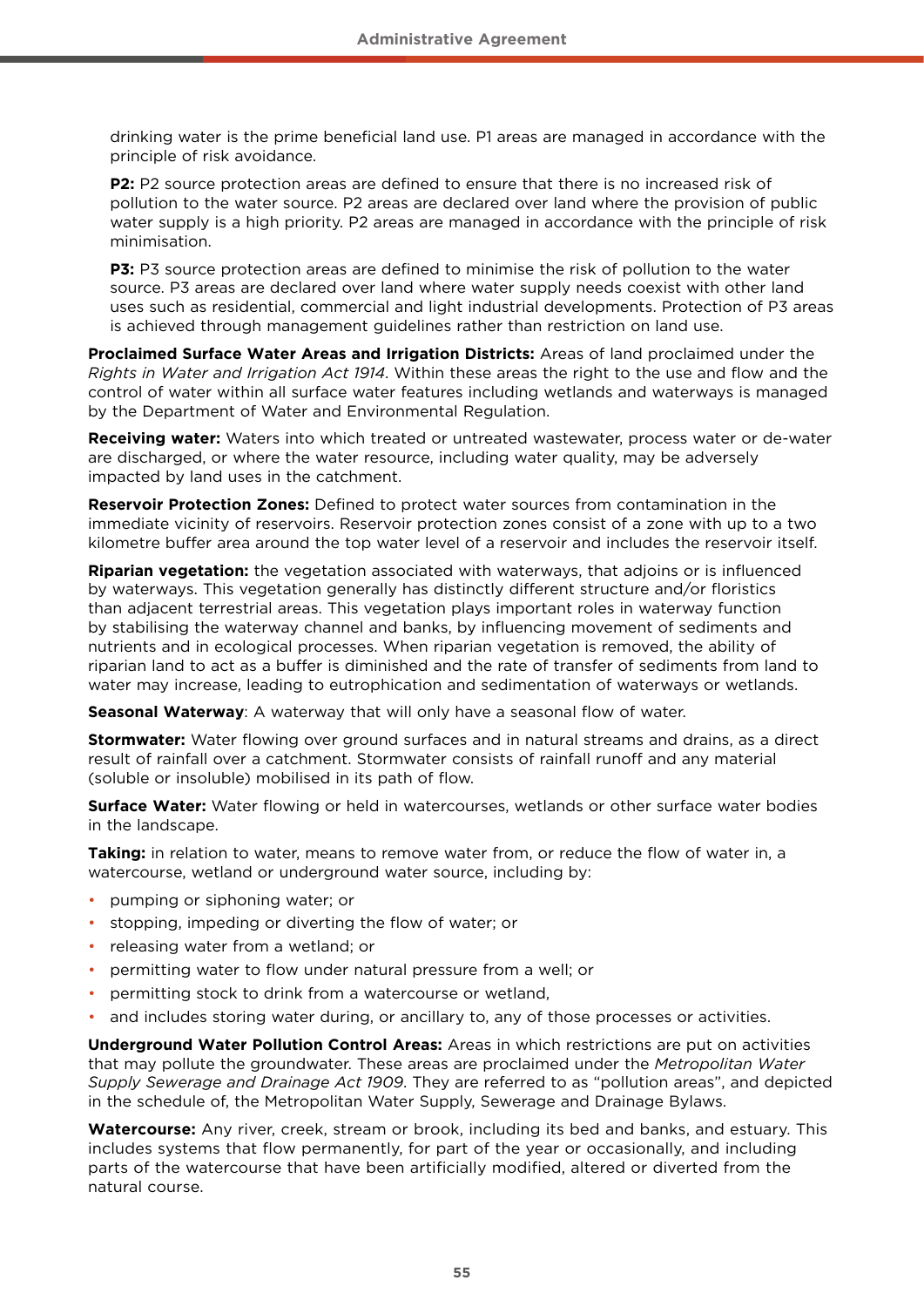**Water dependent ecosystems:** Water dependent ecosystems are parts of the environment in which the composition of species and natural ecological processes are determined by the permanent or temporary presence of flowing or standing surface water or groundwater. The in-stream areas of rivers, riparian vegetation, springs, wetlands, floodplains, estuaries, karst systems and groundwater-dependent terrestrial vegetation are all water dependent ecosystems.

**Water Quality:** Physical, chemical and biological measures of water attributes.

**Water Reserve:** An area proclaimed under the *Metropolitan Water Supply Sewerage and Drainage Act 1909* or *Country Areas Water Supply Act 1947* to allow the protection and use of groundwater and future surface water sources for public drinking water supplies.

**Water Resource Management (WRM) Areas:** Areas subject of this agreement as listed in Table 1 and spatially defined in Appendix 3.

**Water Table:** Surface of the unconfined groundwater in a given vicinity.

**Waterway:** The watercourse plus the floodplain.

**Waterways Management Areas:** an area declared by the Governor under the *Waterways Conservation Act 1976* of which DWER is the custodian and has the duty of conserving the rivers, inlets and estuaries in accordance with the powers under the Act. Under the *Waterways Conservation Act 1976*, five waterways management areas have been established for the conservation of waterways and associated land. The management areas apply to:

- Wilson Inlet and associated rivers
- Albany Harbour and associated rivers
- Avon River
- Peel-Harvey estuaries
- Leschenault inlet, estuary and associated rivers.

**Well:** A hole dug or drilled into the ground to monitor or withdraw groundwater. The term includes drilled bores as a specific type of well. Household wells are commonly called bores.

**Wellhead Protection Zones:** Defined to protect drinking water sources from contamination in the immediate vicinity of production wells. They are usually circular, with a radius of 500 metres in P1 areas and 300 metres in P2 and P3 areas. Different dimensions may apply to wells sited in fractured rock aquifers.

**Wetland**: as defined in the *Rights in Water and Irrigation Act 1914*, means a natural collection of water, whether permanent or temporary, on the surface of any land and includes  $-$ 

- a) any lake, lagoon, swamp or marsh; and
- b) a natural collection of water that has been artificially altered, but does not include a watercourse.

**Wild Rivers:** Wild rivers are nationally significant, unique and rare examples of waterways where biological and hydrological processes continue without significant disturbance. These waterways and catchments generally remain undisturbed due to their isolation, topography or land tenure. The important values of wild rivers include rarity, habitat, water quality and scientific value. For more information refer to *Water note 37: Wild Rivers in Western Australia.*